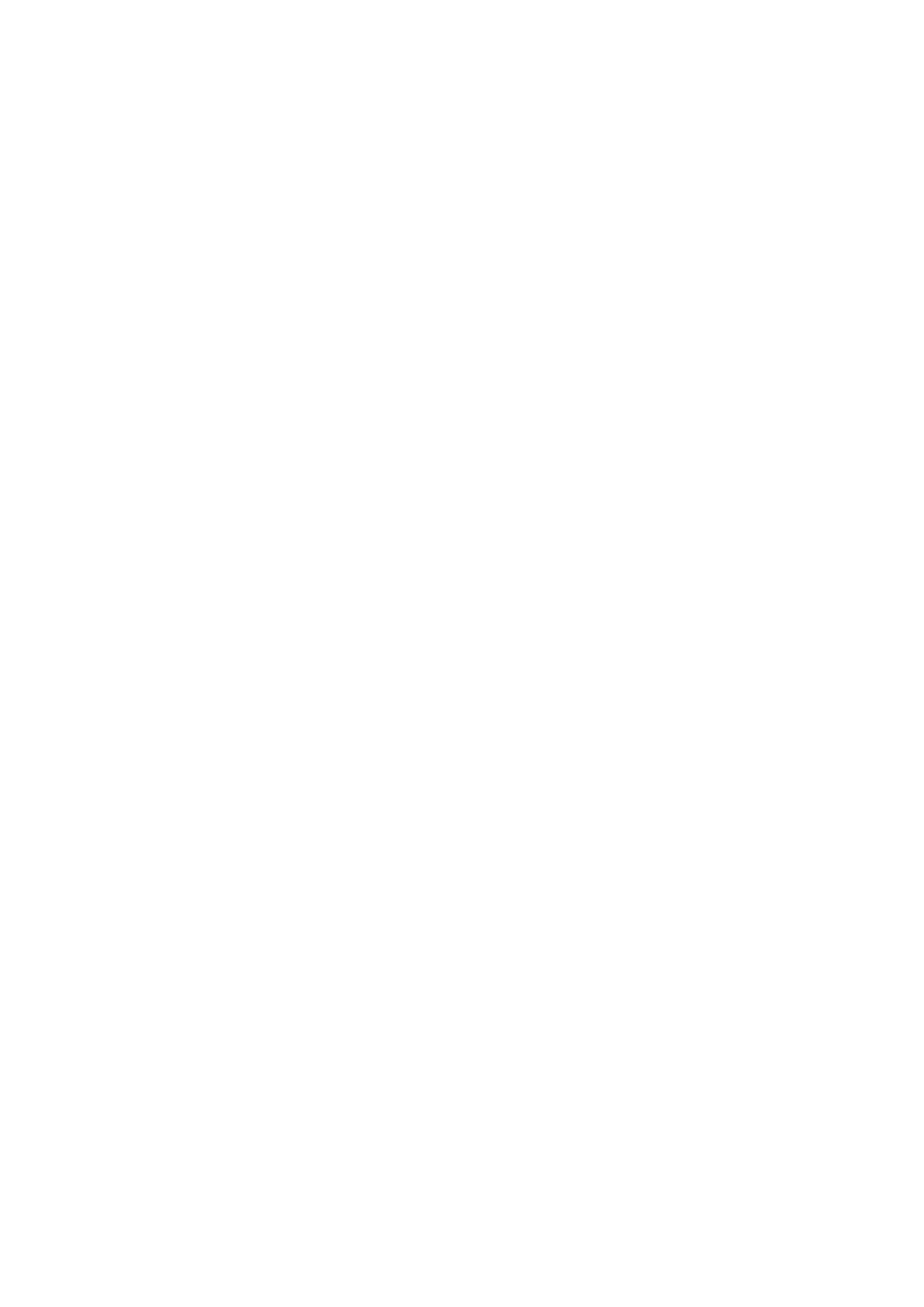# <span id="page-2-0"></span>**Declaration of Authorship**

I, Jonas DECH, declare that this thesis titled, "PyCRAM - Accurate Physics-based Environment for Executing Mobile Pick and Place Plans" and the work presented in it are my own. I confirm that:

- This work was done wholly or mainly while in candidature for a research degree at this University.
- Where any part of this thesis has previously been submitted for a degree or any other qualification at this University or any other institution, this has been clearly stated.
- Where I have consulted the published work of others, this is always clearly attributed.
- Where I have quoted from the work of others, the source is always given. With the exception of such quotations, this thesis is entirely my own work.
- I have acknowledged all main sources of help.
- Where the thesis is based on work done by myself jointly with others, I have made clear exactly what was done by others and what I have contributed myself.

Signed:

Date: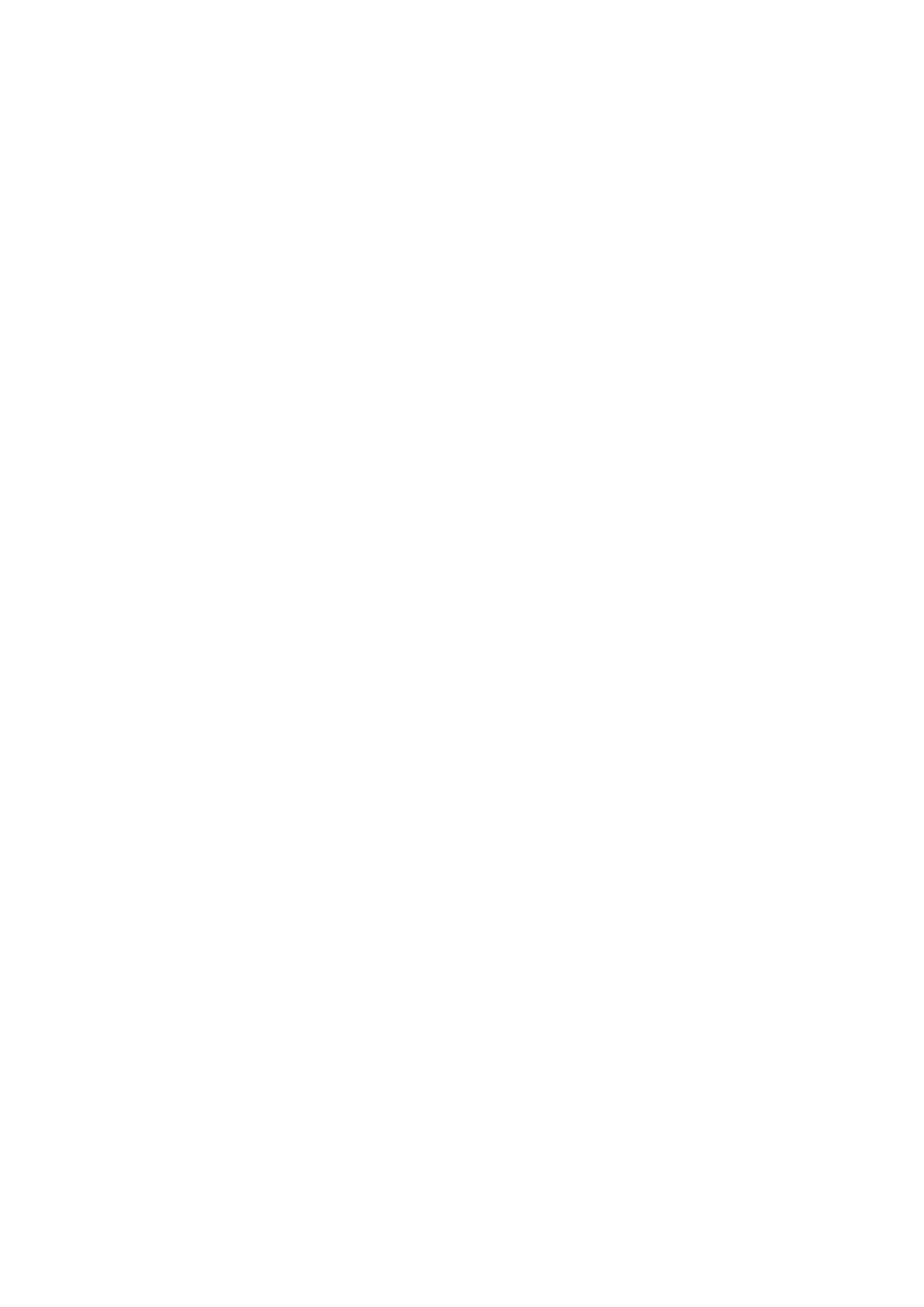#### <span id="page-4-0"></span>[UNIVERSITY OF BREMEN](HTTP://WWW.UNI-BREMEN.DE)

# *Abstract*

#### [Faculty 3](http://faculty.university.com) [Computer Science](http://department.university.com)

Bachelor of Science

#### **PyCRAM - Accurate Physics-based Environment for Executing Mobile Pick and Place Plans**

by Jonas DECH

With the progress in robotic research more complex environments are becoming possible for a robot platform to manage. This creates new challenges for a robot to solve, while working in these environments. This includes both reasoning mechanisms about physical behavior of objects in this environments and the simulation of actions before them being performed in real life. Thus, a lightweight physicsbased simulation is warranted. This thesis presents the BulletWorld, a lightweight physics-based simulation, along with its reasoning capabilities to assist with the implementation of a robot in complex environments.

The BulletWorld consists of three modules: the BulletWorld, GUI and Objects. The BulletWorld represents an empty simulation as well as the means to interact with it and to get objects which are loaded inside the simulation. The GUI visualizes the simulation in a window, thus allowing the user to see the situation inside the simulation . The Objects which are loaded inside the simulation are represented by a single class, this allows the user to interact with every object via the same API.

The reasoning capabilities provide the user with the ability to query the simulation in a semantic way, i.e., are two objects in contact with each other or is an object visible from a specific pose.

To integrate this simulation with the existing PyCRAM framework the designator and process modules are used and implemented for the PR2.

This allows the user to implement robot control programs and execute them inside the simulation. This could be, for example, a simple pick and place plan.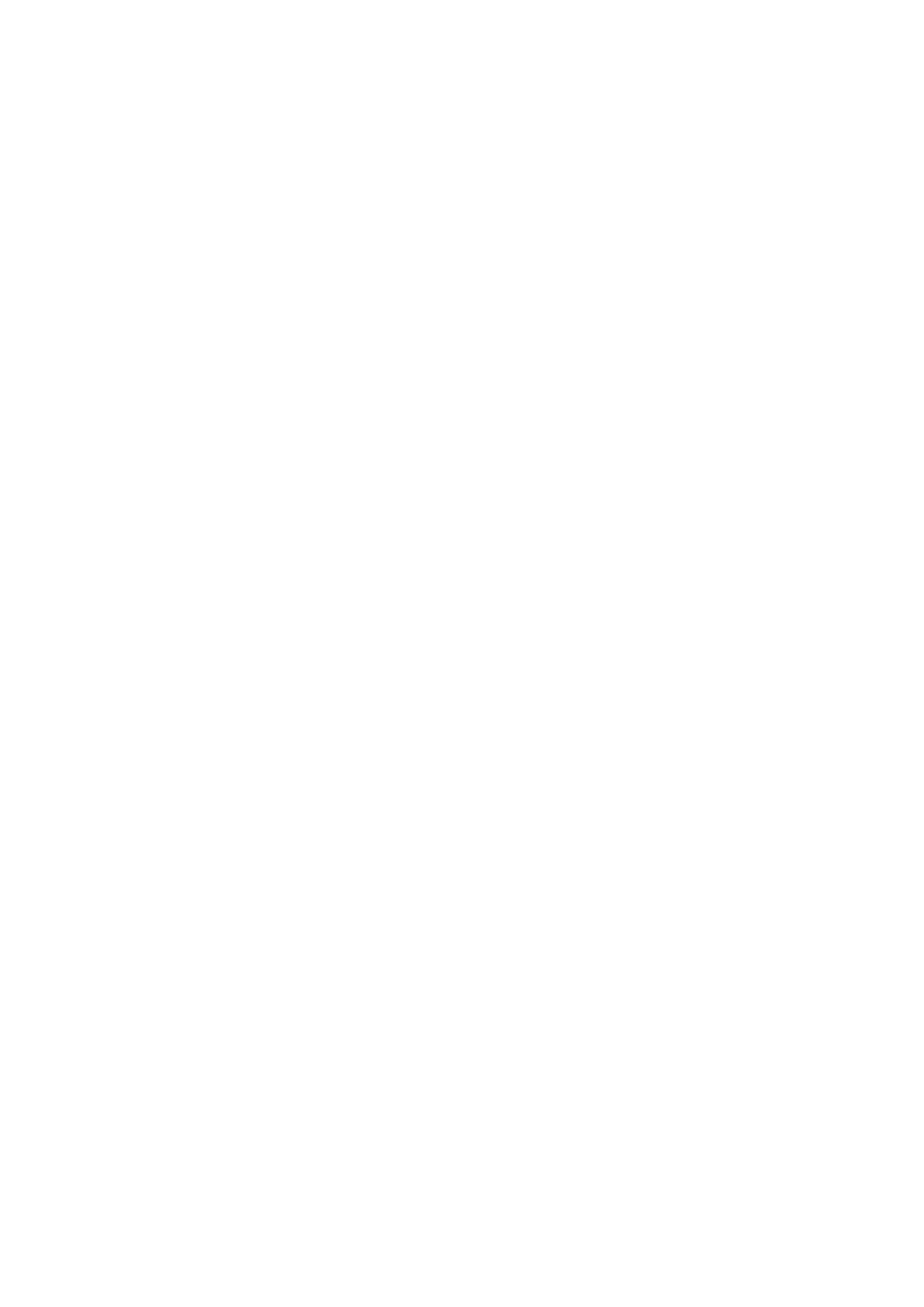# *Acknowledgements*

<span id="page-6-0"></span>I want to thank my advisor Gayane Kazhoyan for helping me understand the BulletWorld of CRAM and sharing her ideas with me. As well as all the feedback she gave me.

I also want to thank my dear friend Christian Preißner for spellchecking and correcting this work and making sure everything is readable.

Also thanks to my parents Thomas and Doris Dech for all their motivation and support during the course of my studies. Thanks to my girlfriend Martha Schnieber for all her lovely motivation.

Thanks to my friends Jan Kleinekathöfer, Thomas Lipps, and Lennard Mai for always motivating me to give my best efforts.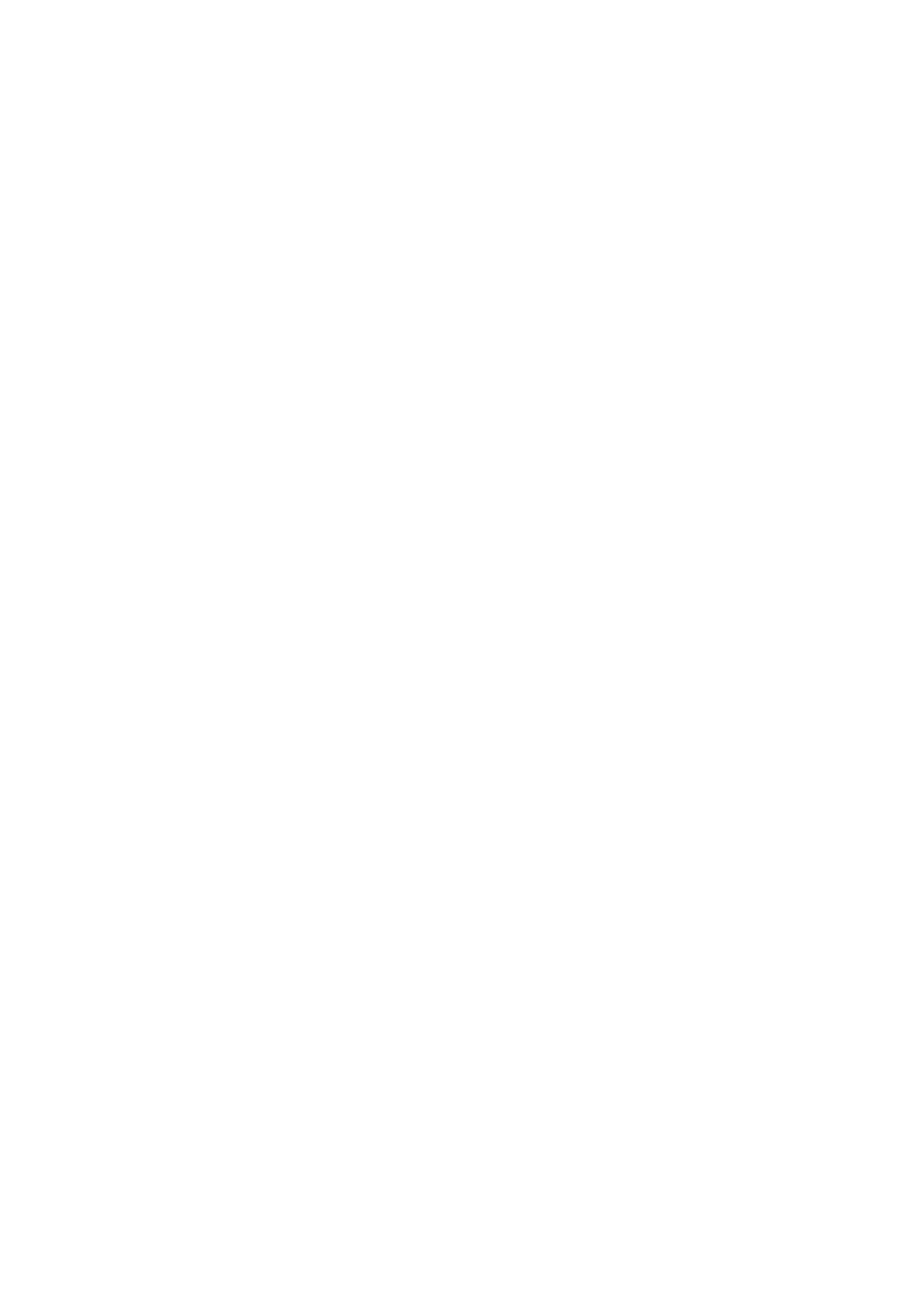# **Contents**

| <b>Declaration of Authorship</b><br>iii |                 |                                         |                |  |  |  |  |  |  |
|-----------------------------------------|-----------------|-----------------------------------------|----------------|--|--|--|--|--|--|
|                                         | <b>Abstract</b> |                                         | V              |  |  |  |  |  |  |
|                                         |                 | Acknowledgements                        | vii            |  |  |  |  |  |  |
| 1                                       |                 | <b>Introduction</b>                     |                |  |  |  |  |  |  |
|                                         | 1.1             |                                         | $\mathbf{1}$   |  |  |  |  |  |  |
|                                         | 1.2             |                                         | $\overline{2}$ |  |  |  |  |  |  |
|                                         | 1.3             |                                         | 3              |  |  |  |  |  |  |
|                                         | $1.4^{\circ}$   |                                         | 3              |  |  |  |  |  |  |
| $\overline{2}$                          |                 | <b>Related Work</b>                     | 5              |  |  |  |  |  |  |
|                                         | 2.1             |                                         | 5              |  |  |  |  |  |  |
|                                         | 2.2             |                                         | 5              |  |  |  |  |  |  |
|                                         | 2.3             |                                         | 6              |  |  |  |  |  |  |
| 3                                       |                 | <b>Foundation</b>                       | 7              |  |  |  |  |  |  |
|                                         | 3.1             | Robotics Foundation                     | 7              |  |  |  |  |  |  |
|                                         | 3.2             |                                         | 8              |  |  |  |  |  |  |
|                                         |                 |                                         | 8              |  |  |  |  |  |  |
|                                         | 3.3             |                                         |                |  |  |  |  |  |  |
|                                         |                 | 3.3.1                                   | 9              |  |  |  |  |  |  |
|                                         | 3.4             |                                         | 9              |  |  |  |  |  |  |
|                                         |                 | 3.4.1                                   | 11             |  |  |  |  |  |  |
|                                         | 3.5             | CRAM High-level Robot Control Framework | 12             |  |  |  |  |  |  |
|                                         |                 | 3.5.1                                   | 13             |  |  |  |  |  |  |
|                                         |                 | 3.5.2                                   | 13             |  |  |  |  |  |  |
|                                         |                 | 3.5.3                                   | 14             |  |  |  |  |  |  |
|                                         |                 | 3.5.4                                   | 14             |  |  |  |  |  |  |
|                                         | 3.6             |                                         | 15             |  |  |  |  |  |  |
| $\bf{4}$                                |                 | Implementation                          | 17             |  |  |  |  |  |  |
|                                         | 4.1             |                                         | -17            |  |  |  |  |  |  |
|                                         | 4.2             |                                         | 18             |  |  |  |  |  |  |
|                                         |                 | 4.2.1                                   | 20             |  |  |  |  |  |  |
|                                         |                 | 4.2.2                                   | 20             |  |  |  |  |  |  |
|                                         |                 | 4.2.3                                   | 21             |  |  |  |  |  |  |
|                                         | 4.3             | <b>Objects</b>                          | 22             |  |  |  |  |  |  |
|                                         |                 | 4.3.1                                   | 23             |  |  |  |  |  |  |
|                                         |                 | 4.3.2                                   | 26             |  |  |  |  |  |  |
|                                         | 4.4             |                                         | 26             |  |  |  |  |  |  |
|                                         |                 | 4.4.1                                   | 26             |  |  |  |  |  |  |
|                                         |                 |                                         |                |  |  |  |  |  |  |
|                                         |                 | 4.4.2                                   | 27             |  |  |  |  |  |  |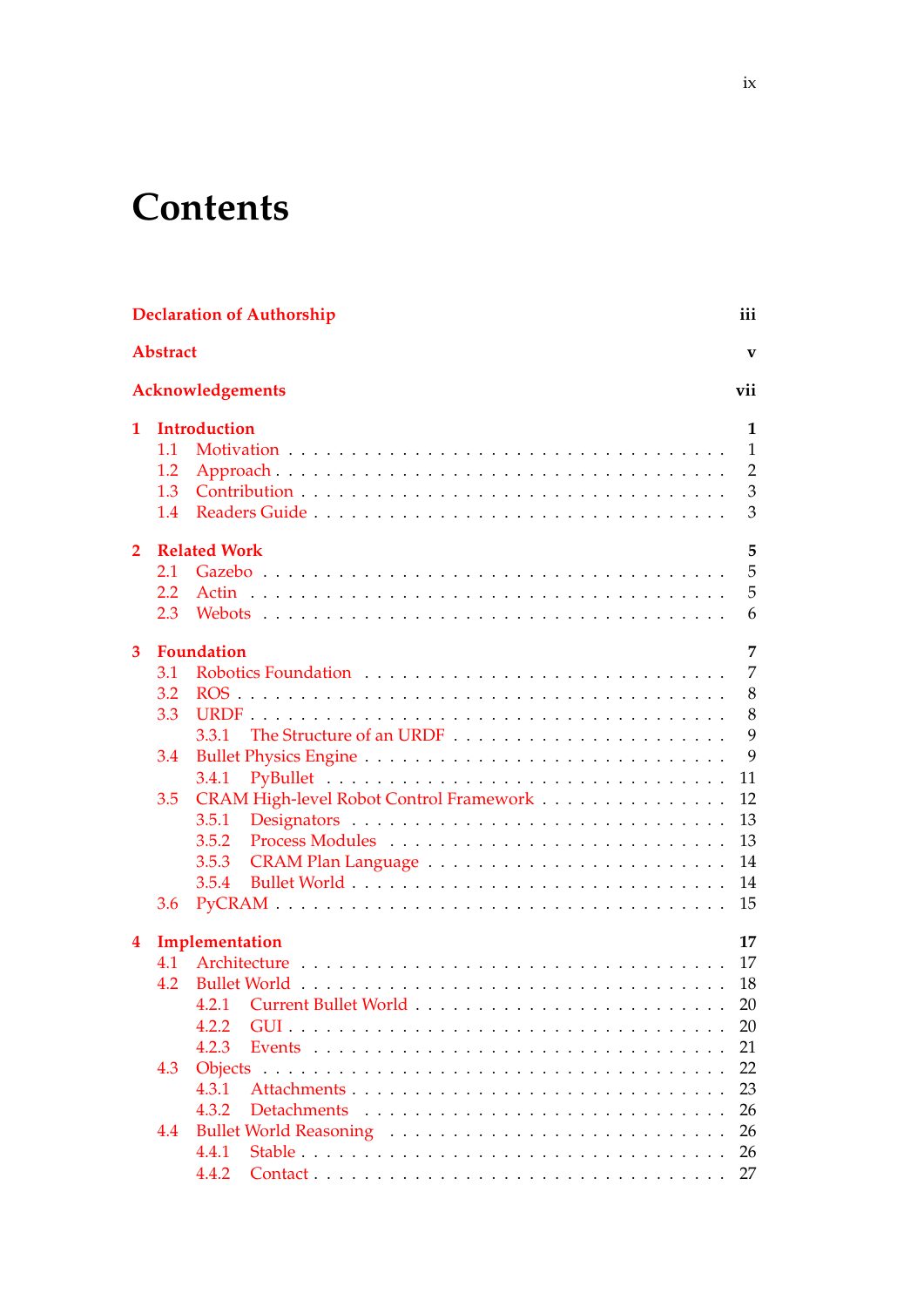|   |                           | 4.4.3      |                                                                                          | 27 |  |  |  |
|---|---------------------------|------------|------------------------------------------------------------------------------------------|----|--|--|--|
|   |                           | 4.4.4      |                                                                                          | 28 |  |  |  |
|   |                           | 4.4.5      |                                                                                          | 28 |  |  |  |
|   |                           | 4.4.6      |                                                                                          | 29 |  |  |  |
|   |                           | 4.4.7      | Supporting                                                                               | 29 |  |  |  |
|   | 4.5                       |            |                                                                                          | 30 |  |  |  |
|   |                           | 4.5.1      |                                                                                          | 30 |  |  |  |
|   |                           | 4.5.2      |                                                                                          | 31 |  |  |  |
|   |                           | 4.5.3      |                                                                                          | 31 |  |  |  |
|   |                           | 4.5.4      |                                                                                          | 31 |  |  |  |
|   |                           | 4.5.5      |                                                                                          | 31 |  |  |  |
|   |                           | 4.5.6      |                                                                                          | 32 |  |  |  |
|   |                           | 4.5.7      | Detecting $\ldots \ldots \ldots \ldots \ldots \ldots \ldots \ldots \ldots \ldots \ldots$ | 32 |  |  |  |
|   |                           | 4.5.8      |                                                                                          | 33 |  |  |  |
|   |                           | 4.5.9      |                                                                                          | 33 |  |  |  |
|   |                           |            |                                                                                          | 34 |  |  |  |
|   | 4.6                       |            |                                                                                          | 34 |  |  |  |
|   | 4.7                       |            |                                                                                          | 34 |  |  |  |
|   | 4.8                       |            | Choosing a Process Module                                                                | 35 |  |  |  |
|   | 4.9                       |            |                                                                                          | 36 |  |  |  |
|   |                           |            |                                                                                          |    |  |  |  |
| 5 |                           | Evaluation |                                                                                          | 39 |  |  |  |
|   | 5.1                       |            |                                                                                          | 39 |  |  |  |
|   |                           |            |                                                                                          |    |  |  |  |
| 6 | <b>Conclusion</b><br>45   |            |                                                                                          |    |  |  |  |
|   | 6.1                       |            |                                                                                          | 45 |  |  |  |
|   | 6.2                       |            |                                                                                          | 45 |  |  |  |
|   | 6.3                       |            |                                                                                          | 46 |  |  |  |
|   |                           |            |                                                                                          |    |  |  |  |
|   | <b>Bibliography</b><br>49 |            |                                                                                          |    |  |  |  |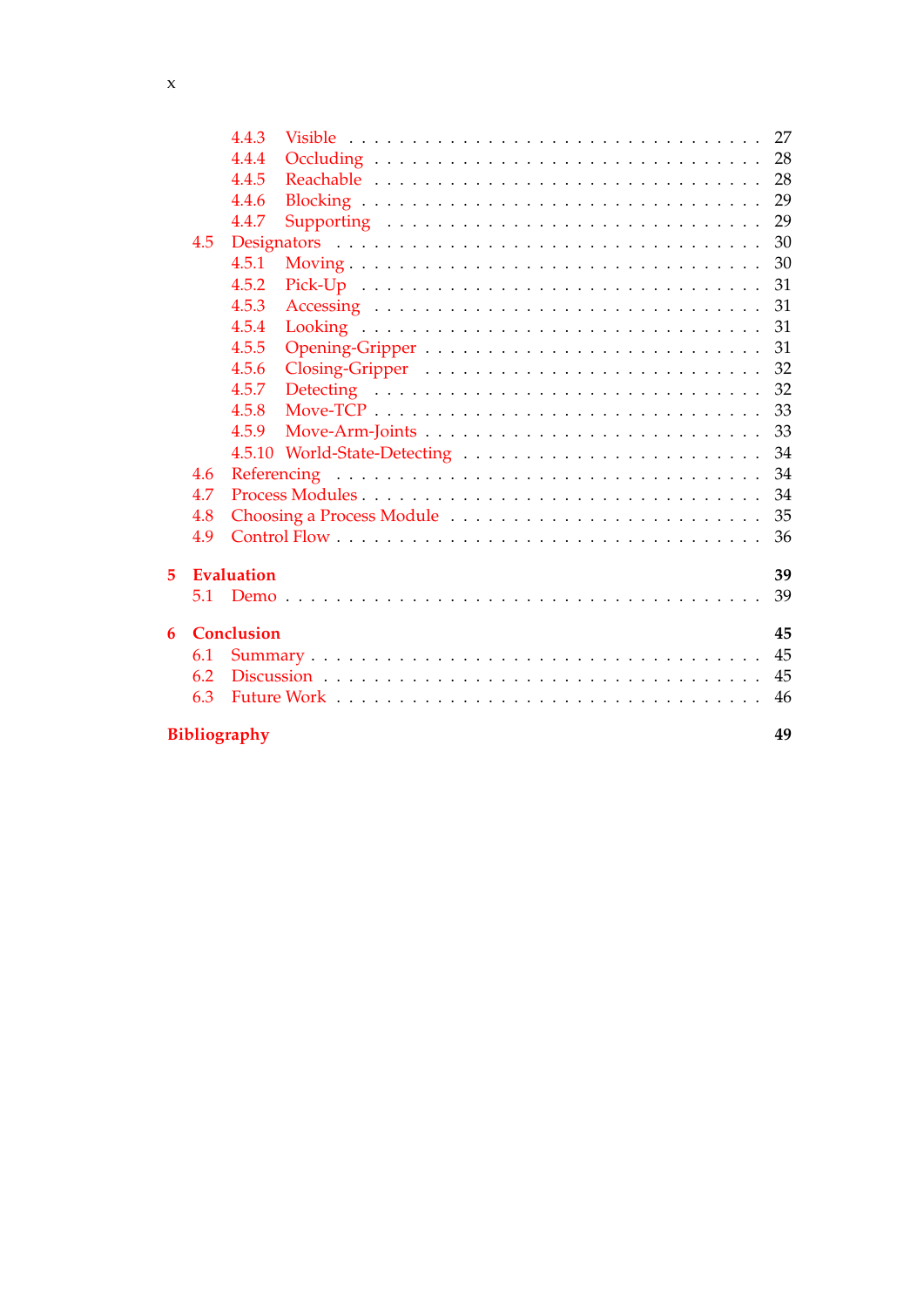# **List of Figures**

| 4.1 | The structure of the BulletWorld, GUI, BulletWorldReasoning and Ob-<br>ject classes along with the Motion Designators and Process Modules |  |
|-----|-------------------------------------------------------------------------------------------------------------------------------------------|--|
|     |                                                                                                                                           |  |
| 4.2 |                                                                                                                                           |  |
| 4.3 |                                                                                                                                           |  |
| 4.4 |                                                                                                                                           |  |
| 4.5 |                                                                                                                                           |  |
| 5.1 |                                                                                                                                           |  |
| 5.2 | The simulation after initializing and loading all objects 40                                                                              |  |
| 5.3 |                                                                                                                                           |  |
| 5.4 | The robot after trying to detect the object $\dots \dots \dots \dots \dots \dots$ 42                                                      |  |
| 5.5 | The robot after picking up the given object $\dots \dots \dots \dots \dots \dots$ 42                                                      |  |
| 5.6 | The robot after placing the object on the table 43                                                                                        |  |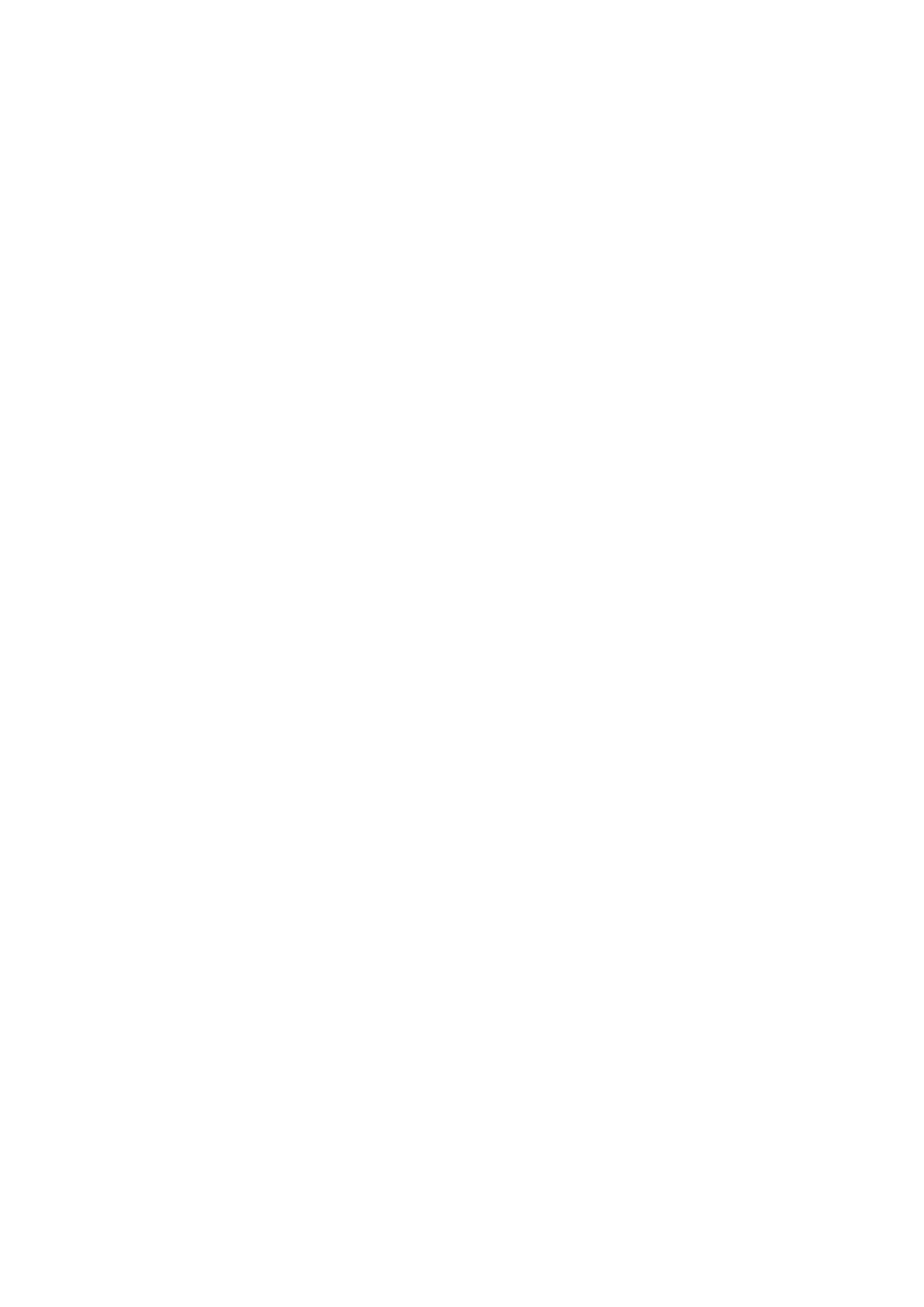# **List of Tables**

| 3.1 |                                                        | 10 |
|-----|--------------------------------------------------------|----|
| 3.2 |                                                        | 12 |
| 3.3 |                                                        | 13 |
| 3.4 | Selection of the most important expressions of CPL     | 14 |
| 4.1 | Table of methods the BulletWorld class provides 19     |    |
| 4.2 | The methods of the class bullet_world_reasoning        | 24 |
| 4.3 |                                                        | 26 |
| 4.4 |                                                        | 30 |
| 4.5 |                                                        | 31 |
| 4.6 |                                                        | 31 |
| 4.7 |                                                        | 32 |
| 4.8 |                                                        | 32 |
| 4.9 | All slots of the opening-gripper designator            | 32 |
|     |                                                        | 33 |
|     |                                                        | 33 |
|     |                                                        | 33 |
|     | 4.13 All slots of the move-arm-joints designator       | 33 |
|     | 4.14 All slots of the world-state-detecting designator | 34 |
|     |                                                        | 35 |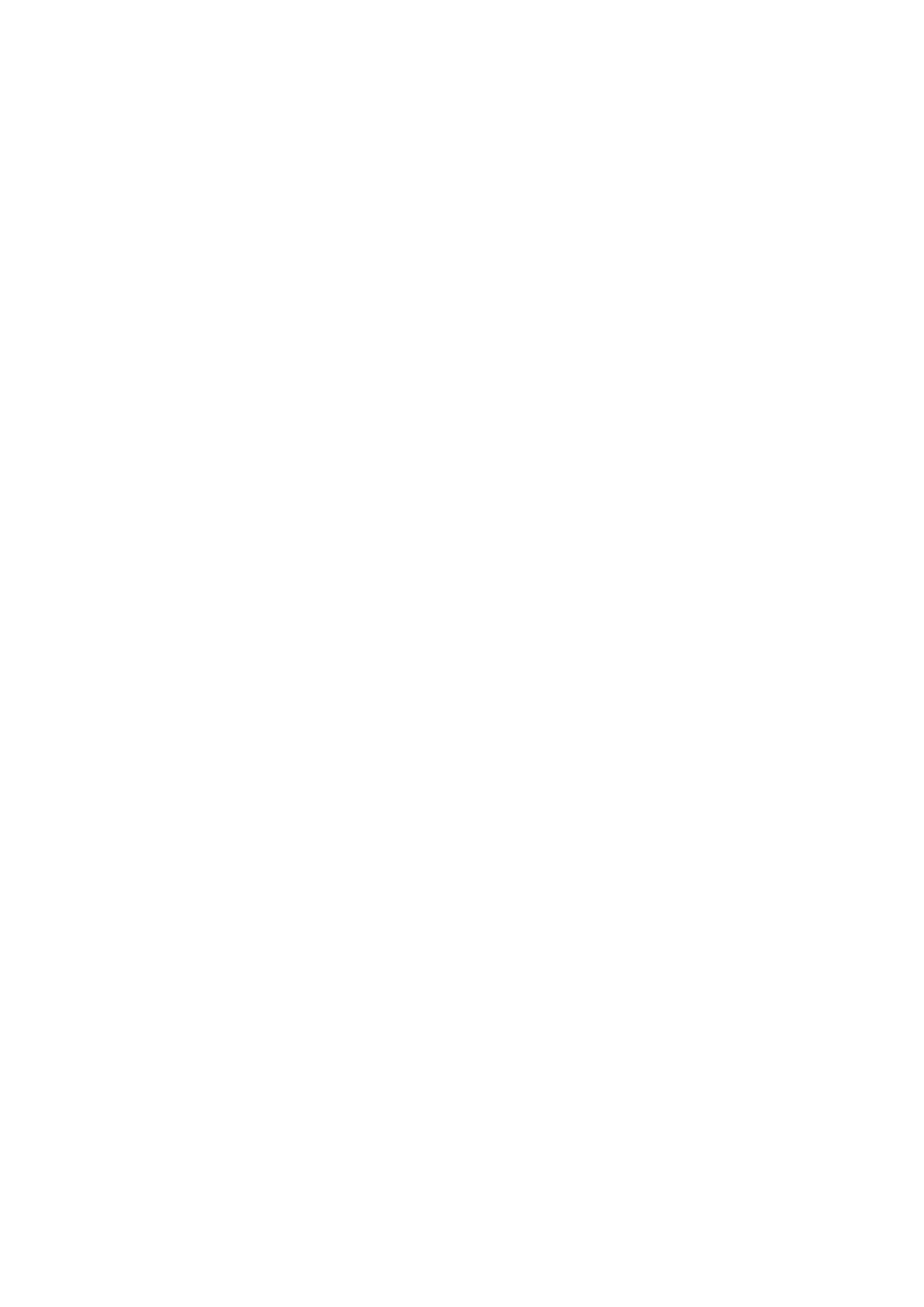# <span id="page-14-0"></span>**Chapter 1**

# **Introduction**

### <span id="page-14-1"></span>**1.1 Motivation**

For a few decades robots are capable of performing simple highly structured actions, like working in car production facility. Due to their precise and unique abilities they are frequently employed in laboratories or car production facilities. Such environments are usually static, with no human movement needing to be to be accounted for. Robots are capable to continuously perform the same task they were programmed to do. This is made possible due to target objects or task always being found in the same position.

With the progress in robotics, more complex tasks and environments are becoming possible for a robot to manage. With the growing number of older adults due to demographic change [Statistisches Bundesamt, [2019\]](#page-62-1), the need for robots to work in highly dynamic environments increases. One such environment being a human household. But such environments pose many new challenges due to their dynamic nature. Robots thus need to be able to perceive and navigate in this dynamic environments, while keeping track of their own position as well as proximate objects.

They also need to simulate possible future actions and their outcome. One way to simulate this is by means of physics-based simulation. They offer the advantage of simulating many different scenarios with different positions in a short period of time. This enables the programmer to pick the best scenario and apply it in realworld settings.

One of the important challenges when working in such dynamic environments is to reason about the current and future behavior of objects. However, this can also be solved by the means of physics-based simulation in addition with reasoning capabilities which enable a user to query the simulation in a semantic way.

Robot simulators, such as Gazebo or Webots aim to solve the aforementioned challenges. However, these simulators have the disadvantage of simulating very elaborate scenarios with detailed movements, thus taking longer to simulate. Further, these simulators offer a wide range of tools and functions and are, as a result, not lightweight.

To solve this problem the Cognitive Robot Abstract Machine (CRAM) framework [Mösnelechner, [2016\]](#page-62-2) implements the so-called BulletWorld. This simulation environment abstracts from continuous but irrelevant movements, by teleporting the robot between positions and just simulating critical movements like placing an object. In addition CRAM also offers reasoning capabilities to determine the situation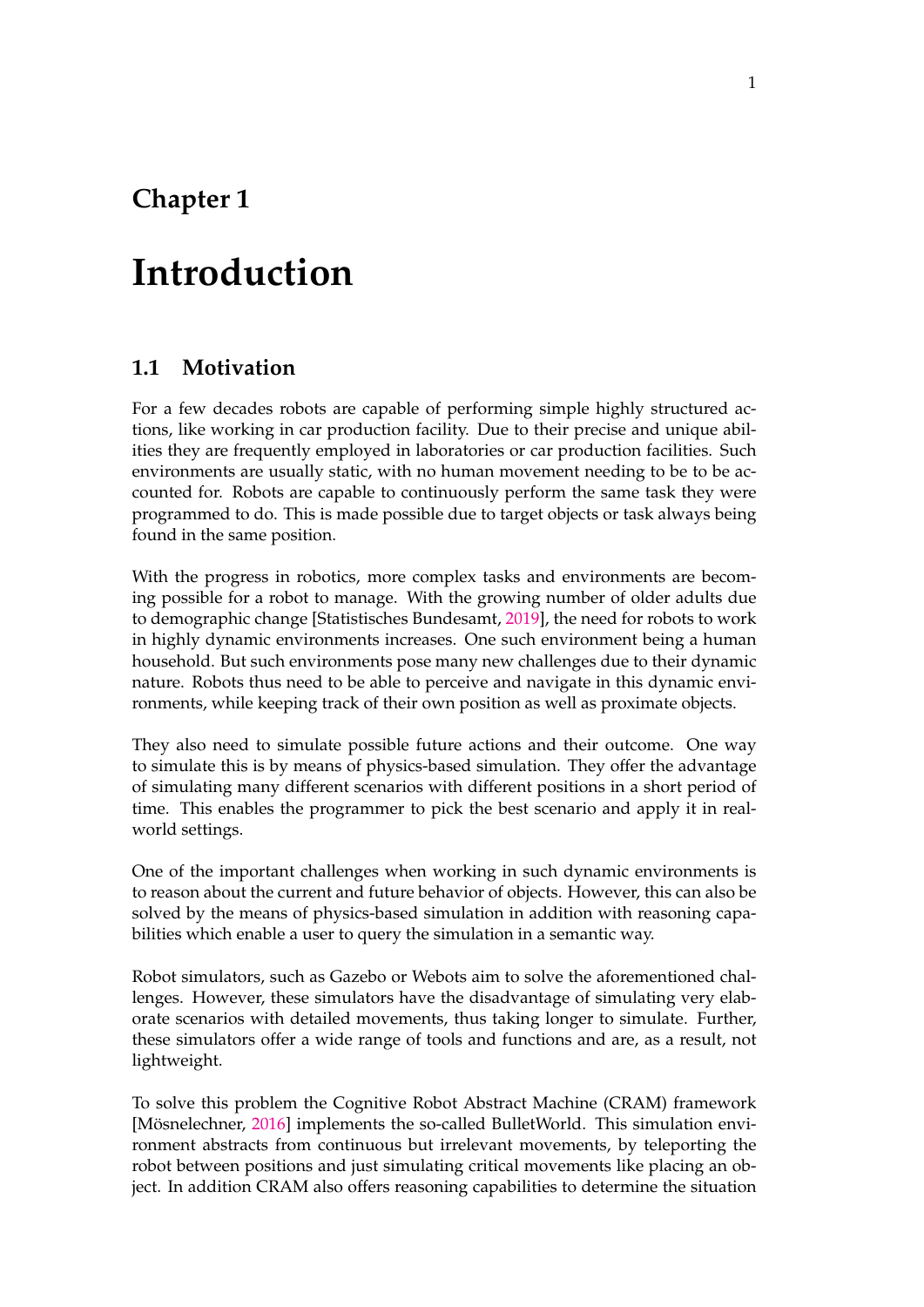inside the simulation and react to it.

However, as CRAM is written in Common LISP, a language that is nowadays rarely used, it is not frequently used in programming robots.

As a result the goal of this thesis is to implement a fast lightweight physics-based simulation for a robot in Python, using the PyCRAM plan language and the concept of designators which was previously implemented in PyCRAM [Augsten and Augsten, [2019\]](#page-62-3).

## <span id="page-15-0"></span>**1.2 Approach**

To implement this simulation environment along with the reasoning capabilities, PyBullet [Coumans and Bai, [2016–2019\]](#page-62-4) was used. This Python module provides the user with a basic physics simulation. To use this simulation as a full robot simulation, including physics-based reasoning capabilities, a wrapper class needed to be implemented. This wrapper class represents an empty simulation and provides methods to interact with it.

To fill it with objects a second class needed to be implemented, representing objects inside the simulation. The advantage of using one class to represent eveything inside the simulation is that users can interact with everything via the same API whether it is a robot or just a spoon.

On top of this wrapper classes, the reasoning mechanics had to be implemented. That is because the reasoning works with and within the simulation, for this to work properly the simulation has to work in the first place.

The reasoning allows the user to query the simulation in a semantic way, for example: one can query if two objects are in contact with each other or if one object is visible from a specific point like the camera of a robot. The reasoning capabilities provide a wide variety of features which are explained in Section [4.4.](#page-39-1)

However, every reasoning query works by the same principle: alter the simulation, then check the behavior of all objects. Based on this, evaluate a return value, before the returning the value, altering of the simulation is reversed.

Some commonly used motions a robot may perform in a household context have been implemented for a PR2 robot, using the physics simulation described above. This way an user can easily implement multi-step plans for the PR2 robot, without having to trouble about low-level robot-specific implementation.

For this purpose PyCRAMs [Augsten and Augsten, [2019\]](#page-62-3) motion designator and process modules were used. The latter contain the code to interact with the simulation, whereas the motion designator is a symbolic representation of a movement the robot should perform.

With this, a simple pick and place plan was implemented.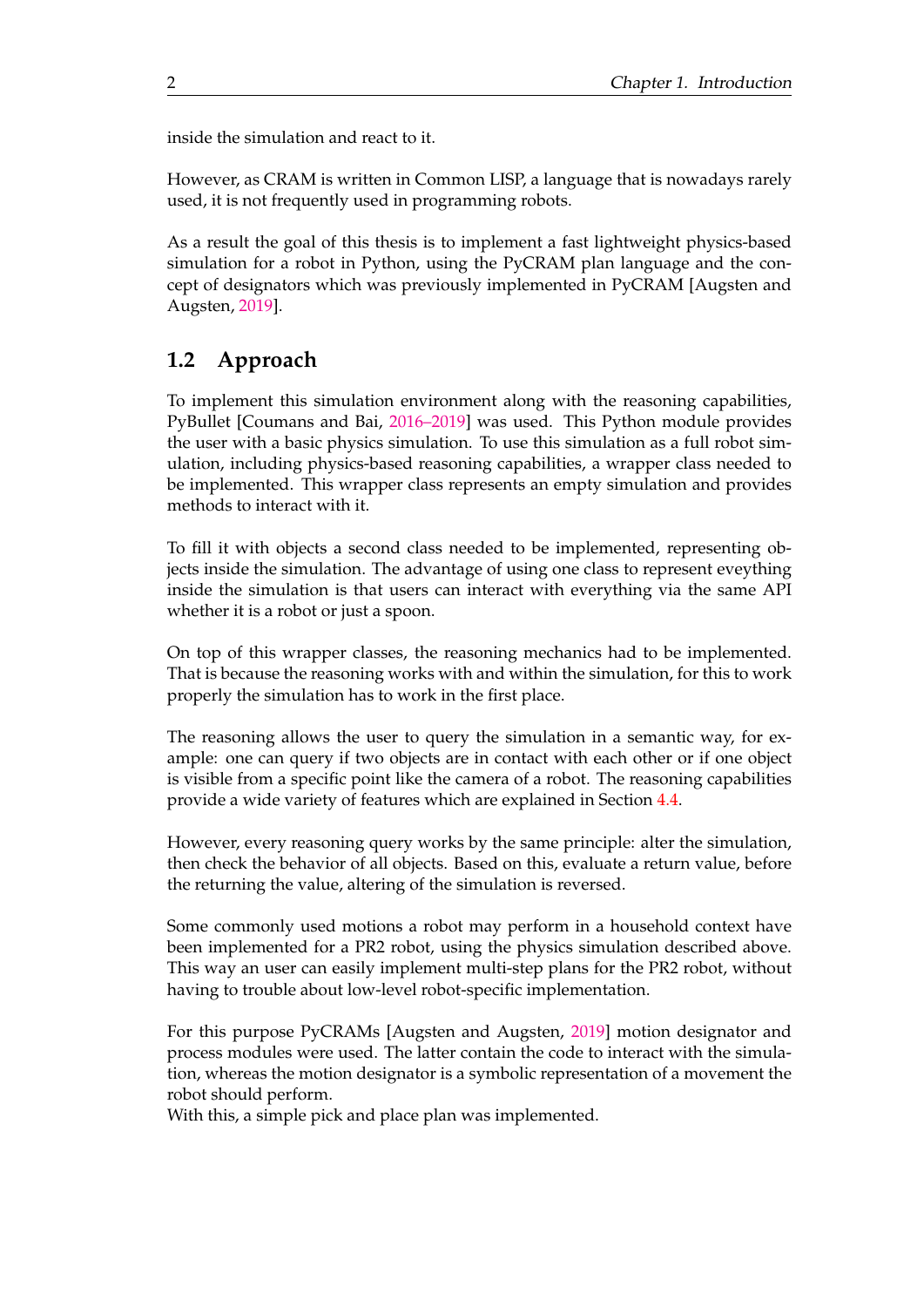# <span id="page-16-0"></span>**1.3 Contribution**

This thesis presents an easy to use physics-based simulation environment for testing robot control programs and simulating different scenarios for the Robot.

The reasoning capabilities allow the user to query the simulation in a semantic way, which allow the control program to react dynamically to changes in the environment.

To use the simulation with an actual robot Willow Garage's Personal Robot 2 (PR2) was integrated with the simulation and a simple pick and place plan was created.

The simulation presented in the following was implemented in Python, a widely used language in robotics.

The work is available at <https://github.com/Tigul/pycram>

# <span id="page-16-1"></span>**1.4 Readers Guide**

This thesis explains how the simulation was integrated with the PyCRAM framework, how each part of it operates and which methods are available to the user.

**Chapter** [2](#page-18-0) This chapter gives an overview of other technologies that are somewhat similar and what differentiates them from this work.

**Chapter** [3](#page-20-0) This chapter provides an overview about every library and technology that is used in this thesis and explains the basics that need to be known in order to understand this thesis.

**Chapter** [4](#page-30-0) This chapter explains in detail the implementation of each component and how they are interlinked with each other.

**Chapter** [5](#page-52-0) This chapter explains the demo that was used to test the implementation of the simulation and how it works.

**Chapter** [6](#page-58-0) This chapter gives an overall conclusion about the motivation of this thesis and the finished implementation, along with an overview of its limitations and future work.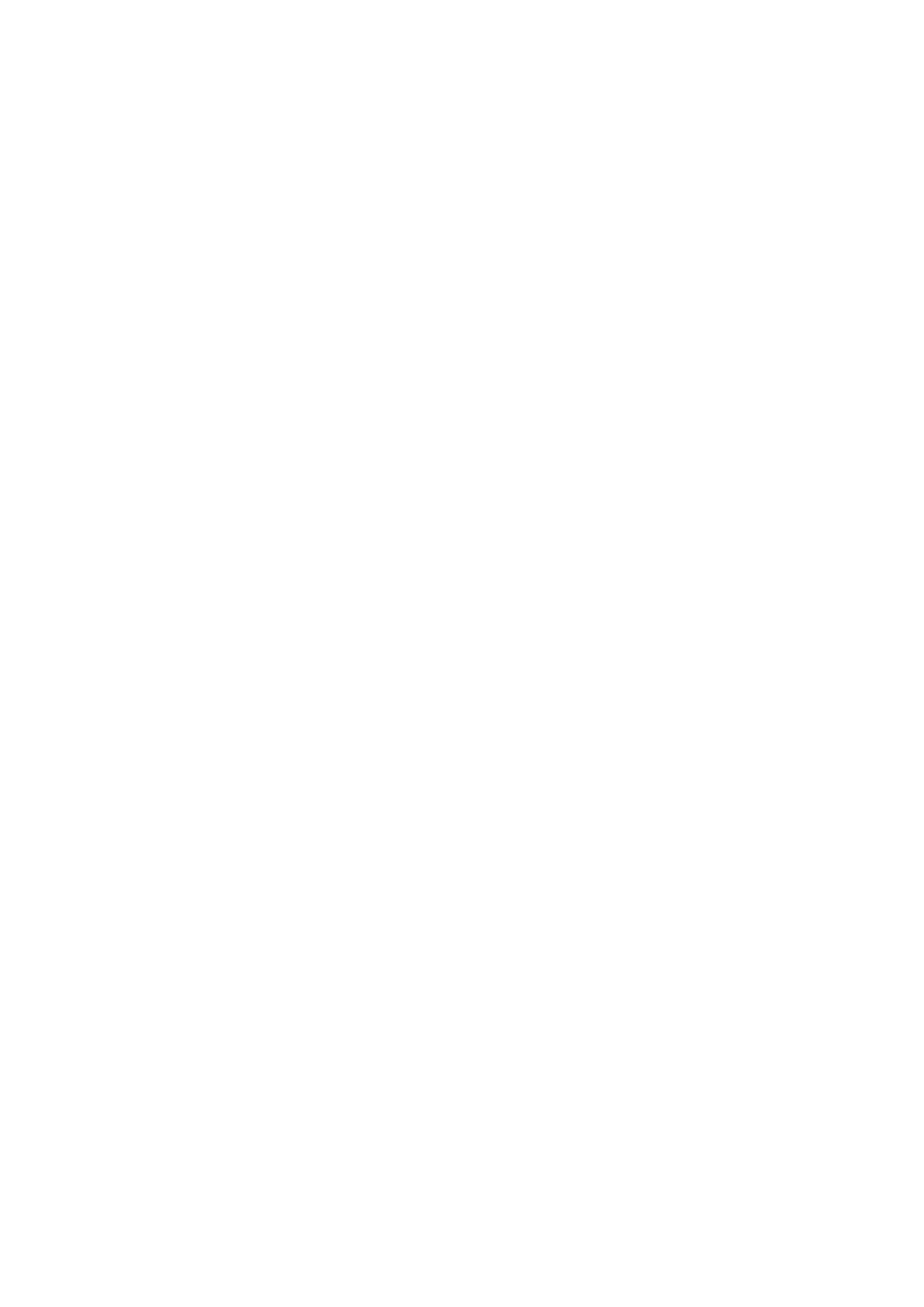# <span id="page-18-0"></span>**Chapter 2**

# **Related Work**

In the world of robotics there are multiple simulation environments for robots available. Examples include the Bullet World of CRAM [Mösnelechner, [2016\]](#page-62-2) which is the ancestor to PyCRAM [Augsten and Augsten, [2019\]](#page-62-3). This will be explained in chapter [3.5.4.](#page-27-1)

However, a range of other robotic simulator are readily available, which will be described in the following chapter.

## <span id="page-18-1"></span>**2.1 Gazebo**

Gazebo is an open source simulation framework, written in C++, to simulate and test robot programs in an outdoor environment before using them on the real robot [Koenig and Howard, [2004\]](#page-62-5).

The development of Gazebo began in fall 2002 at the university of Southern California by Dr. Andrew Howard and one of his students. The concept arose from the need to simulate robots in an outdoor environment. In 2009, Gazebo was integrated with ROS (Robot Operating System, explained in section [3.2\)](#page-21-0) and the PR2. Since then it became one of the primary tools for simulation in the ROS community.

In 2012, the Open Source Robot Foundation took over the project and has been contributing to its development since.

Gazebo is built around a server-client architecture, the server providing all physics calculations. The client has a graphical interface to visualize the calculations, as well as being able to save the state of the simulation. This includes all objects and their configuration.

Gazebo is composed of different libraries, including one for communication, physics calculations, rendering of the simulation as well as libraries to generate sensor data and to visualize the simulation. The physics library can be changed to utilize different libraries. Though Gazebo normally uses the Open Dynamics Engine (ODE), it is also possible to use the Bullet physics engine, Simbody or the Dynamics Animation and Robotics Toolkit.

## <span id="page-18-2"></span>**2.2 Actin**

Actin is a proprietary robot simulation library that is developed by Energied Technologies. It is written in C++ and was initially released in 2005.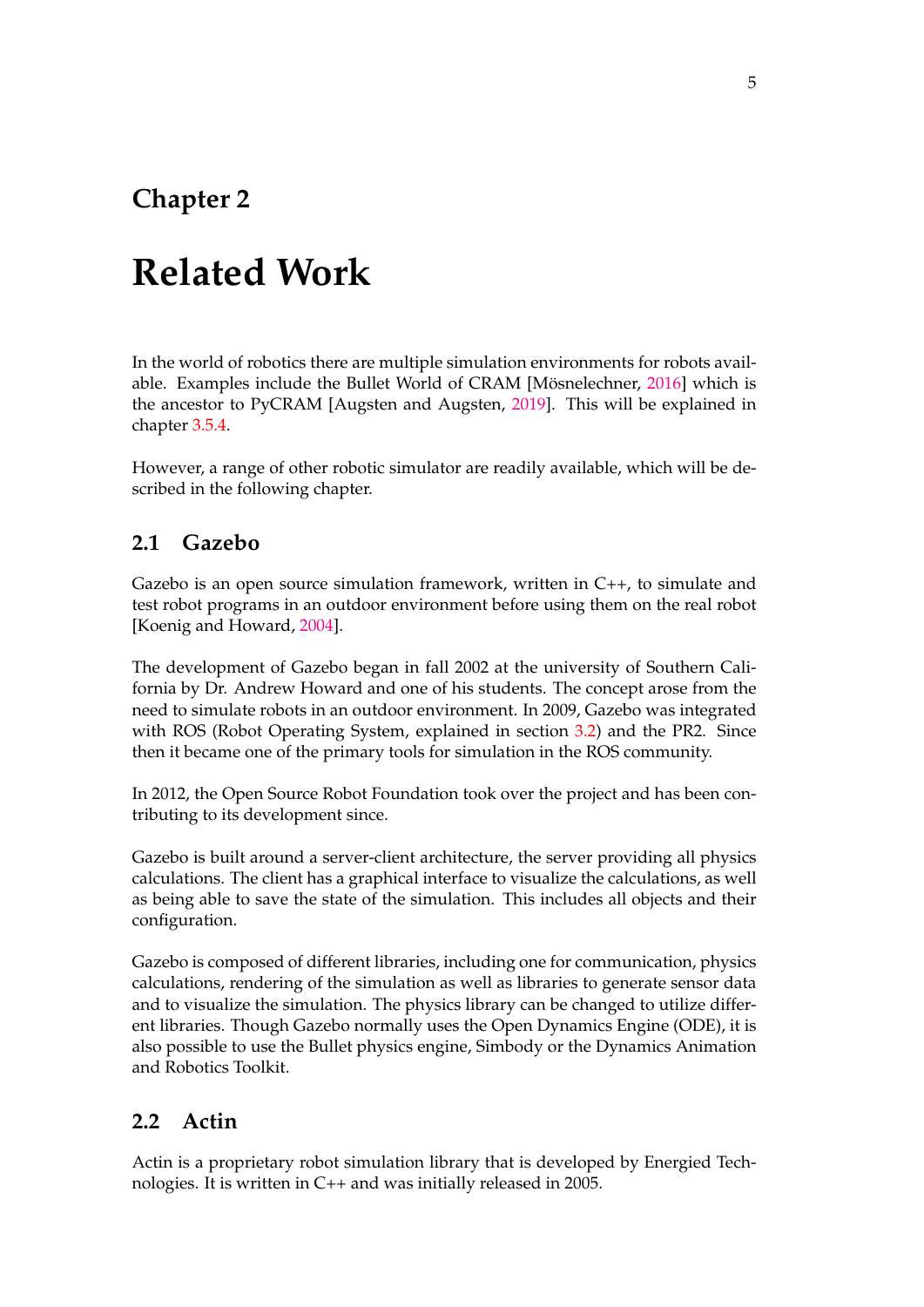Actin was developed as a simulation and control software for the Johnson Space Center [Comstock, Lockney, and Glass, [2005\]](#page-62-6).

This library provides a wide range of features that help with testing robots in the simulation. Its features include kinematic simulation, meaning Actin is capable of simulating forward and inverse kinematics in real-time, as well as providing attachments to other robots. Furthermore, Actin includes mechanics for visualizing the simulation which allow for highly detailed camera feedback. The rendering also utilizes NVIDIAs ray tracing technology for an even more realistic visualization. Actin also provides the simulation with various sensors including cameras, stereo vision, and range sensors.

The library has build-in support for network communication for either TCP or UDP, which allows the front- and backend components to be installed on different systems.

With these features there are a lot of possible use cases. One could, for example, use the simulator to evaluate the hardware of a robot with the targeted task, to determine if the robot is ideal for the given task.

Another possible use case is the evaluation of vision systems, as the rendering capabilities allow to simulate a vision system before using it in the real world. [Energid Technologies, [2004 – 2019\]](#page-62-7)

### <span id="page-19-0"></span>**2.3 Webots**

Developed by the Swiss Federal Institue of Technology in 1996, Webots is a free open source robot simulator written in C++.

Even though it is available without additional costs, user support and consulting services are offered at 38 Euro and 188 Euro, respectively.

The targeted use of Webots include the simulation of autonomous cars, validation of robotic research results, and the training of human pilots.

To accomplish these goals, Webots provides a variety of features, including an accurate physics simulation, which is an extended version of the Open Dynamics Engine. Further, Webots contains vast libraries of robot models, objects, sensors and actuators to use in the simulation as well as an import/export system to import models and maps into the simulation; movies, screenshots and 3D animations, may also be exported.

To utilize these features, Webots has several APIs for different programming languages, including C, C++, Python, Java, Matlab, and ROS. In addition to that, Webots is platform independent: meaning runs on Windows as well as Linux and Mac OS [Swiss Federal Institute of Technology, [1996 – 2019\]](#page-62-8).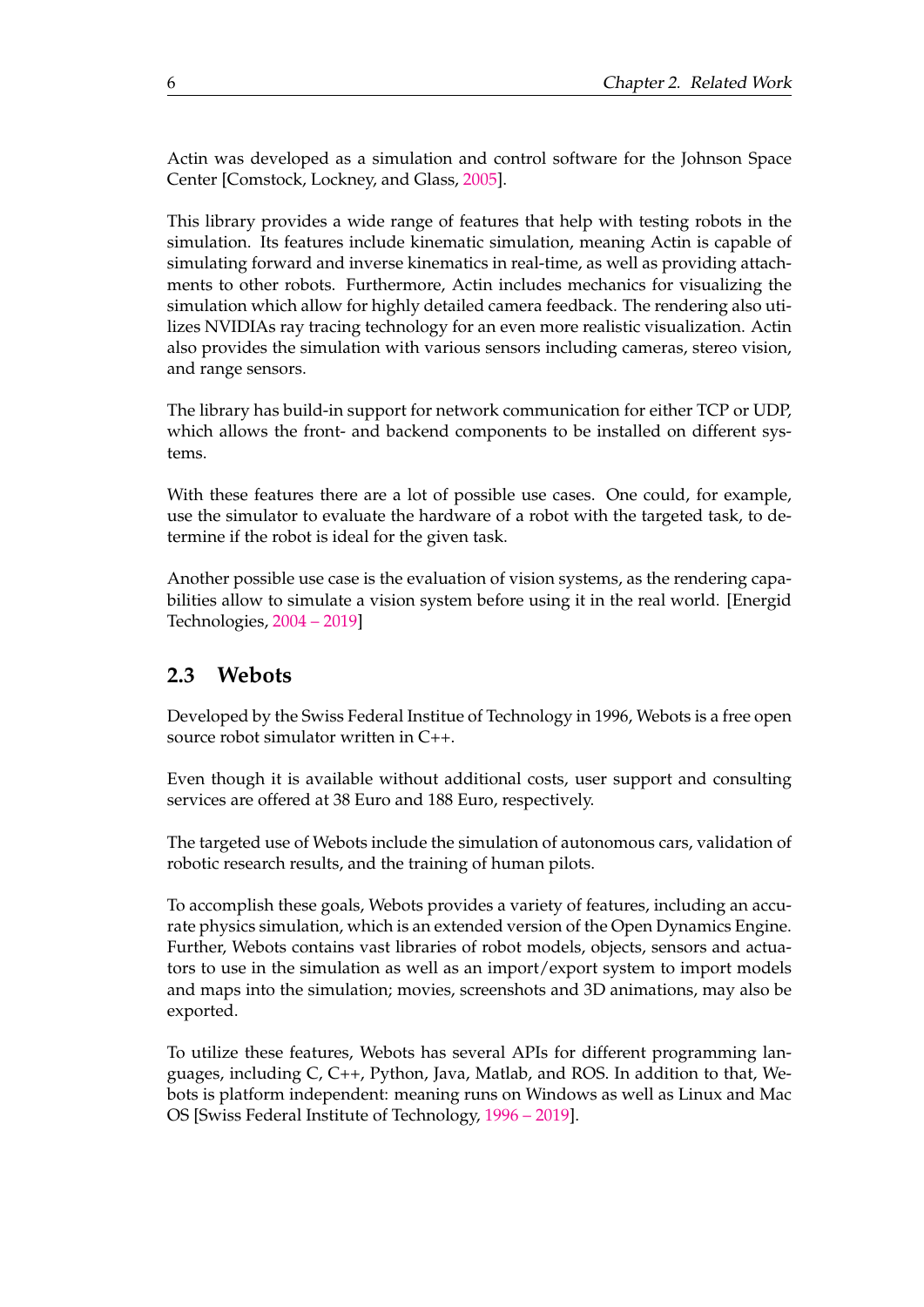# <span id="page-20-0"></span>**Chapter 3**

# **Foundation**

In this chapter all required technologies that are needed to understand this thesis will be explained. This includes information about robotics and the Robot Operating System (ROS) as well as the Unified Robot Description Format (URDF), which is used in this thesis to represent the robot and it is environment.

Furthermore, there will be sections about the Bullet Physics Engine, which is a lightweight physics simulation library, and its Python wrapper PyBullet, which is used in this thesis.

The last sections of the chapter will be about CRAM, the Cognitive Robot Abstract Machine, which is a high-level robot control framework that enables the user to write highly dynamic robot control plans and the Python implementation of CRAM, Py-CRAM, which currently does not support all features of CRAM.

### <span id="page-20-1"></span>**3.1 Robotics Foundation**

Because this thesis is submitted in the field of robotics it is important to understand the problems and methods of this research field.

Robotics is a branch of engineering and science which deals with the creation and control of robots. It is a rapidly growing field that emerged in the 1960s, with the first robots being master-slave arms that copied the movements of the human arm. These robots were used to handle nuclear material [Bruno and Oussama, [2016\]](#page-62-9).

With the development of integrated circuits and miniaturized components, the robots could perform complicated tasks which lead to their use in the car manufacturing and other industry branches.

Throughout the years, robots have become part of the everyday life: whether it is in a warehouse transporting goods or in a household as a vacuum cleaner.

However, in order for these robots to function properly, they also need to be controlled. For this purpose, a wide variety of frameworks have been developed that run on the hardware of the respective robot. As the complexity of the control program increases along with the complexity of the environment, these control programs need to be highly structured.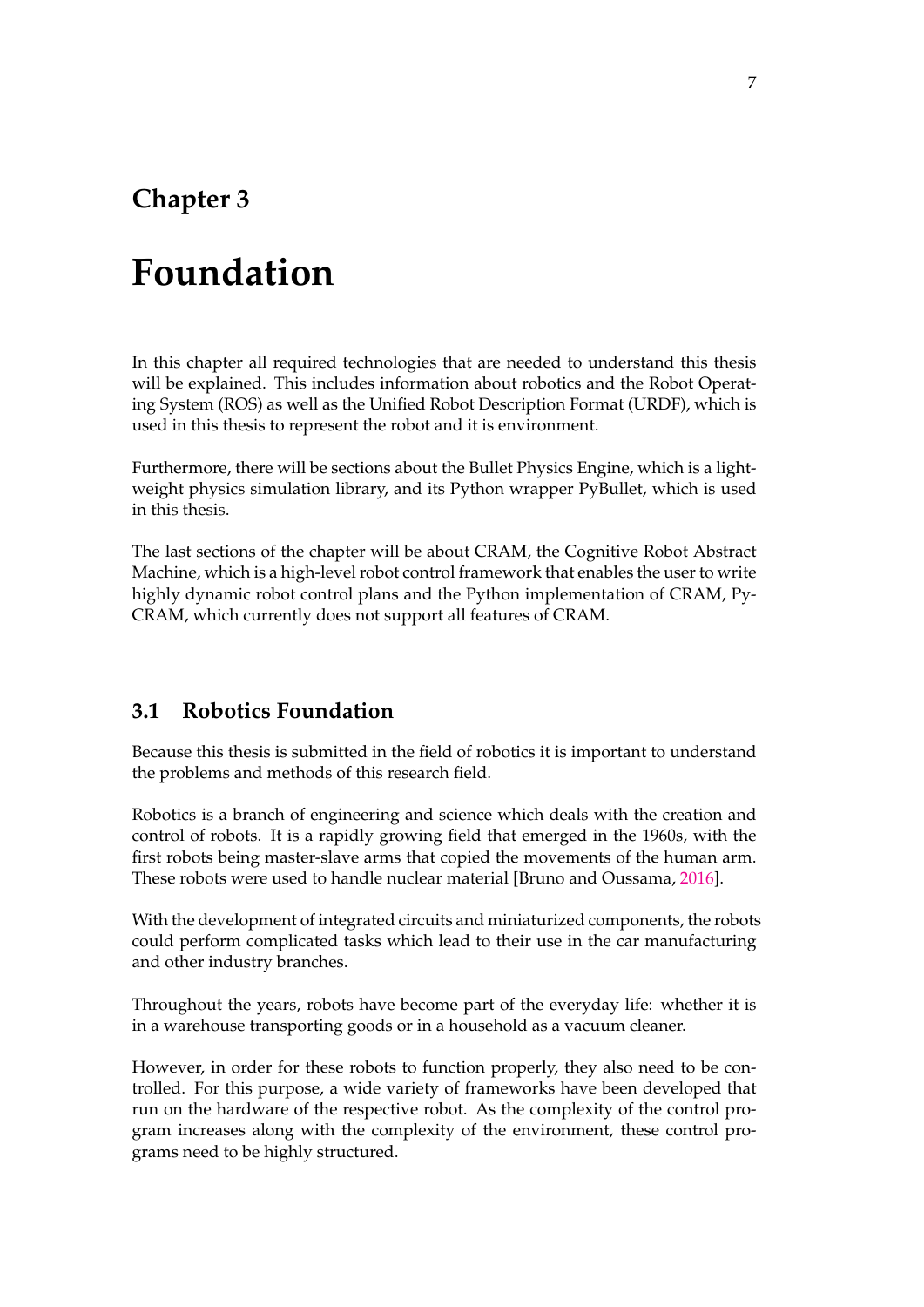Simulation plays a huge roll in the development and control of robots. In the development it is very helpful to be able to simulate the robot and the environment, so that the control programs can be simulated and tested before running on the real robot. In controlling the robot, the future actions of the robot can be simulated before performing them. This way it is possible to simulate the outcome of the action and determine if it is successful or fails.

## <span id="page-21-0"></span>**3.2 ROS**

The Robot Operating System is a framework that helps creating robot control programs. The aim of ROS is to simplify the process of creating robot software, by offering a wide variety of tools, libraries and conventions across both multiple platforms and programming languages.

ROS was developed with the idea that research groups all over the world can share their work and compliment each other. This way, every research group can contribute their work to the ROS ecosystem and also use the work of others to improve their own work.

ROS provides a lot of services, e.g., hardware abstraction, package management or messages between processes. The latter is key for the ROS ecosystem as it allows the programs of different research groups to communicate with each other via a unified interface and across different programming languages. This communication works a system called ROS nodes[Open Source Robot Foundation, [2007–2009\]](#page-62-10).

## <span id="page-21-1"></span>**3.3 URDF**

URDF stands for Unified Robot Description Format, which is the most popular way of describing a robot in the ROS world. To have the description of a robot in this format is useful as one could, for example, use this representation to calculate the inverse kinematics. To perform this task, program needs an accurate representation of the robot, otherwise the results will not translate well into the real world.

Another use of the URDF is to load the robot into a simulated environment to test its actions before they are performed on the real robot. This way the robot can, for example, perform an action multiple times in the simulation, which enables the user to find the best way to perform the respective task before performing it in the real world.

One of the reasons URDF is popular is due to it being the standard representation of robots by ROS and all the software being linked to the ROS ecosystem.

An URDF is based on a XML notation that consists of link and joint tags. Links describe the single parts of the robot and the joints connect these parts. For example, one "finger" of a robot is a link, this link is connected to the "hand" of the robot by a joint.

While the main purpose of URDFs is to represent robots, it is also possible to represent entirely different things, like a kitchen, in which the robot operates. For example, a table would consist of 5 links, one for each leg and one for the tabletop. All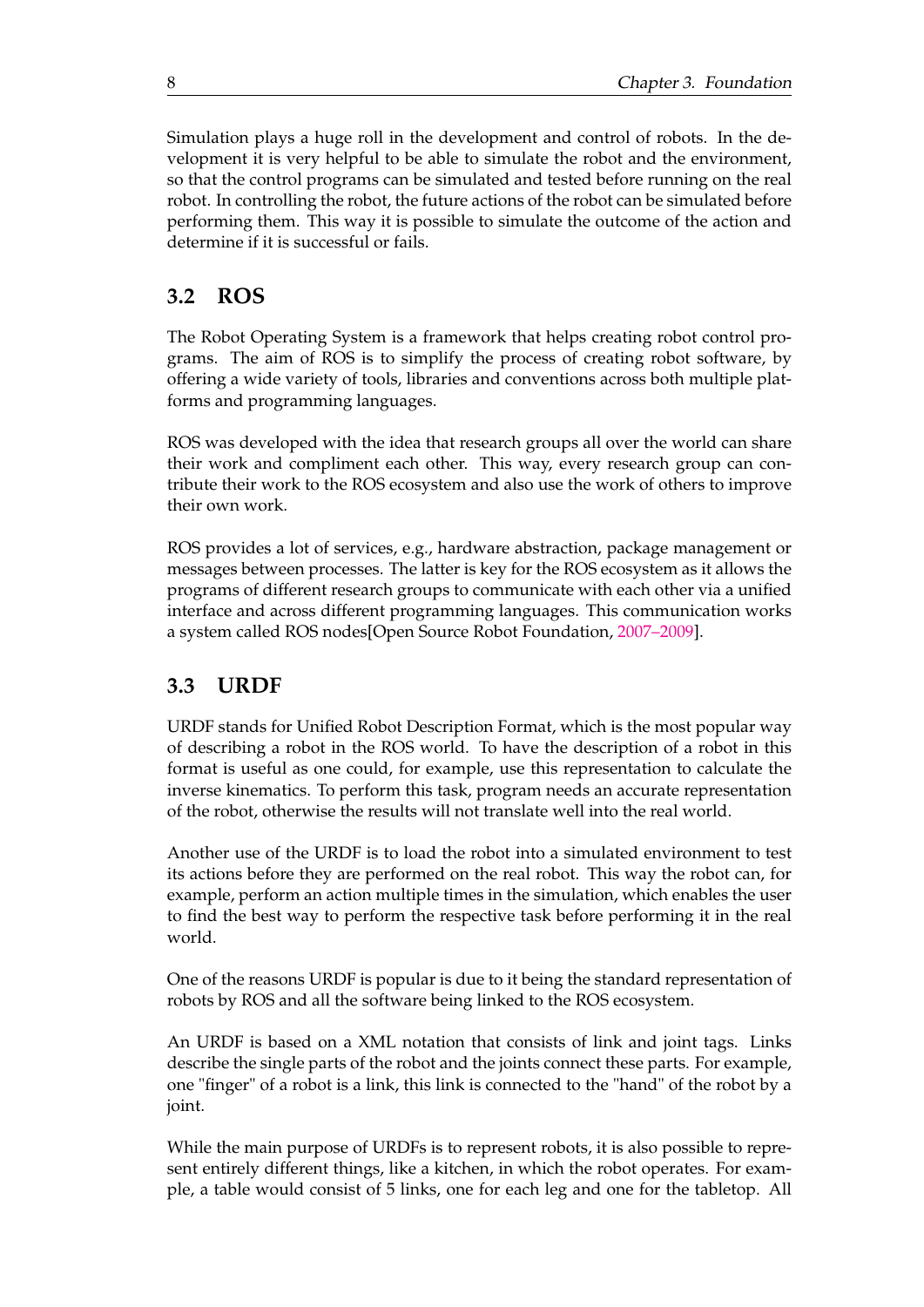links are connected by joints. In addition, there could be a virtual joint which has no visual representation and functions as the root link of this table.

#### <span id="page-22-0"></span>**3.3.1 The Structure of an URDF**

The link tag contains two other tags, the visual and collision tag. While the visual tag contains all tags that are taken into account for the visualization, the collision tag contains all tags that are needed to be accounted for the collision of this tag.

Both types have a geometry tag which specifies the exact dimensions of this link. There are a few possible ways to specify these dimensions. The first involves the utilization of primitive shapes like box, cylinder or sphere. The second one is to use a mesh file of type .dae, .obj, .stl or .mtl. A mesh is a polygon representation of an object.

The separate links are connected via joints. These joints have a type attribute, which determines how the joint behaves. There is a total of six different types of joints which are listed and explained in Table [3.1.](#page-23-0)

The different URDF joints and links can be used to represent a household environment in the simulation, specifically to describe furniture. A dining table would consists of five different links which are needed to describe this object. The surface and the four legs would be connected by fixed joints. On the other hand, a refrigerator door may use a revolute joint, whereas a drawer uses a prismatic joint.

All joints, except the fixed joint, have an upper and lower limit which specifies how far they can be moved.

In addition to the type and upper and lower limits, every joint also has a parent, child, and origin tag.

The parent and child tags determine the two links this joint connects. Here, parent link is the main link, whereas the child will be connected to this link. Typically, an URDF is a tree structure in which the nodes represent links and the edges represent joints. In other words, every link is the child of another link, except the root link. In an URDF there can only be one root link, even if the URDF describes multiple structures, like the furniture in a kitchen. The furniture root link may either be connected to a virtual point in space without a physical body, i.e., having a virtual link. Such information is key as all other positions are defined on this basis.

The origin tag determines the position of the child link; it will be given as coordinates in xyz format. The coordinates are relative to the origin of the parent link. This may sound inconvenient at first, but describing the position this way has the advantage that whole structures can be moved just by editing the origin of one joint [Open Source Robot Foundation, [2018\]](#page-62-11).

## <span id="page-22-1"></span>**3.4 Bullet Physics Engine**

The Bullet Physics Engine is a C++ library for simulating physical interactions and determining the outcome of these interactions. To achieve this goal, there are several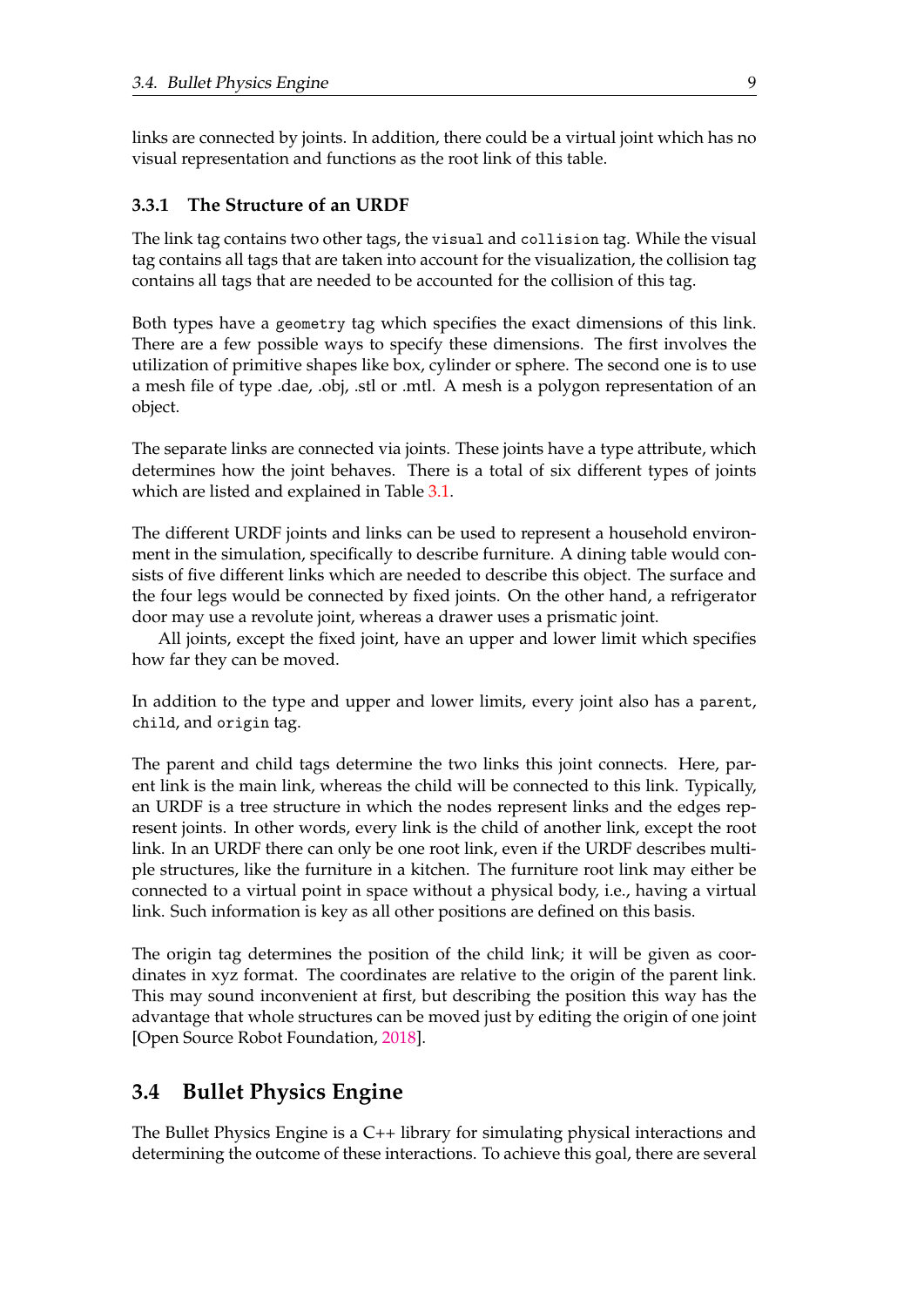<span id="page-23-0"></span>

| Joint Type | Description                                                      |  |  |  |  |
|------------|------------------------------------------------------------------|--|--|--|--|
| Fixed      | A fixed joint cannot move in any direction, it is completely     |  |  |  |  |
|            | immoveable and mainly used to bind static parts together.        |  |  |  |  |
|            | For example, if one would want to describe the furniture         |  |  |  |  |
|            | of a kitchen with an URDF file, most of the joints would be      |  |  |  |  |
|            | fixed.                                                           |  |  |  |  |
| Continuous | A continuous joint has an upper and lower limit of posi-         |  |  |  |  |
|            | tive and negative infinity and an axis around which it ro-       |  |  |  |  |
|            | tates. The continuous joint is used to describe, for example,    |  |  |  |  |
|            | wheels on a robot, as they can rotate endlessly in both di-      |  |  |  |  |
|            | rections.                                                        |  |  |  |  |
| Prismatic  | A prismatic joint can only move along a single axis. It has      |  |  |  |  |
|            | upper and lower limits and an axis at along which it can         |  |  |  |  |
|            | move.                                                            |  |  |  |  |
| Revolute   | The revolute joint is similar to the continuous joint, as it     |  |  |  |  |
|            | also rotates around one axis. However, this time there are       |  |  |  |  |
|            | upper and lower limit to the movement. With this joint one       |  |  |  |  |
|            | can, for example, describe the elbow of a human like robot.      |  |  |  |  |
| Planar     | The planar joint is similar to the prismatic joint but it can    |  |  |  |  |
|            | move along two axes. It also has, like the prismatic joint, an   |  |  |  |  |
|            | upper and lower limit. This joint can, for example, be used      |  |  |  |  |
|            | to describe the shoulder joint of a human like robot.            |  |  |  |  |
| Floating   | The floating joint is similar to the planar and prismatic joint, |  |  |  |  |
|            | but it can move along all three axes.                            |  |  |  |  |

different tools that can be provided by the library. The tools Bullet provides are collision detection as well as rigid and soft body dynamics. Bullet does not provide any tools for rendering the simulated rigid bodies or calculating kinematics. This has to be done by plugins.

Bullet was mainly developed by Erwin Coumans and Yunfei Bai, together with a big open source community. The targeted use of the Bullet library is the use in games, visual effects, and robotic simulations.

The rigid body dynamics Bullet offers simulate the impact of forces to linked rigid bodies; i.e., bodies that will not deform under the impact of external forces. For example this is used to simulate the robot, which is composed of many individual rigid bodies that are connected to each other by joints; which, in Bullet terminology, are called constraints.

To let bodies inside the simulation interact with each other, Bullet uses a concept called constraints. The constraints are Bullet's way to bind bodies together, so the movement of one body influences the other. these constrains work like a virtual joint of an URDF: they can either be of type fixed, prismatic, point2point (which is a planar joint) or of type gear (which is a continuous joint). A constraint can either be between two different bodies or between two parts of the same body. In both cases one needs to specify from which part of the first body to which part of the second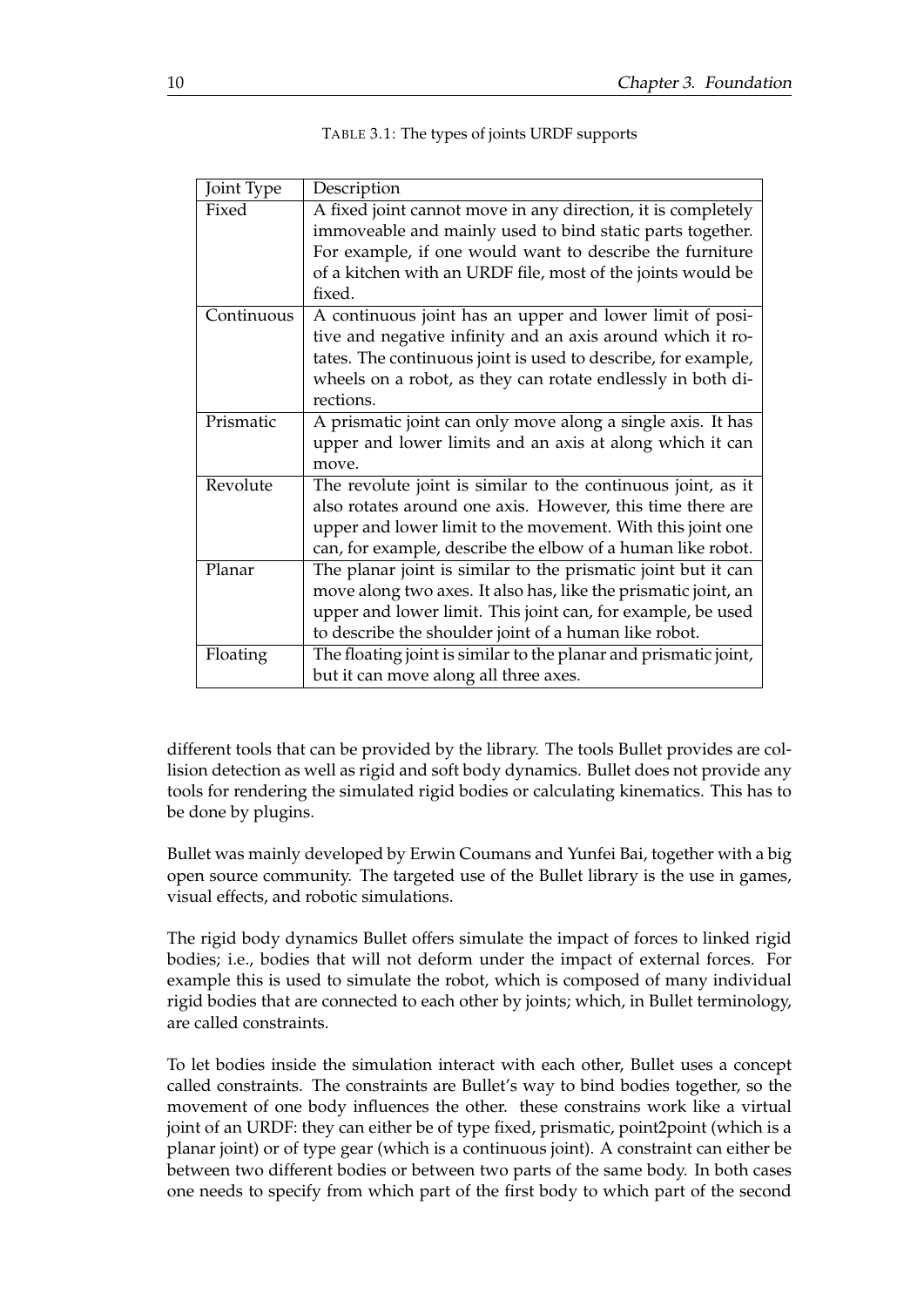body the constraint should work.

An important tool of Bullet to detect and describe the interaction of different objects and bodies is through collision detection. This tool is specifically used to determine if two bodies intersect with each other. Different algorithms may be used to determine this scenario.

Bullet uses collision shapes for the collision detection. These collision shapes are assigned to the body and define the shape in which this body should collide with other collision shapes. The shape of the collision shape and the body do not have to match each other. For example, when simulating a robot and using the results in real-life, the collision shape could be bigger than the body to include a security margin. This way, the robot would stop before colliding with another object.

The collision detection can either be discrete or continuous: In other words, one can either query the collision of two bodies at one specific moment in the simulation, which would be a discrete collision detection. The other possible way would be to observe the collision of the two bodies constantly, which would be a continuous collision detection [Coumans and Bai, [2015 – 2019\]](#page-62-12).

#### <span id="page-24-0"></span>**3.4.1 PyBullet**

PyBullet is a Bullet physics-engine based Python module, which specialized in physics simulation for, i.a., robotics, games or machine learning. It provides support for loading bodies from URDF, SDF or MJCF files.

PyBullet provides a wide range of tools to interact with the physics simulation. Table [3.2](#page-25-1) shows a selection of these tools with a short description.

In addition to these tools, PyBullet also provides bindings to rendering, with a CPU renderer and visualization. The rendering will be performed by TinyRenderer, which is a simple and lightweight renderer that only generates an output file but omits the visualization. OpenGL3 is used for the visualisation [Dmitry V. Sokolov, [20015 – 2019\]](#page-62-13).

There is also support for virtual reality headsets like the HTC vive or the Oculus rift.

Another important feature of PyBullet is the built-in cross-platform client-server model which works via a variety of ways. For example, shared memory, UDP or TCP, which allows for network wide working with the same physics simulation. This is especially useful if there are more than one agent within the simulation.

For everything physics related PyBullet wraps the Bullet C-API. Other features like the virtual reality support or the rendering and the support for URDF, SDF and MJCF files are exclusively to the PyBullet framework and are implemented on top of the Bullet API [Coumans and Bai, [2016–2019\]](#page-62-4).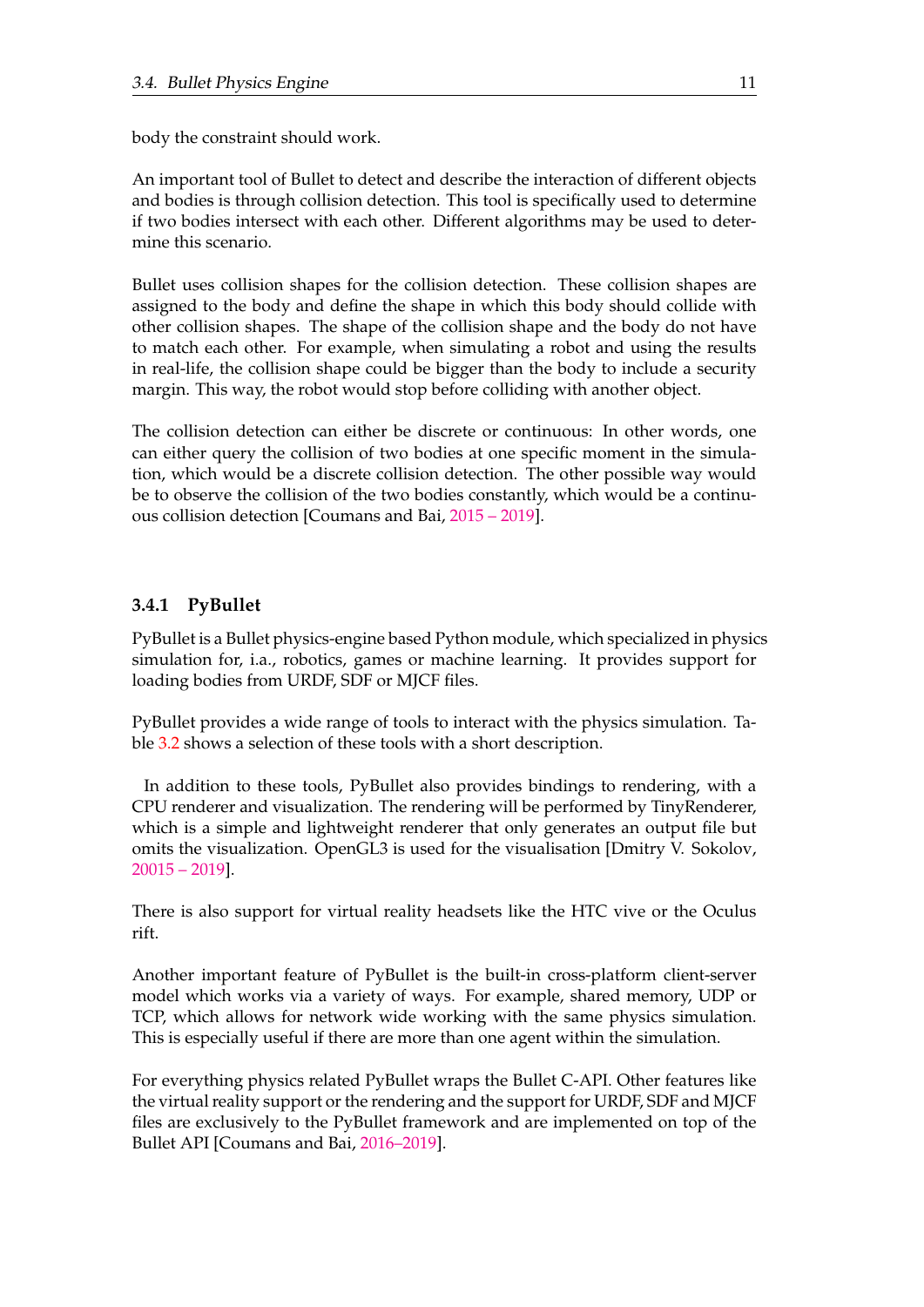<span id="page-25-1"></span>

| Tool                         | Description                                      |
|------------------------------|--------------------------------------------------|
|                              |                                                  |
| Forward dynamics simulation  | Simulates the movement of a body with the        |
|                              | given torque and motors.                         |
| Inverse dynamics computation | Computes the torque each motor must deliver      |
|                              | to achieve a given acceleration of a joint. The  |
|                              | torque is computed using the recursive Newton    |
|                              | Euler algorithm.                                 |
| Forward kinematics           | Simulates the position of the end-effector after |
|                              | a list of joint poses is applied.                |
| Inverse kinematics           | Computes the joint poses needed to achieve a     |
|                              | given position of the end-effector. The joint    |
|                              | poses are computed using an improved version     |
|                              | of Samuel Buss' inverse kinematics library.      |
| Collision detection          | Determines if two bodies are in contact with     |
|                              | each other. For this to be determined, one may   |
|                              | use the following: closest points, overlapping   |
|                              | pairs, etc.                                      |
| Ray intersection queries     | Computes the first object that intersects with a |
|                              | line from a given start to a given end point.    |

| TABLE 3.2: The tools provided by the PyBullet library |  |  |  |
|-------------------------------------------------------|--|--|--|
|                                                       |  |  |  |

## <span id="page-25-0"></span>**3.5 CRAM High-level Robot Control Framework**

CRAM stands for Cognitive Robot Abstract Machine which refers to a framework for high-level robot controlling, written in Common LISP. It was developed by Lorenz Mösenlechner for his PhD thesis and is currently expanded by the CRAM team of the Institute of Artificial Intelligence of the University of Bremen, Germany.

The aim of CRAM is it to create robot control programs for highly dynamical environments, such as a human household. Unlike static environments, like an industrial facility, dynamic settings pose the challenge of changing positions of needed objects over time.

As mentioned above, CRAM is used for high-level robot control; these control programs are called plans in the CRAM framework. Plans are a structured course of actions a robot needs to perform to achieve a given task. The goal of CRAM is that the plans are independent of the robot they are being executed on. To achieve this goal, CRAM uses a concept called process modules which are explained in Section [3.5.2.](#page-26-1) To access the process modules another concept called designator is used. Designator are a way to parameterize an action that should be performed. Designators will be explained in detail in Section [3.5.1.](#page-26-0)

The CRAM framework also implements a reasoning engine which should be used for every reasoning task that may arise during plan execution or the resolving of designators. This engine consist of a prolog interpreter, written in Common Lisp. It is used for resolving designators because, depending of the current situation of the robot, the solution of a designator can vary. If, for example, the robot should pick up an object and needs to choose an arm to do so, it may be possible that only one arm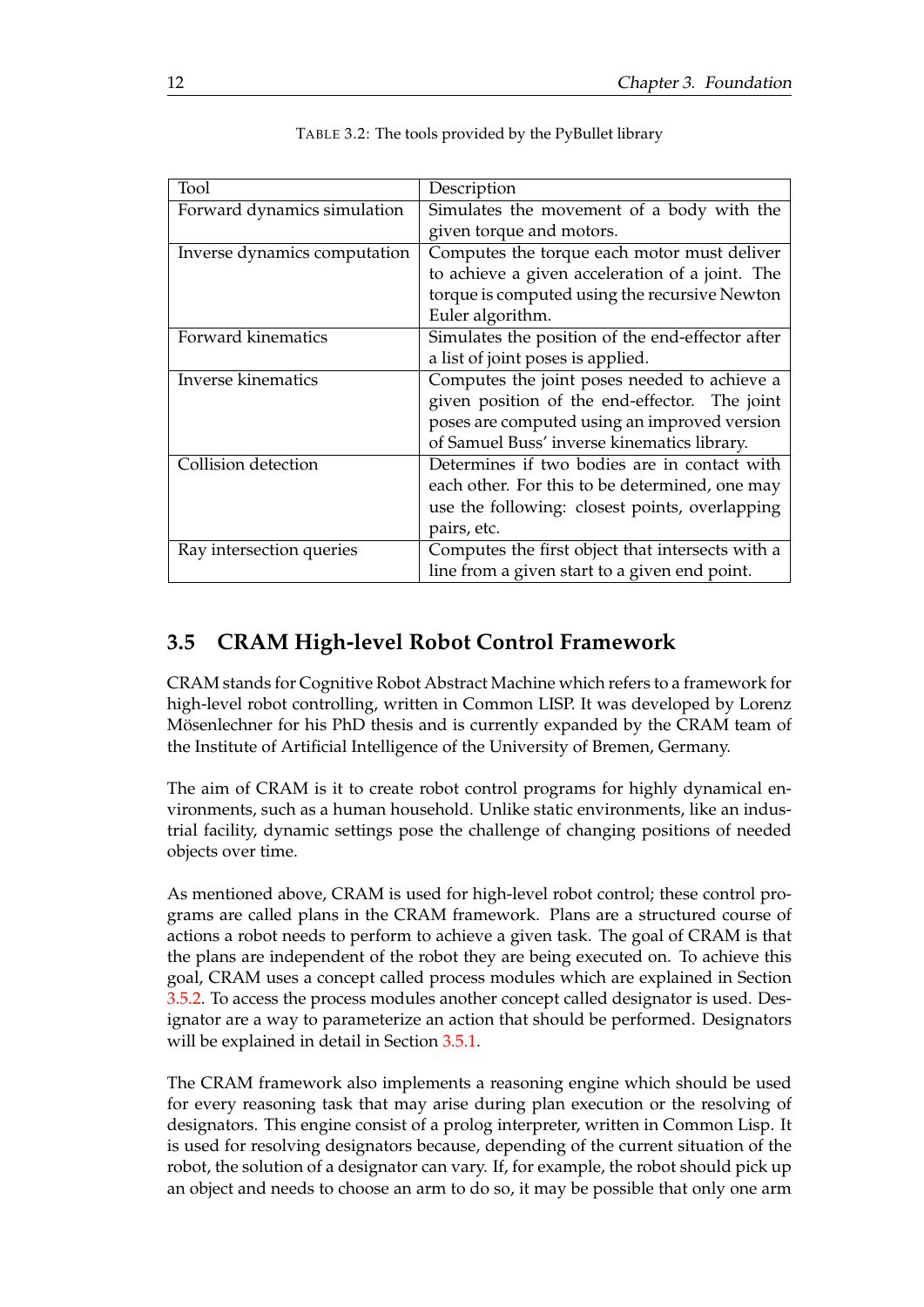can reach the object.

#### <span id="page-26-0"></span>**3.5.1 Designators**

Because robot control plans need to be highly flexible, the parameters of this plan needed for execution can only be decided on when they are needed. For example, the pose of a robot to perform a specific action can only be decided right before the action. This is the case because in a highly dynamic environment, there may be obstacles that were created during the execution of the plan [Kazhoyan and Beetz, [2017\]](#page-62-14).

In CRAM plans these, parameters are described by designators. Currently, there are four types of designators, which are listed and described in Table [3.3.](#page-26-2)

<span id="page-26-2"></span>The designators consist of key-value pairs, with each pair the possible resoultions

| Designator | Description                                       |  |  |
|------------|---------------------------------------------------|--|--|
| Location   | Describes a location. This location will be       |  |  |
|            | generated by a generator function and then        |  |  |
|            | checked by a verification function.               |  |  |
| Action     | Describes an action like picking or placing a ob- |  |  |
|            | ject on a table.                                  |  |  |
| Object     | Describes an object with its name, type and po-   |  |  |
|            | sition.                                           |  |  |
| Motion     | Describes the low-level controlling of the robot, |  |  |
|            | like the joint movements or the perception.       |  |  |

TABLE 3.3: The designators available in CRAM

of a designator are more restricted. For example, a location designator would look like this:

```
1 (a location ( part-of kitchen) (on counter-top))
```
This describes a location in the kitchen on a counter. The pair (part-of kitchen) limits the possible solutions to the kitchen and the second pair limits this further to only locations which are on top of the counter. There are still infinite possible solutions because every point that fulfills these restrictions is a valid location.

### <span id="page-26-1"></span>**3.5.2 Process Modules**

Process module are the concept which makes CRAM usable for an arbitrary robot. Process modules are called by the motion designators and contain the code for the actual movement of the robot. These process modules can be changed based on the robot the plan should be executed on, without the need to adapt the high-level plan to the robot platform.

The aim of this concept is that it, for example, is not relevant if a robot has one, two or three arms, the plan should still execute as intended. The only thing that needs to be changed are the low-level motion commands in the process modules and the reference of the motion designator.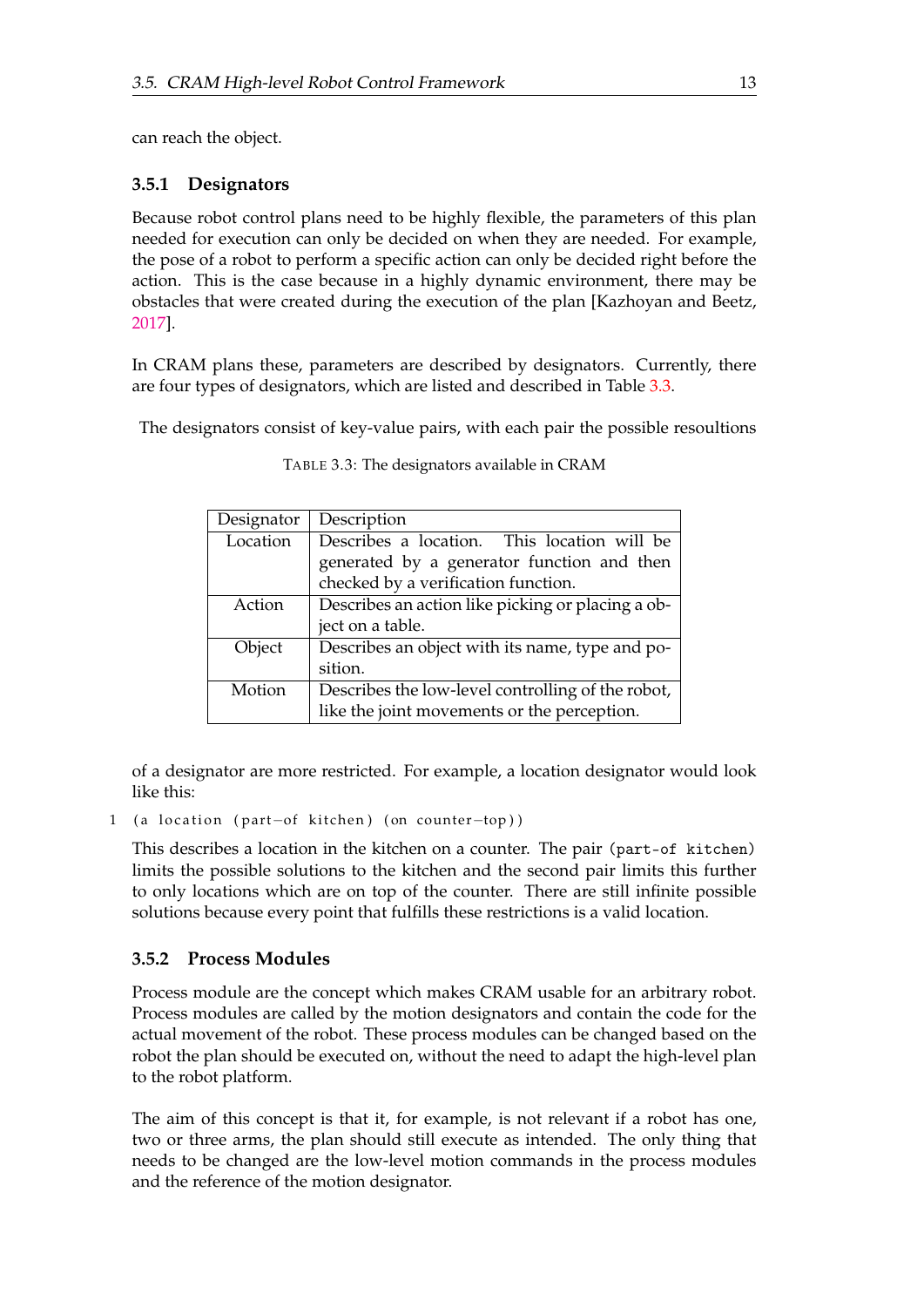The decision, which process module should be used, is done by a group of prolog statements. These statements reason about the current situation of the robot and try to choose the best fitted process module.

#### <span id="page-27-0"></span>**3.5.3 CRAM Plan Language**

The CRAM Plan Language (CPL) is a domain specific language based on Common Lisp. It was designed to help designing the CRAM plans by native supporting parallel execution of commands, special exception handling mechanisms (which allow to retry the failed code with new parameters), and the usage of objects between different threads while ensuring the integrity of the data.

The advantage of using Common Lisp is that it is easily extensible with macro mechanisms, which make it easy to implement a domain specific language like CPL. This makes the language more flexible and allows it to adapt to various situations.

<span id="page-27-2"></span>Table [3.4](#page-27-2) shows the most important and most common used expressions of the CPL. Another important feature that the CPL provides are Fluents, which are thread-safe

| Expression | Description                                             |
|------------|---------------------------------------------------------|
| par        | Executes an arbitrary amount of expressions, and in     |
|            | multiple threads. It fails if throws an exception.      |
| seq        | Executes all expressions sequentially. It terminates if |
|            | one throws an exception.                                |
| try_all    | Executes all expressions parallel in different threads, |
|            | but does not terminate if one throws an exception.      |
| pursue     | Executes all expressions parallel in different threads  |
|            | and terminates if one of the expressions terminates.    |

TABLE 3.4: Selection of the most important expressions of CPL

objects. The need for thead-safe objects arose because of CPLs multi threading abilities.

A fluent is an object which stores a value, which can either be a numerical or lexical value. This value can be modified by all threads while the fluent ensures the integrity of the stored data.

This can be very useful, for example, to store the current position of the robot. As the position is needed by a lot of components in different threads, making it available available across all threads while still ensuring the integrity of the position is critical [vgl. Mösnelechner, [2016\]](#page-62-2).

#### <span id="page-27-1"></span>**3.5.4 Bullet World**

CRAM provides several tools for testing plans, such as the Bullet World along with its reasoning mechanics. The BulletWorld is a physics-based simulation based on the Bullet physics engine. Using this simulation, plans can be executed and tested. To assure a close representation of the real world, CRAM supports loading bodies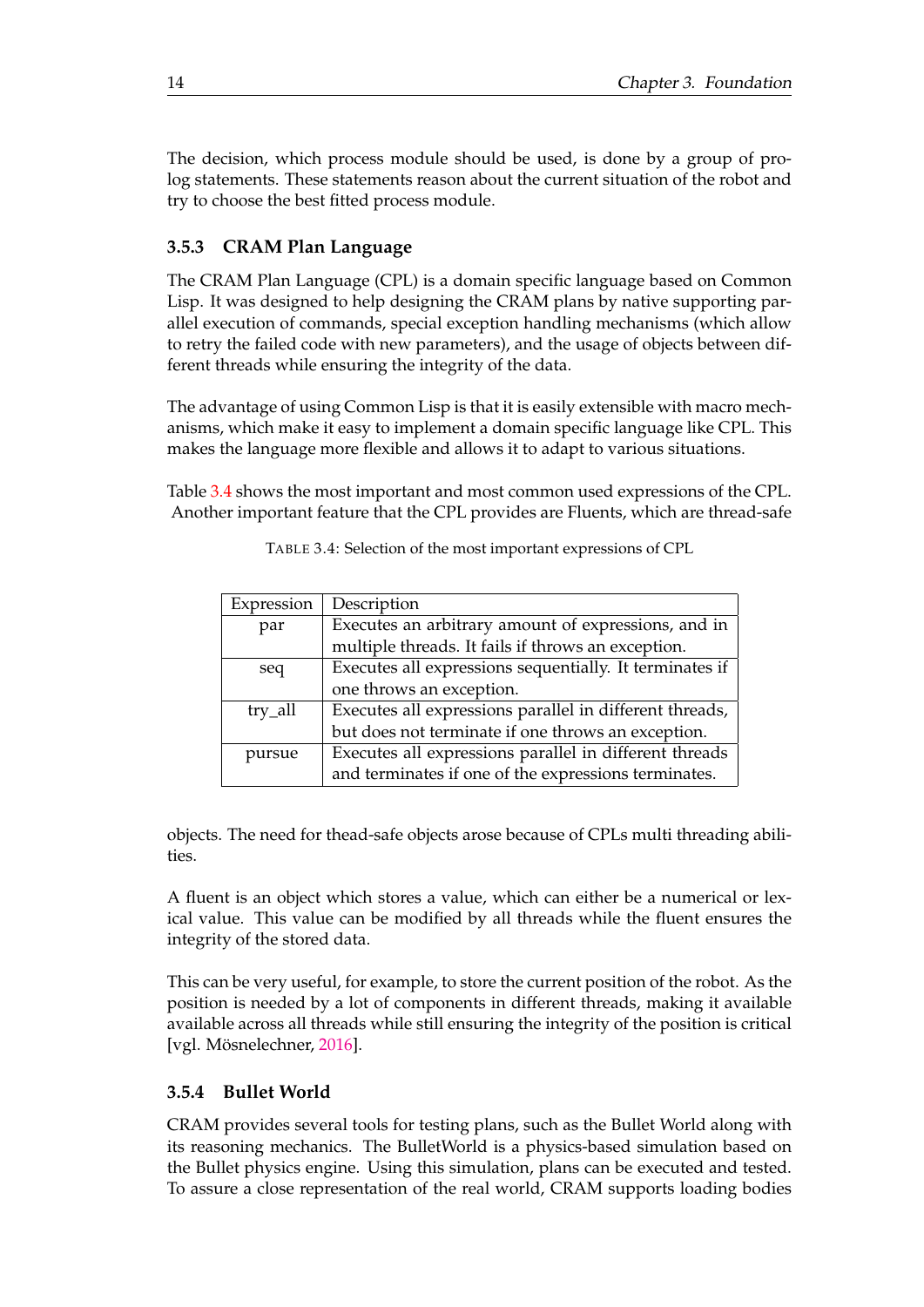from URDF, collada, obj, and stl files. This gives the user the ability to rebuild the environment in which the real robot operates, thus making it possible to transfer the results of the simulation to the real world.

The included reasoning mechanics allow for the user to gain insight into the current state of the simulation through requesting semantic queries about the current relation of objects in the simulation. By gaining this insight, the user is able to plan the behavior of the robot accordingly.

There is a wide variety of different reasoning queries, such as a query to check if two objects are in contact with each other or whenever an object is visible for the robot.

To verify all requests to the Bullet World, only requests via prolog queries are allowed. This ensures that the status of the simulation is valid at all times and no false situation is created.

# <span id="page-28-0"></span>**3.6 PyCRAM**

PyCRAM is the Python re-implementation of CRAM, developed by Andy and Dustin Augsten [Augsten and Augsten, [2019\]](#page-62-3).

Currently, PyCRAM provides the CRAM Plan Language, designators and process modules. Most of the features work similar to CRAM, but due to the great difference between Python and LISP a few mechanics needed to be adapted. An example includes the omitted prolog reasoning engine. Thus, the reference of the designators works fundamentally different. In addition, the decision which process module to choose differs between CRAM and PyCRAM.

As a result of the lacking prolog engine the reference of the designators cannot use prolog queries. Instead, nested if statements are used to check and return the effective designator.

Further, PyCRAM has no integrated simulator, meaning all code that is written has to be tested on the real robot.

The following chapter thus illustrates the implementation of a lightweight physicsbased simulator with which a user can write plans using PyCRAM plan language and motion designators, which are performed inside the simulation instead of the real robot. Furthermore, the simulation allows the robot to do physics-based reasoning at runtime.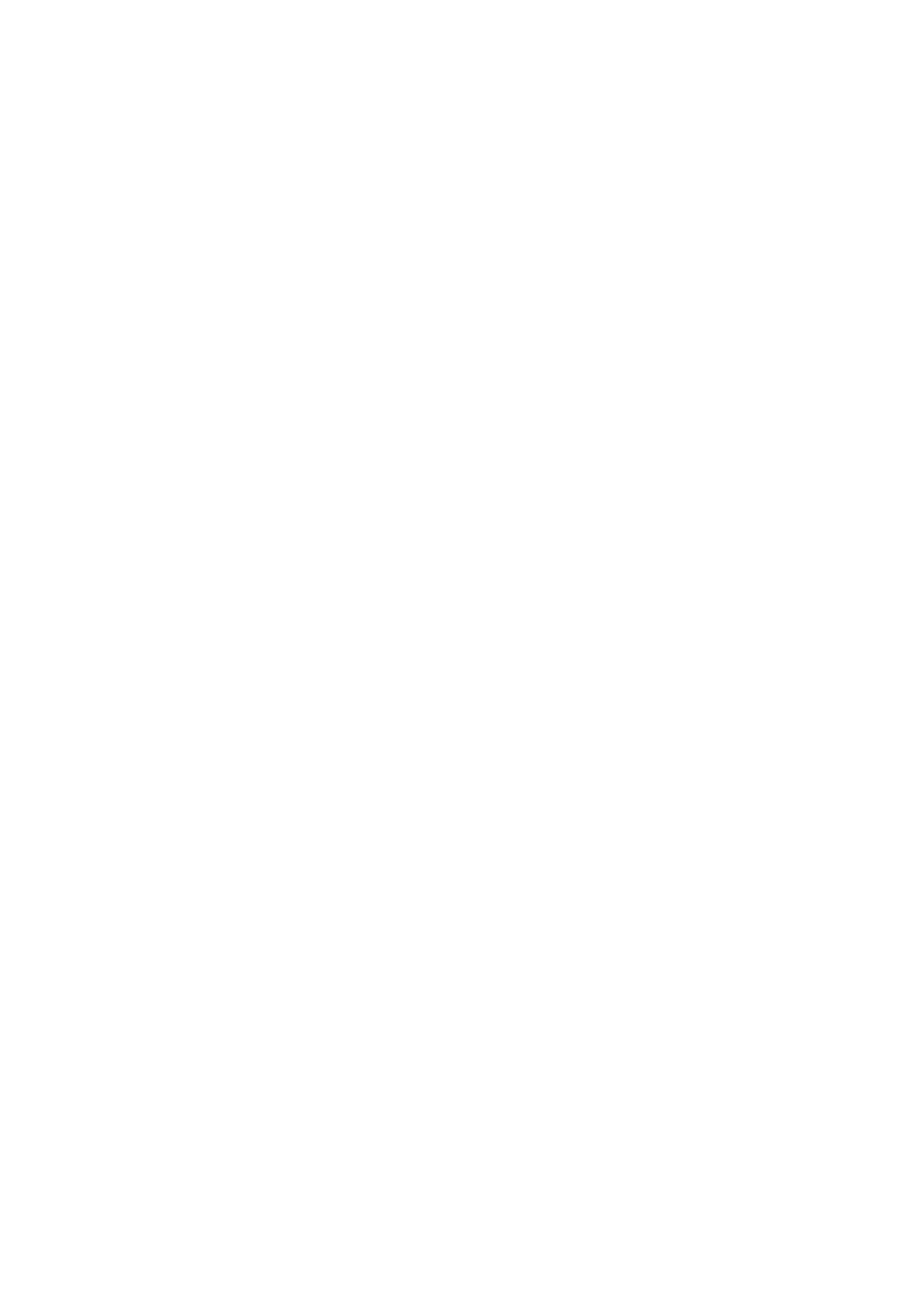# <span id="page-30-0"></span>**Chapter 4**

# **Implementation**

My contribution to the PyCRAM framework is the implementation of a robot simulation environment based on PyBullet, which allows fast simulation of actions a robot could perform as well as the corresponding impact on objects involved in these actions. The simulation environment is called BulletWorld corresponding to the name of the underlying library.

To check the situation of the simulation reasoning mechanisms were added, which allow to query the simulation. Query examples include methods to determine if one object is stable at the current simulation time or whether or not an object is reachable. The methods and mechanisms related to the implementation are presented in the following sections.

### <span id="page-30-1"></span>**4.1 Architecture**

Figure [4.1](#page-31-1) shows all implemented components and how they interact with each other.

Starting from the low-level, BulletWorld is the main class of the simulation which initializes and manages all aspects of the simulation. It relies on the GUI class to initialize the simulation. The BulletWorld with all its methods will be explained in detail in Section [4.2.](#page-31-0)

The GUI class is a wrapper to initialize the simulation and maintain it. How it works will be explained in section [4.2.2.](#page-33-1)

To represent objects in the simulation the Object class is used. Any instance of this class represents one object in the simulation. After initialization, each instance is registered in the corresponding BulletWorld. The Object class with all its methods and how they work is explained in section [4.3.](#page-35-0)

The BulletWorldReasoning class provides the user with reasoning capabilities; for this purpose it relies on the BulletWorld to provide the object instances or to interact with the simulation. All available reasoning queries will be explained in Section [4.4.](#page-39-1)

The BulletWorld, Object and GUI class can be considered wrapper for the PyBullet library. In addition, to this they provide methods for management and interactions. The BulletWorldReasoning class uses these classes to provide its reasoning capabilities.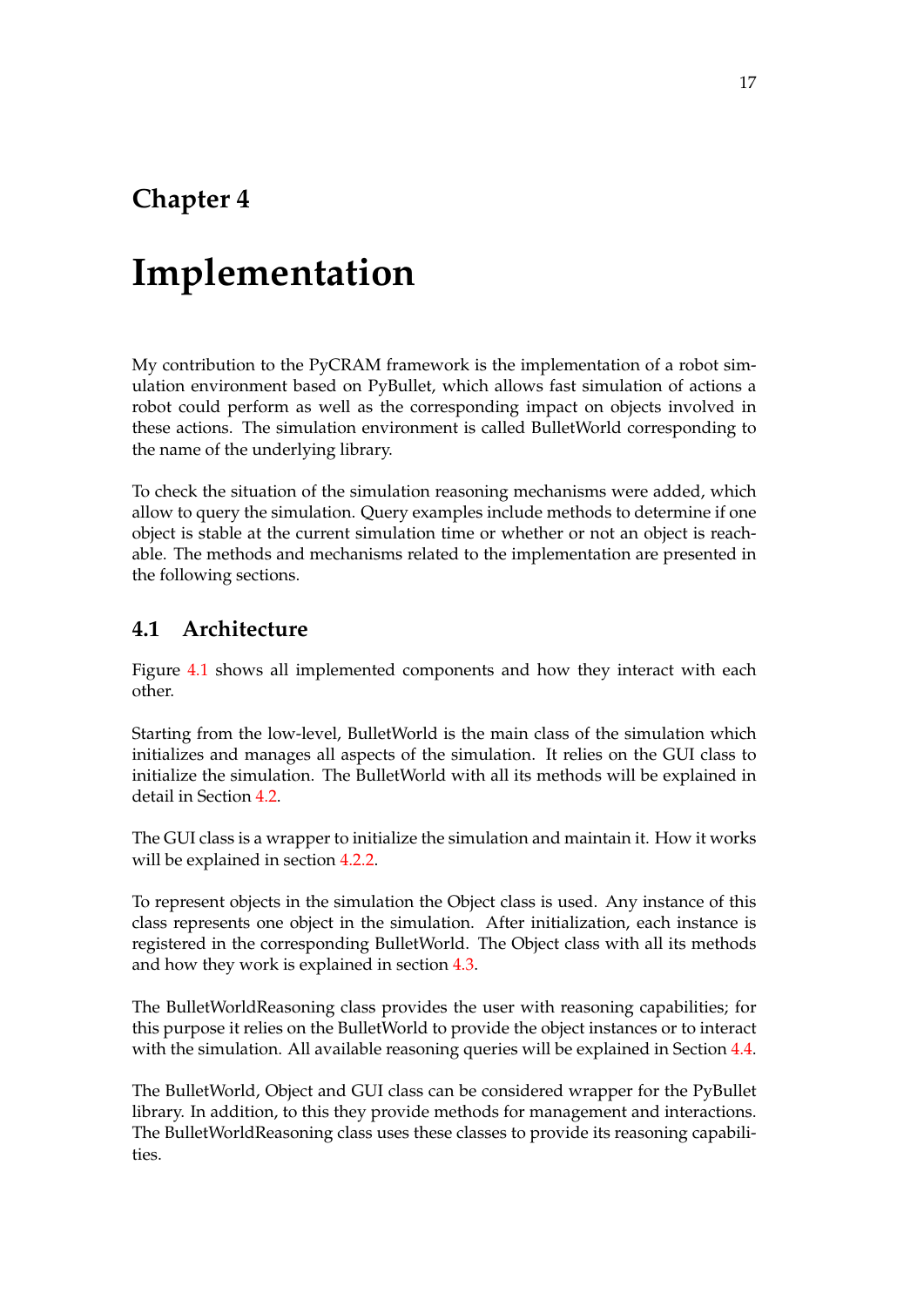<span id="page-31-1"></span>

FIGURE 4.1: The structure of the BulletWorld, GUI, BulletWorldReasoning and Object classes along with the Motion Designators and Process Modules for the PR2.

To control the robot inside the simulation, the motion designators and process modules are used. The Motion Designator provide the user with an easy interface, while the Process Modules execute the actual control code which moves the robot inside the simulation.

All implemented motion designators are listed and explained in Section [4.5.](#page-43-0)

A list with all process modules can be found in Section [4.7.](#page-47-2)

### <span id="page-31-0"></span>**4.2 Bullet World**

The BulletWorld is the environment in which all actions will be simulated. It can be considered a wrapper around the physics client of PyBullet. The BulletWorld class provides mainly methods controlling the simulation as well as getting objects that are present within the simulation.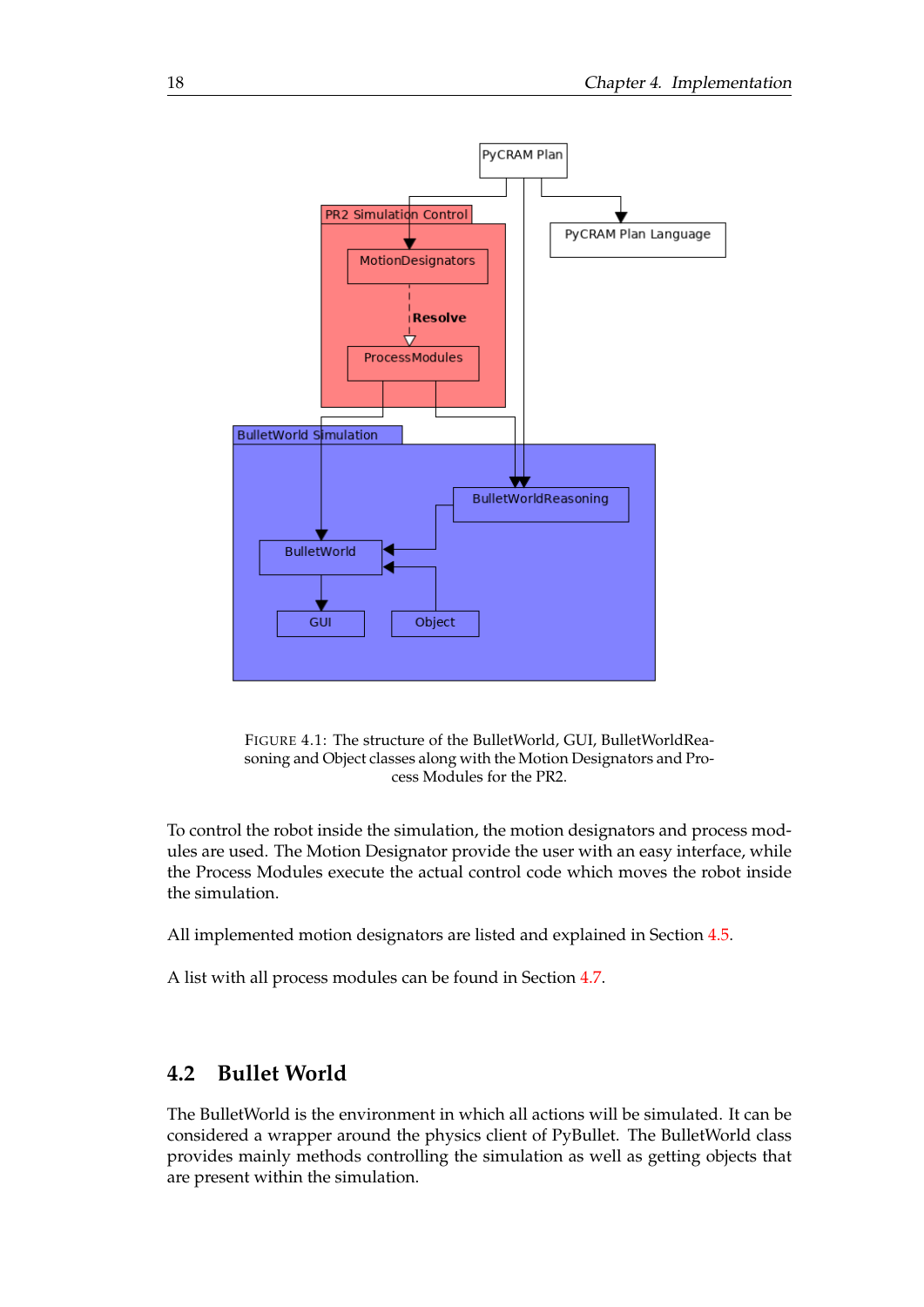Because PyBullet allows more than one physics client it is also possible with the BulletWorld. In other words, the user can have multiple instances of the BulletWorld, each with different scenarios. A BulletWorld instance can be either of type direct or gui. With type direct there is no visible feedback of the actions in the simulation and the simulation can only be affected by methods that change the status of an object. In gui mode, however, there is a window in which the simulation is displayed and the objects can be dragged around with the mouse.

Because of technical restrictions it is only possible to have one graphical simulation, the rest will have to be executed in direct mode.

Table [4.1](#page-32-0) shows the methods provided by the BulletWorld class.

There are methods to get objects from the BulletWorld either by their name, type or id, to set the gravity, and to simulate the BulletWorld for a given time. Furthermore, all event references are stored so that all events are unique for each instance of the BulletWorld. Currently, the only events available are for attachment, detachment, and manipulation.

<span id="page-32-0"></span>

| Method                 | Description                                        |
|------------------------|----------------------------------------------------|
| get_objects_by_name    | Returns a list of all objects with the given name. |
| get_object_by_id       | Returns the object corresponding to the given      |
|                        | ID.                                                |
| get_attachment_event   | Returns the instance of the event which is called  |
|                        | when two objects are attached.                     |
| get_detachment_event   | Returns the instance of the event which is called  |
|                        | when two objects are detached.                     |
| get_manipulation_event | Returns the instance of the event which is called  |
|                        | when the environment was manipulated.              |
| set_realtime           | Sets the realtime in the simulation to True or     |
|                        | False.                                             |
| set_gravity            | Sets the gravity of the simulation to the given    |
|                        | vector.                                            |
| simualte               | Runs the simualtion for a given amount of sec-     |
|                        | onds.                                              |
| exit                   | Terminates the simulation.                         |

| TABLE 4.1: Table of methods the BulletWorld class provides |  |
|------------------------------------------------------------|--|
|------------------------------------------------------------|--|

The following example will demonstrate the method set\_gravity: The method takes a vector of type x,y,z as parameter and defines it as the gravity in the simulation. Setting the same gravity as in the real world (a constant vector with a average magnitude of 9.81  $\frac{m}{s^2}$  along the z axis) in the simulation would look like this:

1 world .  $set\_gravity([0, 0, -9.8])$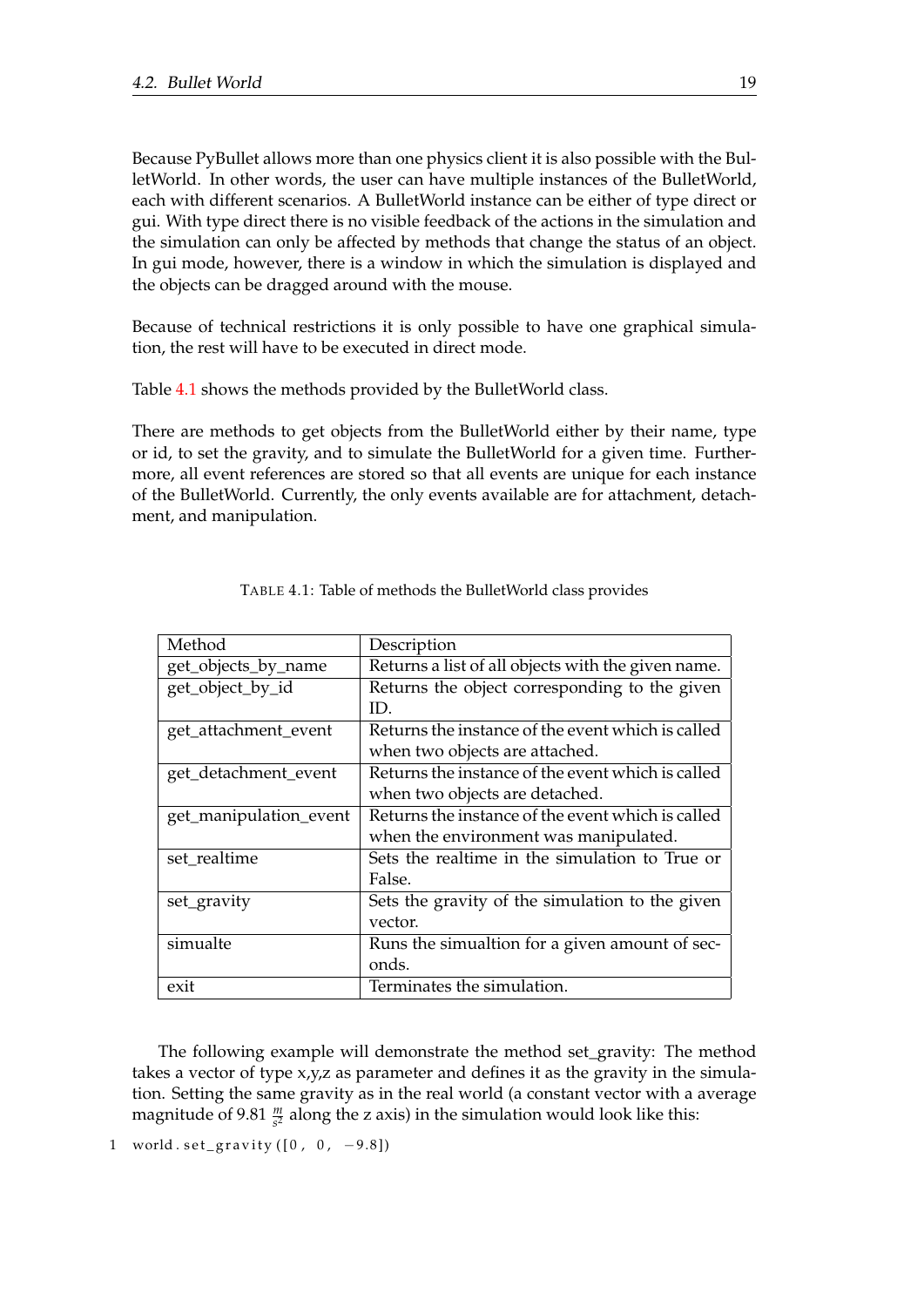The simulation in PyBullet works in steps, where every step equals approximately  $\frac{1}{240}$  seconds. Some methods of PyBullet need a simulation step to work: For example, the collision detection may only function if the step\_simulation method was executed at least once before.

The simulate method takes the amount of seconds that should be simulated as a float, so that it is also possible to simulate fractions of a second. Next, the method loops the exact number of steps to simulate the given time.

Another possible way is to increase the time one step simulates. However, this would come with a loss in precision.

Simulations can be ended using the exit method. This sets the current\_bullet\_world to an active BulletWorld and collects the threads. It is mainly used for working with multiple Bullet Worlds because problems may arise if one of the instances is not correctly terminated. Otherwise, the threads would not be collected and continue to allocate RAM. When working with only one it is not necessary to use the exit method, though it is recommended to do so.

#### <span id="page-33-0"></span>**4.2.1 Current Bullet World**

The current bullet world variable is the default world for all methods. It will always point to the last initialized BulletWorld. To ensure that the current\_bullet\_world always points on a valid BulletWorld every, instance saves the previous current\_bullet\_world and resets it once it is finished; making this effectively a single linked list.

#### <span id="page-33-1"></span>**4.2.2 GUI**

If the BulletWorld instance is run in the gui mode a window will show up, providing insight into the simulation. This is shown in Figure [4.2.](#page-34-1)

However, because of the way PyBullet works, this window is not persistent. Meaning, it will close as soon as the script finishes. This is a problem as the user cannot observe the situation within the simulation after all statements are executed.

To solve this problem, a new thread will be created when the BulletWorld is instantiated. This thread will be permanently kept active by an endless loop that checks whether the simulation is still active. If it is, the thread will sleep for 10 seconds and then be checked again.

```
1 def run (self):
2 if self.\,type = "GUI":3 self.world.client_id = p.connect(p.GUI)
\frac{4}{5} else:
                   self. world. client_id = p. connect(p.DIRECT)6
7 while p is Connected (self world . client _id ) :<br>8 \frac{10}{2}time. sleep (10)
```
This code is executed in the new thread.

The if-else statement decides if the new BulletWorld is in gui or direct mode and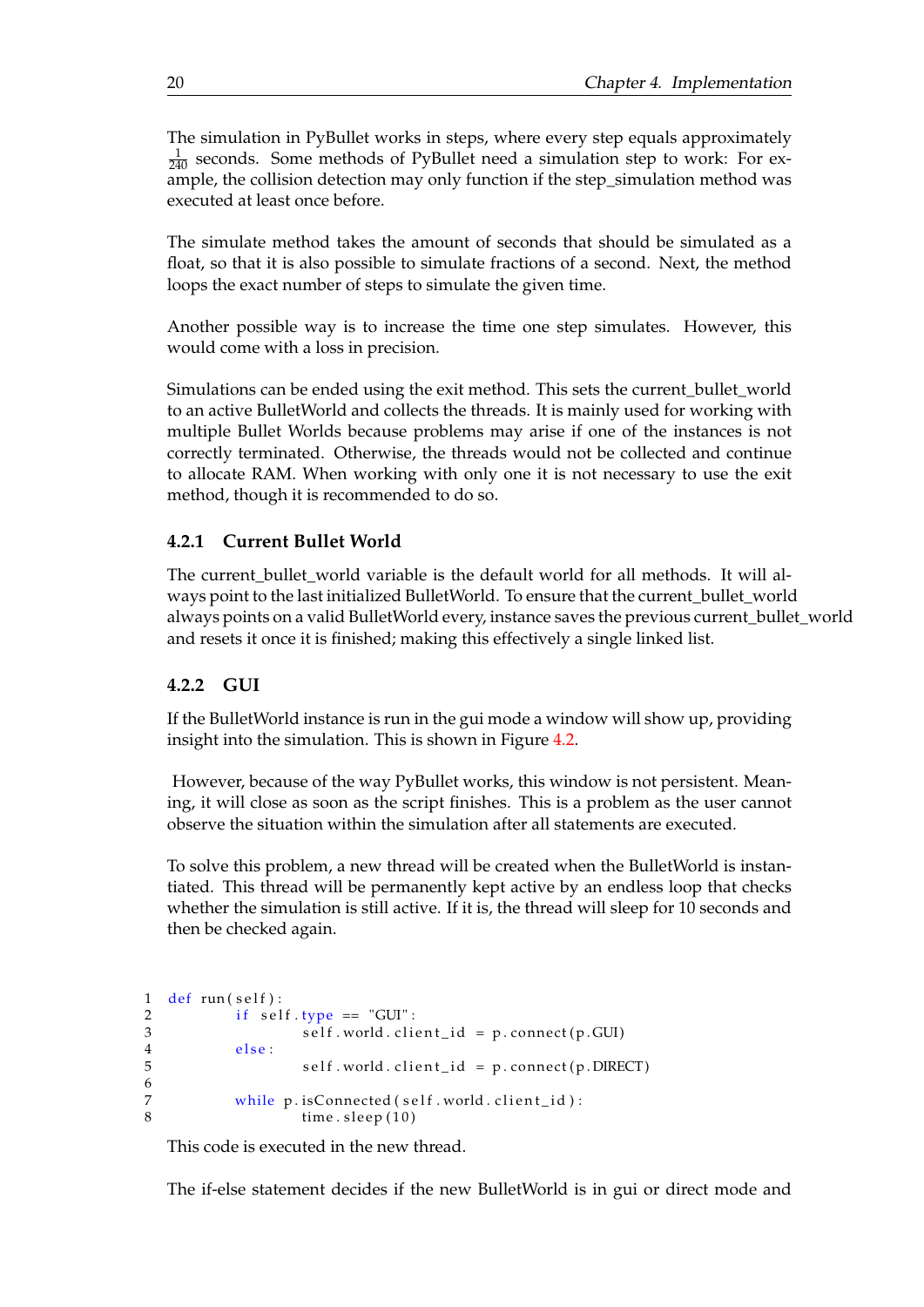<span id="page-34-1"></span>

FIGURE 4.2: An empty simulation

sets the id of the corresponding instance. Next, the loop checks if the simulation is still running and lets the thread sleep if that is the case. This will continue until the simulation is terminated.

#### <span id="page-34-0"></span>**4.2.3 Events**

Events are used in case a scenario occurs to which multiple services need to respond. In PyCRAM, an own implementation of events is used. The reason for this addition is that Python does not offer a standard implementation of events.

The implementation is in the class Event. Using this addition, the user can create an instance of this class and register or remove an arbitrary number of handlers, in addition to calling the event. When the event is called all registered handler are called.

For an easier use the operators += and -= are overloaded. With the += operator it is possible to add a handler to the event.

1 attachment\_event += handler\_function

The -= operator works similar; however, it removes the handler from an event. This is shown in the following code example:

1 attachment\_event -= handler\_function

Two ways may be used to call an event: the first is to call the fire method of the event. The second is to call the event directly. This looks like this: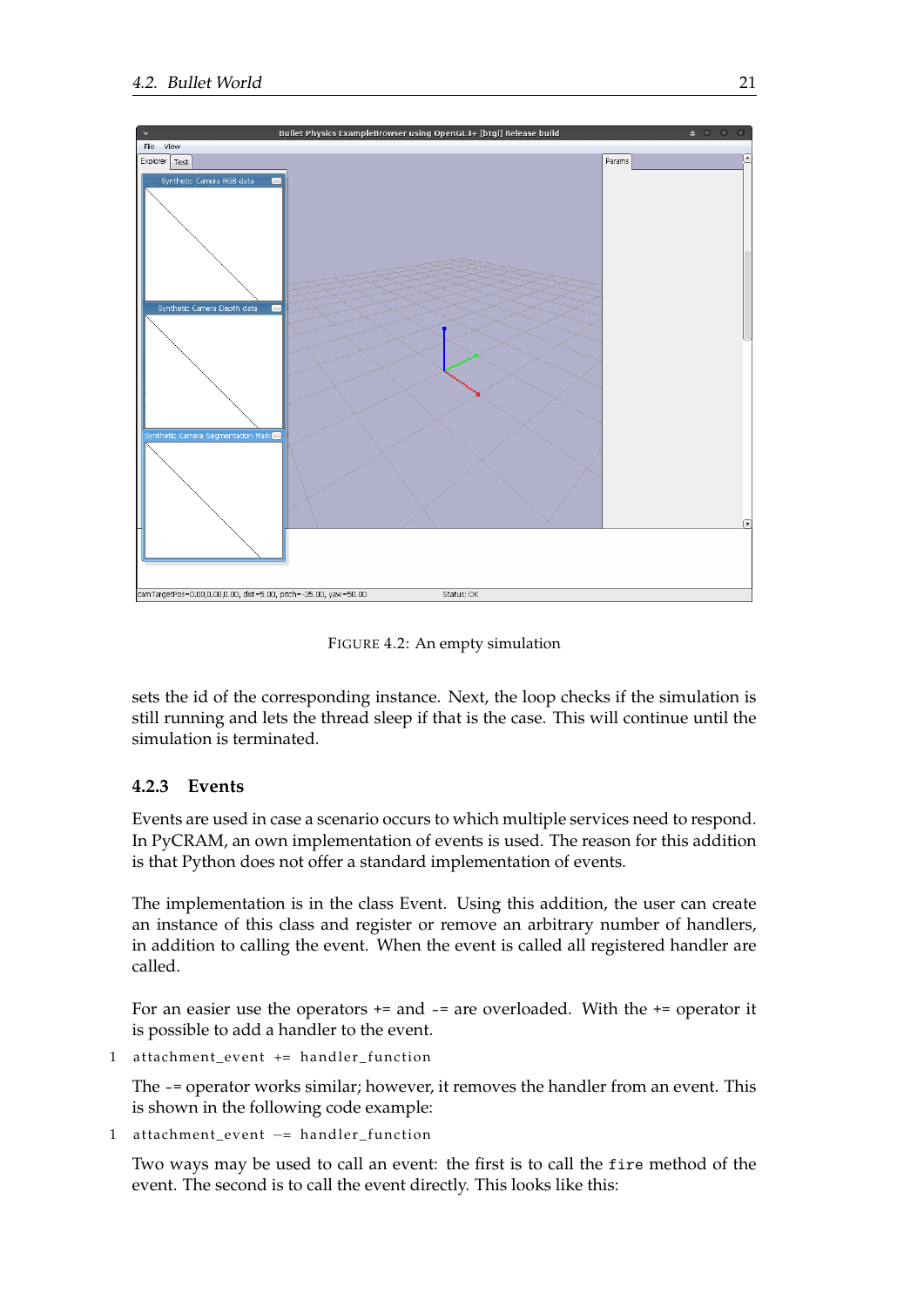1 attachment\_event()

### <span id="page-35-0"></span>**4.3 Objects**

The Object class represents anything inside the simulation regardless of whether it refers to a robot, the environment (like a kitchen) or an item (such as a mug). This makes the working with objects easier because one does not have to specify the nature of the given object. On the downside, this approach limits the functionality of the methods because the methods cannot be designed with a special use case in mind.

```
1 Object (name, type, path, position = [0, 0, 0], orientation = [0, 0, 0, 1],
      world=None, color=[1, 1, 1, 1, 1]
```
The constructor of the object class requires only two arguments, the rest is optional. The first is the name of this object: it may be arbitrary as it is only used to identify the object.

The type of the object specifies the exact type of this object: For example, the type of a kitchen would be "environment". This makes it simple to cluster objects and easily identify a specific group of objects. One instance in which this may be helpful is when excluding environmental objects, such as the kitchen or the floor, from reasoning queries.

The path argument is the path to the file, which describes this object. An object can either be generated from an URDF, stl or obj file. If the given file is of stl or obj format an URDF file with one link, that contains this file as mesh, will be generated and spawned. This needs to be performed as PyBullet does not directly support stl or obj files. In this process it is possible to define an individual color so that meshes can be spawned with different colors: For URDF files this is not necessary as the URDF format supports independent colors for every link.

The position and orientation arguments define the position and orientation in which the object should be spawned. These are represented as lists of x, y, z in world coordinate frame for the position and as a list representing a quaternion for the orientation. A quaternion is a list of 4 numeric values that describe the rotation around each axis as well as a normalization value.

The world argument specifies a BulletWorld in which the object should be spawned. If no world is given, the current\_bullet\_world is used. The argument is set to None and not directly to the reference because the standard values will only be evaluated once and then be set. This is problematic when dealing with object references instead of static values. As a workaround for this problem the current\_bullet\_world will be set in the constructor if the world argument is None.

The color argument only works when an obj or stl file is provided. The color is given as a list of RGBA.

Figure [4.3](#page-36-1) shows a PR2 and a kitchen inside the simulation. Everything spawned is an instance of the Object class.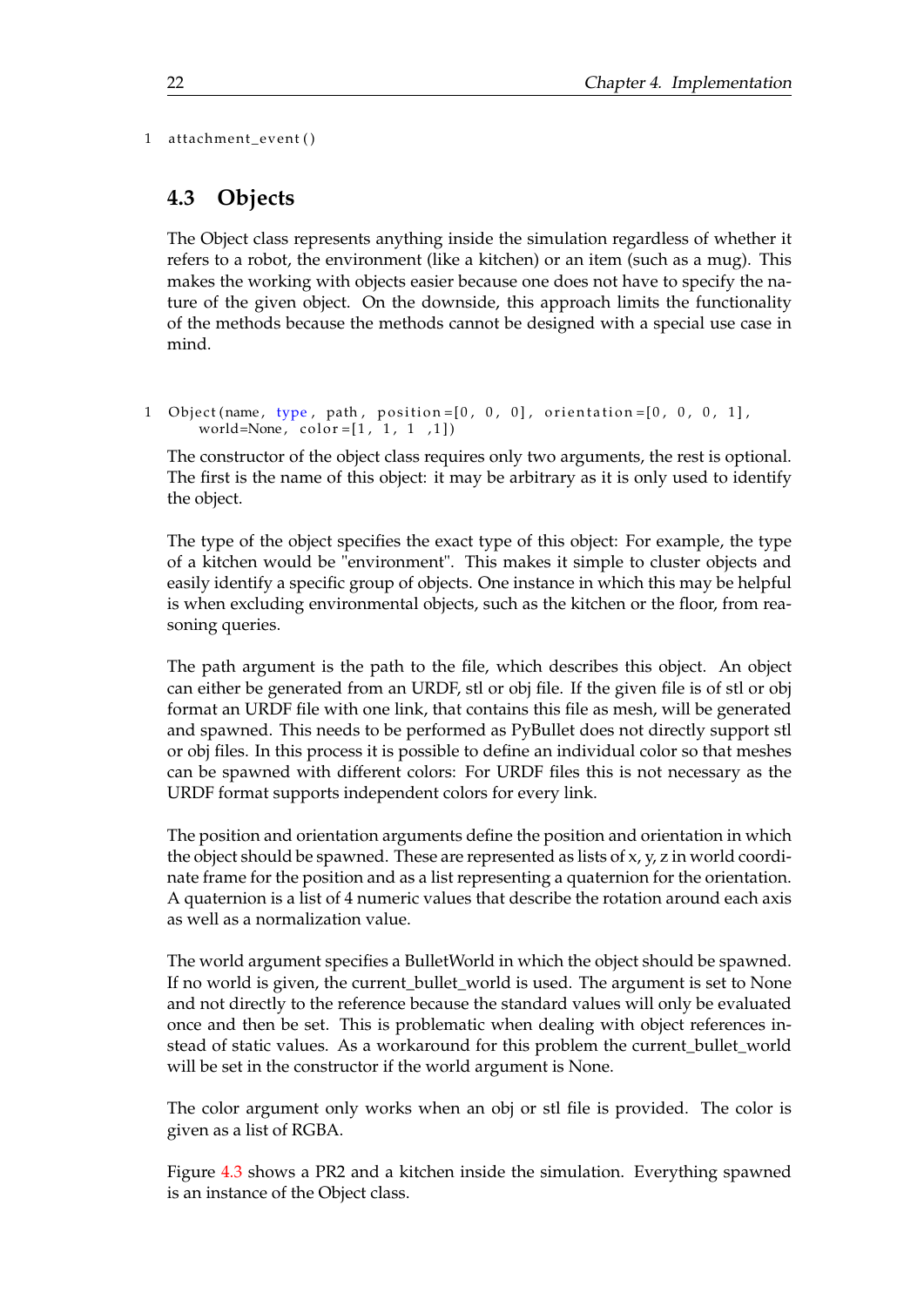<span id="page-36-1"></span>

FIGURE 4.3: PR2 in the kitchen with a few objects

The methods the class provides are show in Table [4.2:](#page-37-0)

The attach and detach methods will be explained in the next section.

The other listed methods are mostly used for either querying the state of one object or to manipulate this state. Most of the methods are simple getters and setters, such as the method set\_position\_and\_orientation changes the position of an object in the simulation or the method get\_pose returns the base position of an object in world coordinate frame.

The two methods get\_joint\_id and get\_link\_id return the internal id of a specific joint or link. This is necessary because PyBullet does not use the names of joints or links but instead abstracts these by an id. That is required in all PyBullet methods when referring to a link or joint. Because of the time it takes to traverse all links, especially when the model is very complex (e.g., a kitchen), two dictionaries will be created in the constructor which translate the name of one joint or link to the corresponding id.

#### <span id="page-36-0"></span>**4.3.1 Attachments**

The attachments are mainly used to simulate pick-up actions, because the robot and the object it picks up are two independent objects. As they are also simulated independently, attachments are needed. The attach method creates a virtual fixed joint between the two objects that should be attached to each other.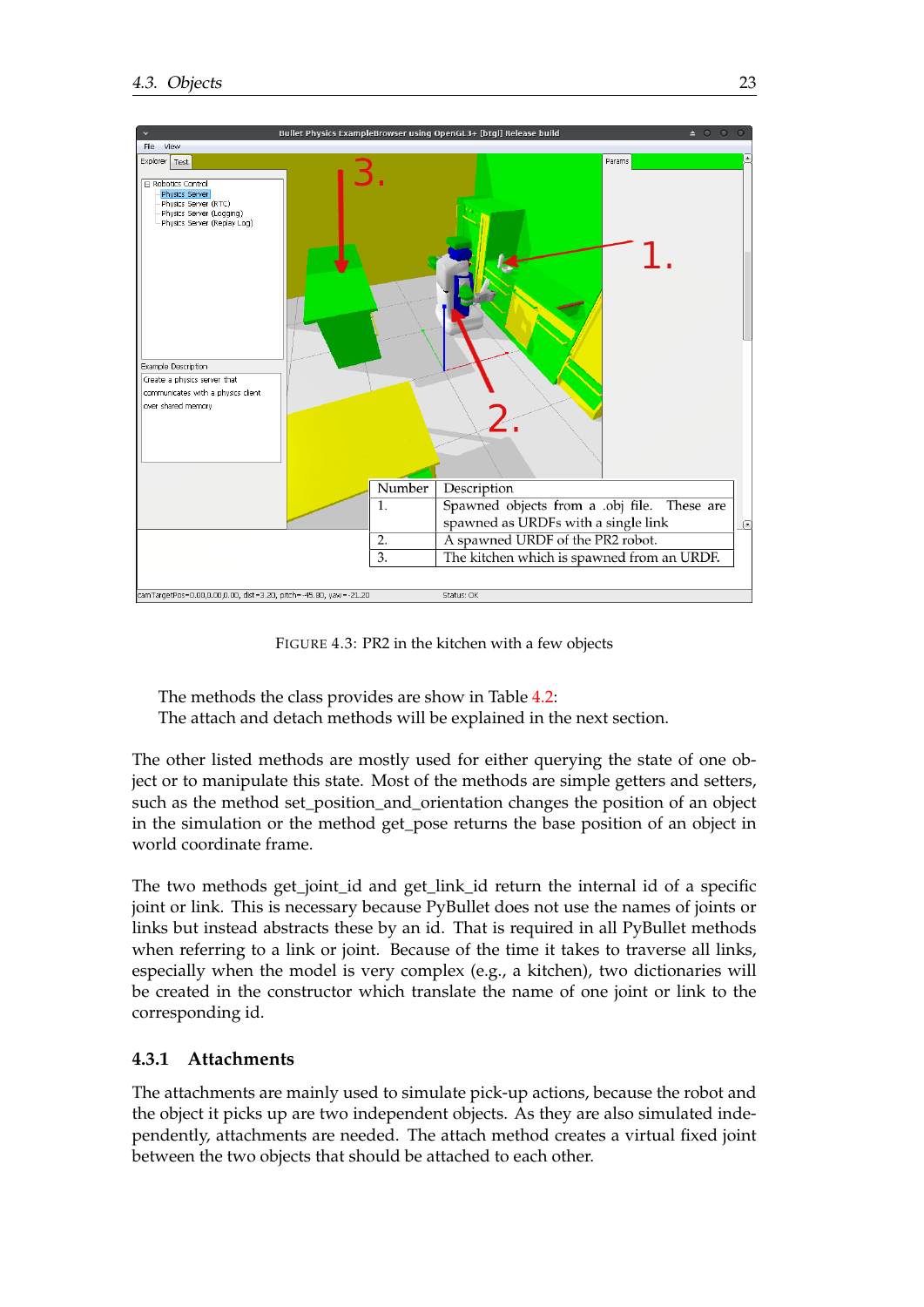<span id="page-37-0"></span>

| Method                            | Description                                  |
|-----------------------------------|----------------------------------------------|
| attach                            | Attaches this object to the other given ob-  |
|                                   | ject.                                        |
| detach                            | Detaches this object from the other given    |
|                                   | object. This method only works if they       |
|                                   | were previously attached.                    |
| get_position                      | Returns the position of this object in       |
|                                   | world coordinate frame.                      |
| get_pose                          | An alias for get_position.                   |
| get_orientation                   | Returns the orientation of this object as    |
|                                   | quanternion.                                 |
| set_position_and_orientation      | Sets the position and orientation of this    |
|                                   | object.                                      |
| set_position                      | Sets the base position of this object, the   |
|                                   | position must be given as a list of xyz.     |
| set_orientation                   | Sets the orientation of this object, the po- |
|                                   | sition must be given as a list representing  |
|                                   | a quanternion.                               |
| get_joint_id                      | Returns the unique ID of the given joint     |
|                                   | name.                                        |
| get_link_id                       | Returns the unique ID of the given link      |
|                                   | name.                                        |
| get_link_position                 | Returns the position of a given link of this |
|                                   | object, the link is specified by its name.   |
| get_link_orientation              | Returns the orientation of a given link      |
|                                   | of this object, the link is specified by its |
|                                   | name.                                        |
| get_link_position_and_orientation | Returns the position and orientation of a    |
|                                   | given link as a list.                        |

TABLE 4.2: The methods of the class bullet\_world\_reasoning

This way of utilizing attachments has several advantages: Firstly, fewer code has to be written which results in fewer room for errors. Only a few transformations, to calculate the relative poses between the two objects, have to be performed. The second advantage is that the attachments are more precise this way, because they are resolved by PyBullet directly.

Nonetheless, there are also disadvantages to this way of using the attachments. This includes e.g., that the virtual joint is only resolved if the simulation is running. However, this is the opposite of the use that was intended (to teleport between positions) The simulation should only be running when performing physics-related tasks.

To keep track of all attachments, every object has a dictionary with the attached object as keys and the unique id of the attachment as value. The id is returned by the PyBullet method which creates the virtual joint. This dictionary is identical for both objects of the attachment, meaning, it is irrelevant on which object the detachment method is called because both know the unique id of the attachment.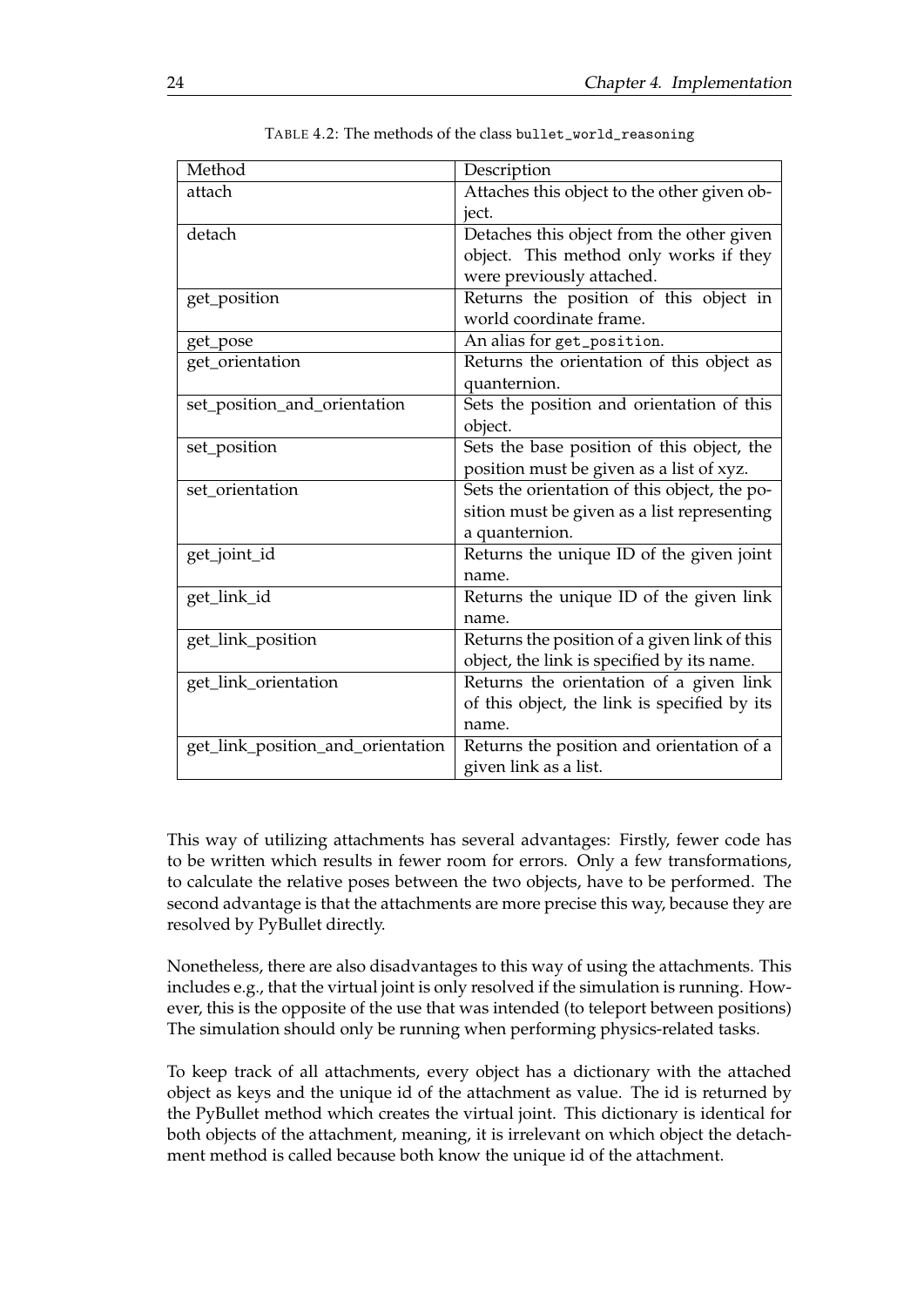<span id="page-38-0"></span>

FIGURE 4.4: The PR2 with an attached object

To attach two objects to another, the user just needs to call the attach method on one of the objects and provide the other object as a parameter.

If robot and fork are the names of the objects, the attach method looks like this:

1 robot. attach (fork)

This would be enough to attach the objects, but without further parameters the attachment would be between the base position of the robot and the fork. This is not ideal as a robot would hold a fork with its hands and we want to simulate the attachment this way. For that purpose it is possible to specify the links between which the attachment should be created.

This would look like this:

1 robot. attach (fork, "r\_gripper\_tool\_frame", None)

The robot with an attached object can be seen in Figure [4.4.](#page-38-0) This creates the joint between the "r\_gripper\_tool\_frame" link of the robot and the base position of the fork. The "None" instead of a link name means that the base position should be used. This is mainly for attaching objects which are not created from a stl or obj file as these do not have links which can be provided.

Lastly, it is important to mention is that it is not possible to call the attach method again if there is already an attachment between the given objects. The reason for this is that it would create a second joint between the objects and override the entry in the dictionary of all attachments and create an irremovable joint. If the user were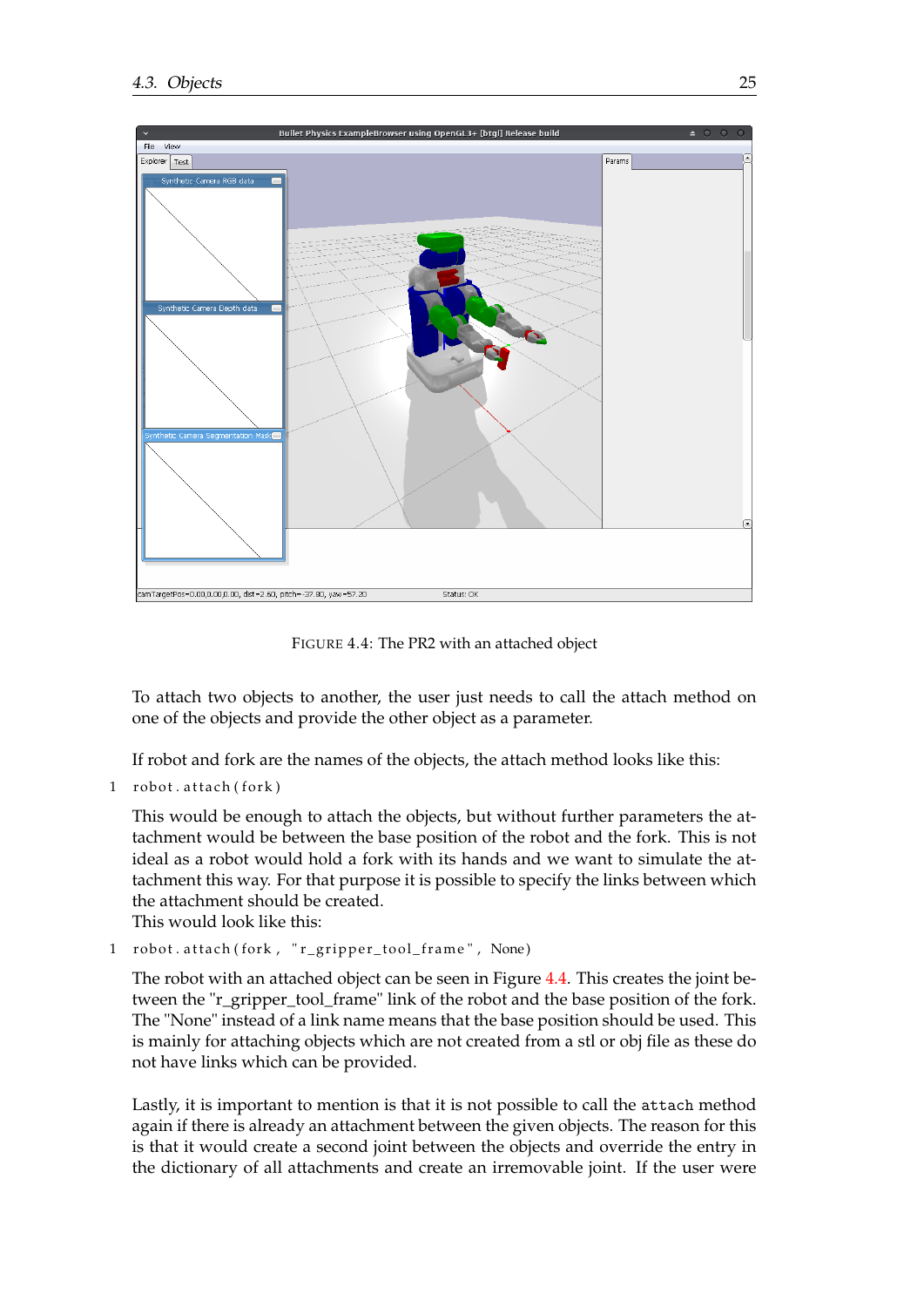to call the attach method with an existing attachment, it would just return without having altered anything.

#### <span id="page-39-0"></span>**4.3.2 Detachments**

The detachments can be considered straight-forward because only the virtual joint needs to be removed. With the removal, the two objects become again independent of one another.

To detach two objects, the user just needs to call the detach method on one object and provide the other object as a parameter.

```
1 robot. detach (fork)
```
Because of the dictionary with all attachments, the method can look up the unique joint id, if there is one, and delete the joint; thus making the objects independent again.

### <span id="page-39-1"></span>**4.4 Bullet World Reasoning**

This section takes a look at the reasoning that is provided by PyCRAM and explains the different types. The reasoning consists of semantic queries one can utilize to get a better understanding of the situation inside the simulation. For example, there are methods to determine if two objects are colliding or if one object is visible from a specific point (like the visual sensor of a robot). In the following sections these queries will be referred to as reasoning queries.

<span id="page-39-3"></span>Table [4.3](#page-39-3) shows a list of all available reasoning queries with a short description.

| Query              | Description                                                             |
|--------------------|-------------------------------------------------------------------------|
| Stable             | Checks if the given object is stable in the simulation. An object is    |
|                    | considered stable if it will not change its position if the simulation  |
|                    | is running.                                                             |
| Contact            | Checks if two given objects are in contact with each other.             |
| <b>Visible</b>     | Checks if the given object is visible from a given position.            |
| Occluding          | Returns a list of objects that occlude the object.                      |
| Reachable_object   | Checks if a given object is reachable for a given robot.                |
| Reachblae_position | Checks if a given position is reachable for a given robot.              |
| Blocking           | Returns a list of objects that are in contact with the robot if it were |
|                    | to reach the object.                                                    |

TABLE 4.3: A list of all reasoning queries

#### <span id="page-39-2"></span>**4.4.1 Stable**

This reasoning query determines if an object is stable inside the simulation, i.e., that the object does not change over a longer period of time. This is the case if the object is, for example, placed on top of a table or a counter.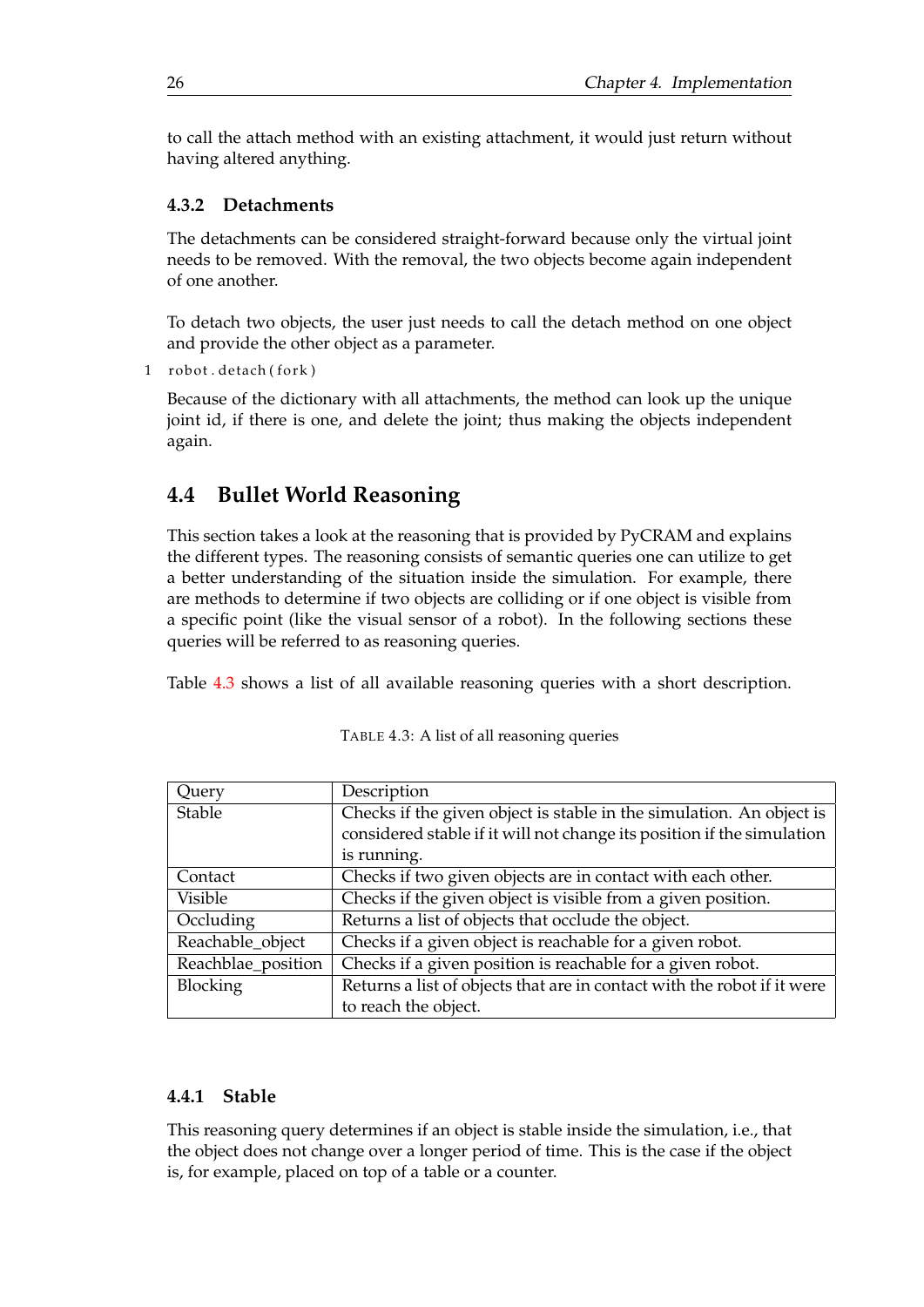To accomplish this, the coordinates of the objects will be saved at the beginning for later comparison. In addition, the current state of the world will also be saved so it can be restored later. Next, the world will be simulated for an equivalent of 2 seconds and the current coordinates will be saved. Because of how precise PyBullet works, the coordinates cannot be directly compared. Instead they will be rounded to three decimal places that correspond to the precision of 1 millimeter. Now, the previous saved state will be restored and the result of the comparison will be returned.

This reasoning query returns "True" if the object did not move while it was simulated ( i.e., stable) and returns "False" in any other case.

1 stable (bottle)

For being utilized, the reasoning query only requires the object, and optionally, the world when multiple worlds are used.

#### <span id="page-40-0"></span>**4.4.2 Contact**

This reasoning query is similar to a collision detection. It returns "True" if the two given objects are in contact and "False" in any other case. To achieve this, the collision detection get contact points method of PyBullet can be used. To determine if there are contact points the simulation needs to step one time (the mechanics of the simulation are explained in Section [4.2\)](#page-31-0).

The usage of this method is shown in the following:

```
1 contact (kitchen, bottle)
```
All that is needed are the two objects for which the contact should be determined, and optionally, the world when multiple worlds are used.

#### <span id="page-40-1"></span>**4.4.3 Visible**

This reasoning query determines if an object is visible from a specific position, e.g., the camera mount of a robot. The reason why the position and not the robot needs to be given is that the framework should be able to work with all kinds of robots. Thus, no assumptions about the robot can be made. For easier use, the object class has a method called get\_link\_position which, when given a link name, returns the exact position of this link in the world coordinate frame.

Because this reasoning query uses images in its process, they need to be rendered from the simulation. Details regarding the used rendering software are explained in Section [3.4.1](#page-24-0)

To determine if the object is visible it needs to be rendered two times. The first time only the object alone will be rendered and all visible pixels are counted. This sets the maximal number of pixel that are visible from this position. The second time all objects will be rendered and the visible pixels are counted again. This value is the actual number of pixels that are visible from the given position.

To determine if the object is visible, the method checks if the actual number divided by the maximum number of pixels is greater than 0.8. This corresponds to at least 80 % of the object being visible. Before dividing the number it will be checked if the maximum number of pixels is greater than zero, to prevent a division by zero. If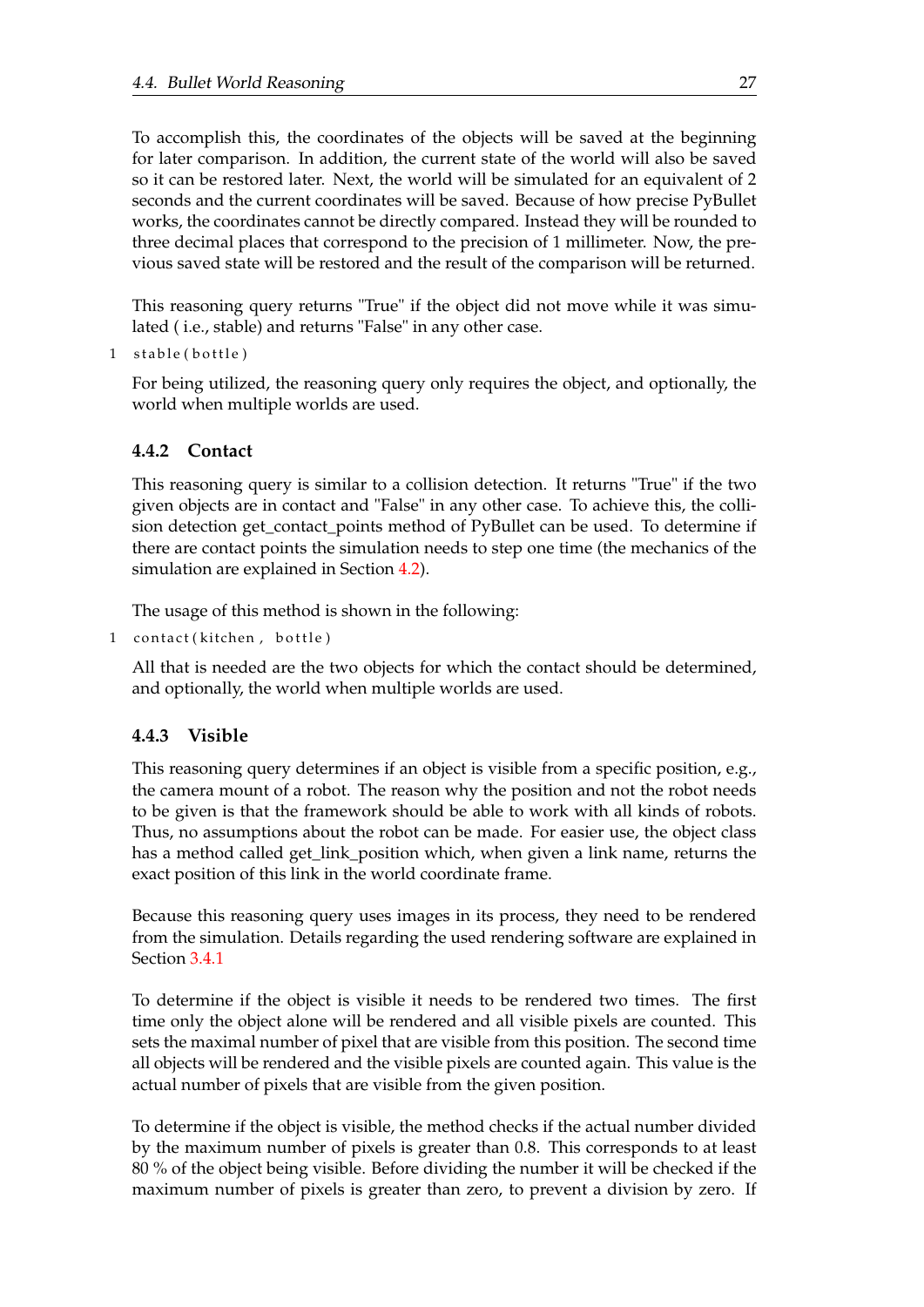the maximum number of pixels is zero "False" will be returned, because the object is determined to be not visible.

To use the reasoning query, the user needs to specify the object and a position of the camera. This would look like this:

1 visible (bottle, robot.get\_link\_position ("camera\_mount\_link"))

#### <span id="page-41-0"></span>**4.4.4 Occluding**

This reasoning query returns a list of objects that are between one given object and the camera position. This is useful if, for example, a robot wants to get something out of a shelf and check if anything is in front of that object.

This reasoning uses rendered images. Details on the used rendering software are given in Section [3.4.1.](#page-24-0)

This reasoning query is similar to the query of visible in the way that the scene needs to be rendered multiple times. First, the object is again rendered alone. This time, the pixels are not counted but, instead, the position of pixel that belong to the given object are saved as tuples in a list. The second time, the whole scene is rendered and the previously saved positions of the pixels belonging to the object are checked. If the object is still visible in this pixel nothing happens, but if another object is visible this object is occluding the given object and will be saved in a list and then returned.

This reasoning query needs, like visible, an object and the position of the camera. The call is very similar to the one above.

1 occluding (bottle, robot.get\_link\_position ("camera\_mount\_link"))

#### <span id="page-41-1"></span>**4.4.5 Reachable**

The reachable reasoning query determines, like the name suggests, if a given object is reachable by a robot. This reasoning query needs an object that is a robot and the link name of one gripper of this robot. The name of the gripper needs to be given because PyBullet should work with arbitrary robots. Optionally, one can set a threshold for how close the gripper needs to be to the object for the reasoning query to return "True". The standard threshold is one millimeter.

Because this reasoning query alters the state of the simulation, it will be saved before the predicate and restored afterwards.

To check if an object is reachable, the same steps as in a real scenario will be performed. In other words, first, the inverse kinematics will be calculated and applied. Afterwards, the distance between gripper and object will be calculated if it is less than the threshold, the reasoning query returns "True".

For calculating the inverse kinematics, the ik solver of PyBullet is used. This solver is an improved version of Samuel Buss' inverse kinematics library.

The usage would look like this:

1 reachable (bottle, robot, "r\_gripper\_tool\_frame")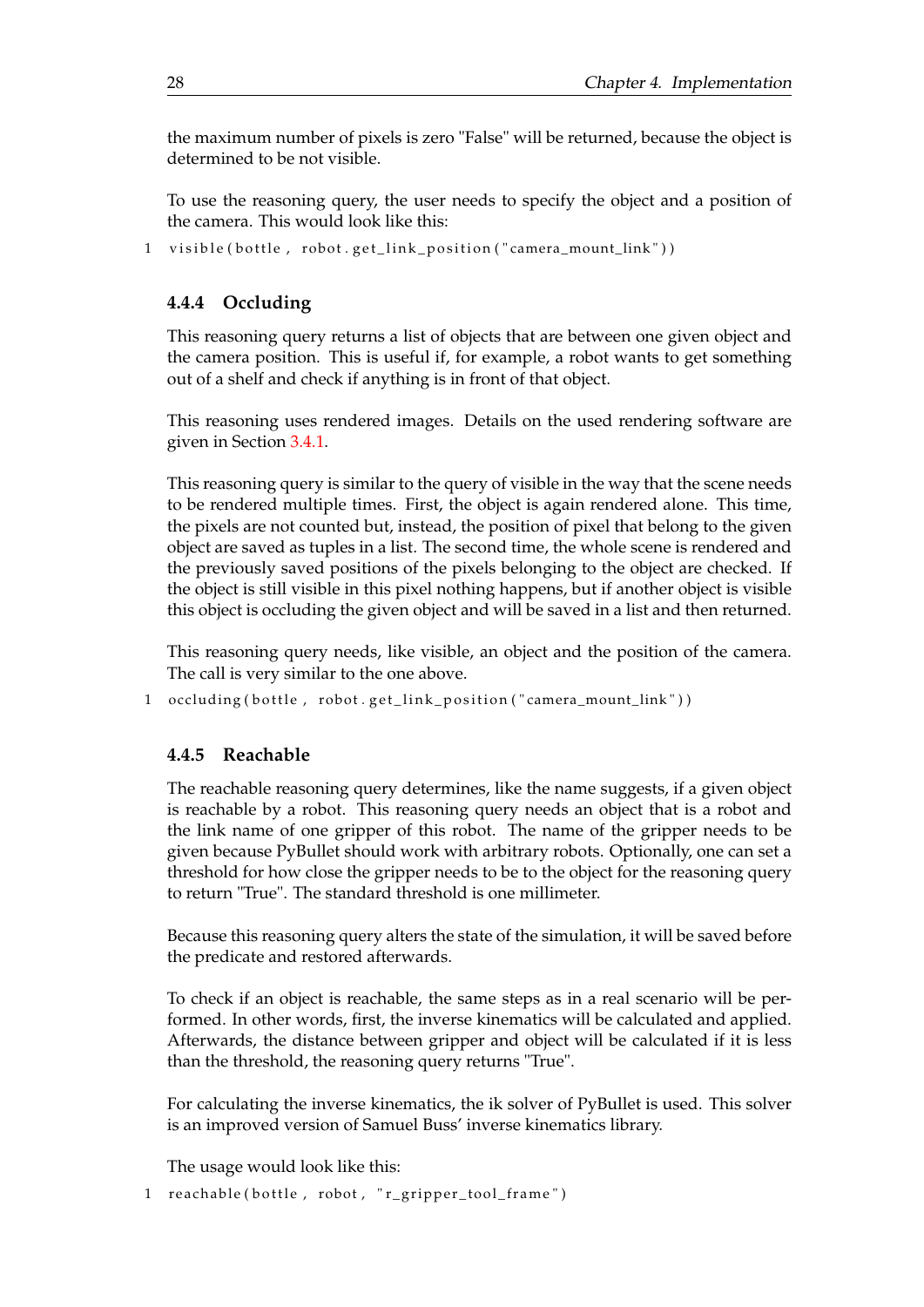In some cases, it can be useful to determine if a position, not an object, is reachable. One such case is, for example, if one wants to check if the robot can reach the target position when placing an object. For this purpose, there are two reachable reasoning queries: one that takes an object and another that takes a position in the world coordinate frame.

In theory, it would be possible to not only use the tool frame but every other link described in the URDF. So, it would also be possible to use the link of the arm. The reasoning query would still work if the arm can reach the object.

#### <span id="page-42-0"></span>**4.4.6 Blocking**

This reasoning query determines the objects that would block the robot if it was to reach for the given object. It is very similar to the reachable predicate in the way that it needs an object, which is a robot, and a link name of one gripper.

Because this is also a reasoning query that changes the state of the simulation, it will be saved before the execution and restored afterwards.

To begin, the reasoning query calculates again the inverse kinematics for the robot to reach the object. Then, this will be applied to the robot. Afterwards, it will be checked for every object in the world if it is in contact with the robot and the list with objects that are in contact will be returned.

This approach is not ideal because, for example, the floor is also considered an ordinary object and the robot is always in contact with the floor. Thus, lists of blocking objects would always contain the floor.

However, this problem is difficult to solve as assumptions about the objects would have to be made. For example, one could check the name for something like "floor" or "plane" but there is no guarantee that the user would name the floor like this. To solve this problem, the type attribute of objects is used: For example, one could set the type of objects, such as the floor or other environment, to "environment" and filter for these after the reasoning query is finished.

Again, this call is similar to the one of visible and would look like this:

1 blocking (bottle, robot, " $r$  gripper tool frame")

#### <span id="page-42-1"></span>**4.4.7 Supporting**

The supporting reasoning query determines if one object supports the other. For example, if a bottle is sitting on a table than the table is supporting the bottle. For this to be true there are two conditions that have to be met.

Firstly, the second object needs to be above the first object and, secondly, the two objects need to be in contact.

To check these conditions, first the z coordinates of the objects are compared. If the one of the second object are greater than those of the first, the condition is met. For the second condition the contact predicate is used. If booth conditions are met the predicate returns "True" and "False" in any other case.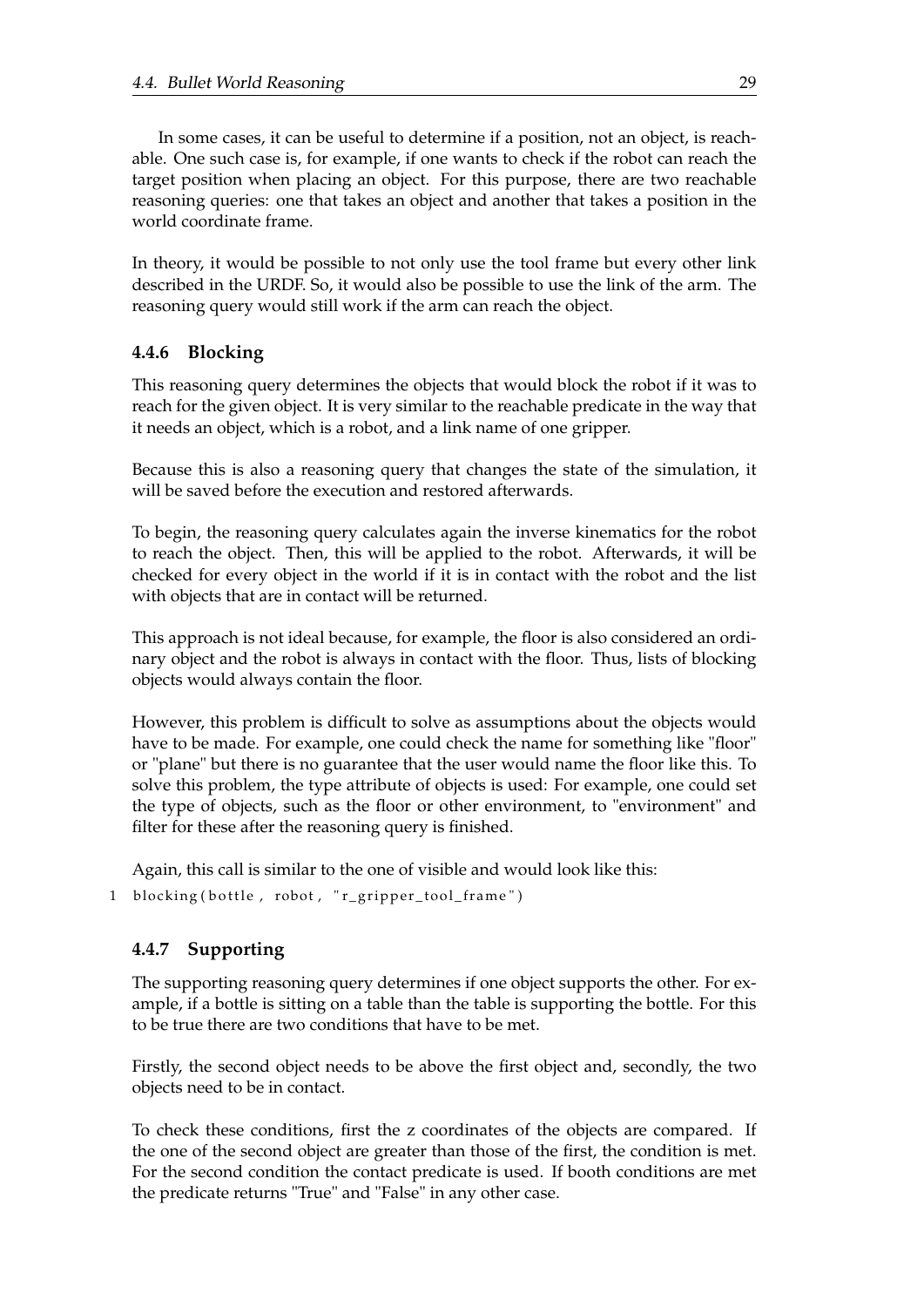The usage of this predicate needs the two objects, which are or are not supporting each other:

1 supporting (kitchen, bottle)

It can, for example, be used to find all objects that are placed on a table. For this, the user needs to traverse through all objects and check if they are supported by the table.

### <span id="page-43-0"></span>**4.5 Designators**

To use the Bullet World with the PR2 a wide variety of designator with the corresponding process modules were implemented. In this section, all available designator will be listed and explained together with all required and optional slots.

Table [4.4](#page-43-2) shows an overview of all available designator, with a short description of each one.

<span id="page-43-2"></span>

| Designator            | Description                                             |
|-----------------------|---------------------------------------------------------|
| Moving                | Moves the robot to a given position and checks if the   |
|                       | robot is in collision with other objects.               |
| Pick-Up               | Picks up an object with the given type and attaches it  |
|                       | to the gripper.                                         |
| Place                 | Places the given object and detaches it from the robot. |
| Accessing             | Opens a drawer, to access the objects within.           |
| Looking               | Moves the head to look at a given position.             |
| Opening-Gripper       | Opens the gripper of the given arm.                     |
| Closing-Gripper       | Closes the gripper of the given arm.                    |
| Detecting             | Tries to find an object of the given type within the    |
|                       | field of view.                                          |
| Move-TCP              | Moves the tool center point of the given arm to a       |
|                       | given position.                                         |
| Move-Arm-Joints       | Moves the joints of one or both arms to a given or      |
|                       | pre-defined position.                                   |
| World-State-Detecting | Detects an object with the belief state of the world.   |
|                       | The robot does not need to see the object.              |

TABLE 4.4: All available designator

#### <span id="page-43-1"></span>**4.5.1 Moving**

The moving designator is used to move the robot to the designed position. It is also possible to specify an orientation, but it is not mandatory to do so.

Table [4.5](#page-44-4) shows all slots for this designator along with a short description and whether it is mandatory or optional.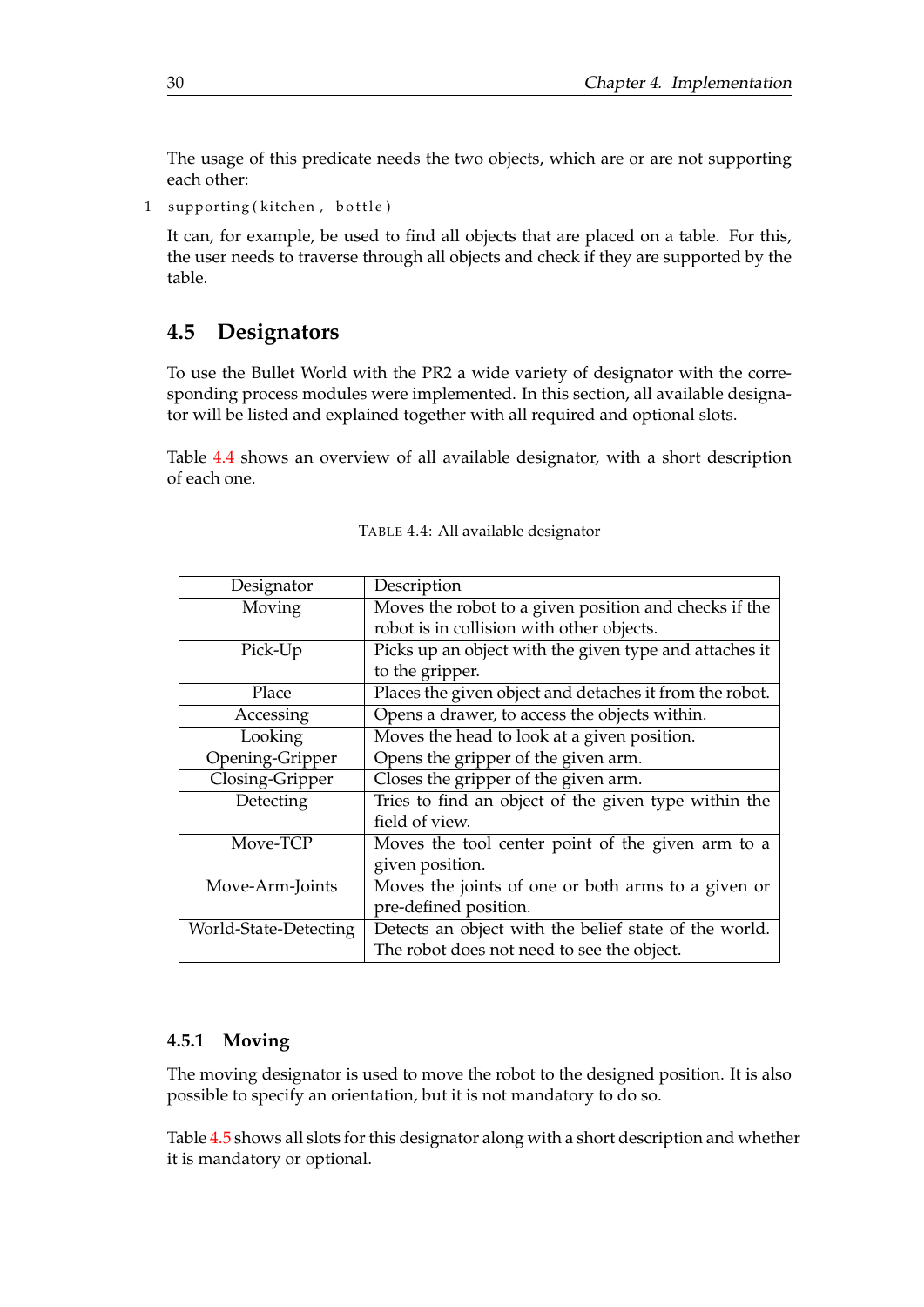<span id="page-44-4"></span>

| <b>Slots</b> | Description                            | Required |
|--------------|----------------------------------------|----------|
| <b>Type</b>  | Defines the type of this designator.   | Yes      |
| Target       | Defines the destination for the robot. | Yes      |
| Orientation  | Defines the orientation of the robot.  | Nο       |

TABLE 4.5: All slots of the moving designator

#### <span id="page-44-0"></span>**4.5.2 Pick-Up**

The pick-up designator is used to pick up an object with the given arm. Although the arm slot is not necessary for the execution of the designator, it is encouraged to use it for better results.

<span id="page-44-5"></span>Table [4.6](#page-44-5) shows all available slots with a short description and if this slot is mandatory.

| Slot        | Description                                | Required   |
|-------------|--------------------------------------------|------------|
| <b>Type</b> | Defines the type of this designator.       | <b>Yes</b> |
| Object      | The object that should be picked up.       | Yes        |
| Arm         | The arm with which the object should be    | No         |
|             | picked up. If no arm is given, the left is |            |
|             | used.                                      |            |

TABLE 4.6: All slots of the pick-up designator

#### <span id="page-44-1"></span>**4.5.3 Accessing**

The accessing designator is used to open drawers to access the objects within. The drawer handle and joint need to be specified because no semantic knowledge about the drawer is available.

Table [4.7](#page-45-2) shows all slots with a short description and if this slot is necessary.

#### <span id="page-44-2"></span>**4.5.4 Looking**

The looking designator is used to move the head of the robot, to look at a given position. The position has to be in world coordinate frame. Alternatively, it is possible to specify an object for the robot to look at.

Table [4.8](#page-45-3) gives all slots along with a short description and if this slot is necessary. Even thought neither target, nor object are mandatory, one of them has to be provided.

#### <span id="page-44-3"></span>**4.5.5 Opening-Gripper**

This designator is used to control the grippers of the robot. It can either open the left or the right gripper.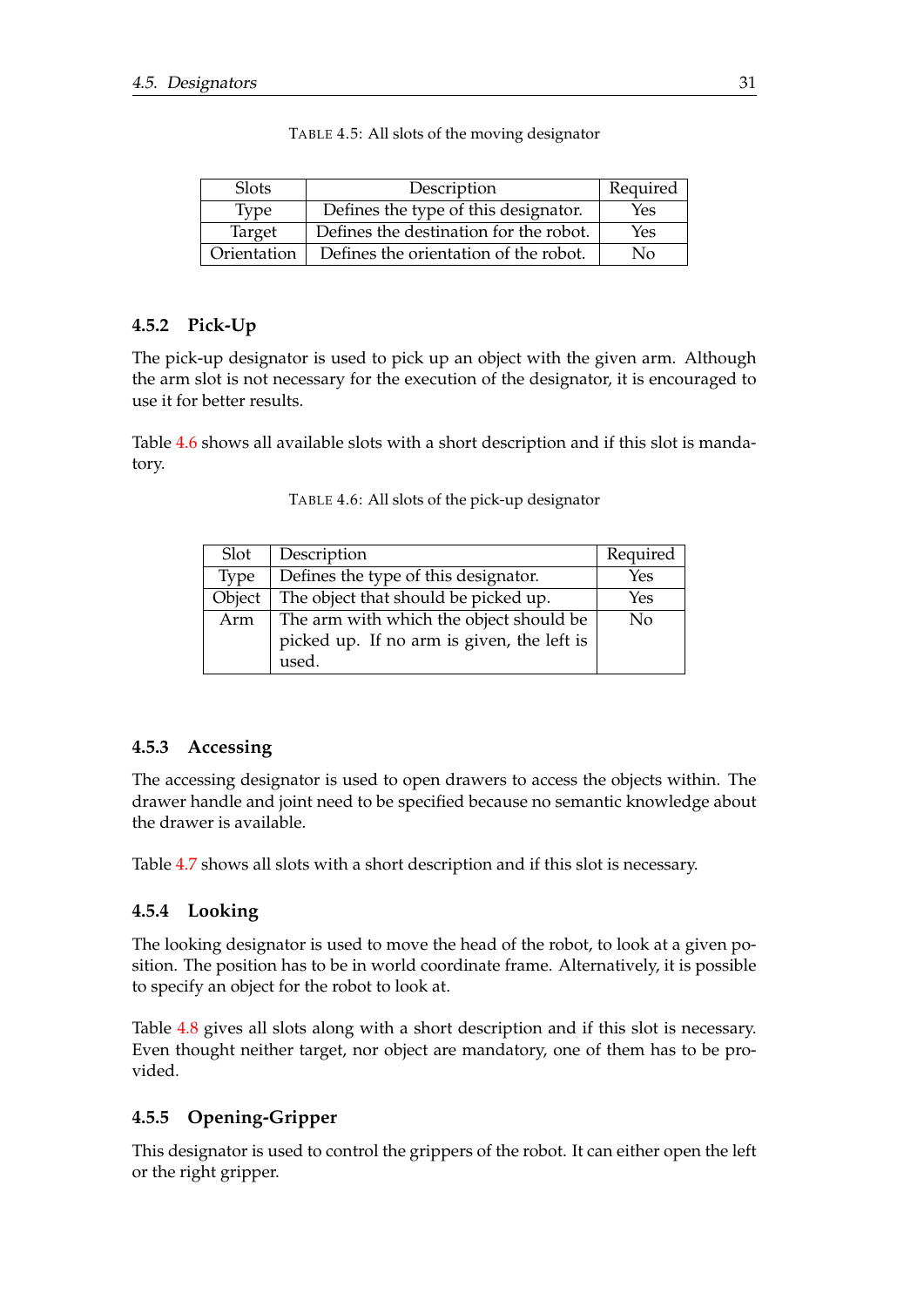<span id="page-45-2"></span>

| Slot            | Description                                 | Required |
|-----------------|---------------------------------------------|----------|
| <b>Type</b>     | Defines the type of this designator.        | Yes      |
| Drawer-Handle   | The name of the drawer handle, how it       | Yes      |
|                 | is specified in the URDF. This is the point |          |
|                 | which the robot grips to open the drawer.   |          |
| Drawer-Joint    | The name of the prismatic joint the         | Yes      |
|                 | drawer is connected to.                     |          |
| Part-of         | The object of which the drawer is a part    | Yes      |
|                 | of.                                         |          |
| <b>Distance</b> | The distance, how wide the drawer           | No       |
|                 | should be opened.                           |          |
| Arm             | The arm with which the robot should         | No       |
|                 | open the drawer.                            |          |

| TABLE 4.7: All slots of the accessing designator |  |  |
|--------------------------------------------------|--|--|
|                                                  |  |  |

TABLE 4.8: All slots of the looking designator

<span id="page-45-3"></span>

| Slot   | Description                                | Required |
|--------|--------------------------------------------|----------|
| Type   | Defines the type of this designator.       | Yes      |
| Target | The position for the robot to look at.     | No       |
| Object | The object at which the robot should look. | No       |

<span id="page-45-4"></span>Table [4.9](#page-45-4) shows all available slots with a short description and if the slots are necessary.

TABLE 4.9: All slots of the opening-gripper designator

| Slot | Description                                                                   | <sup>t</sup> Required |
|------|-------------------------------------------------------------------------------|-----------------------|
| Type | Defines the type of this designator.                                          | Yes                   |
|      | Gripper   Specifies the gripper which should be opened, either left or right. | <b>Yes</b>            |

#### <span id="page-45-0"></span>**4.5.6 Closing-Gripper**

This designator is used to control the gripper of the robot. It can either close the left or right gripper of the robot.

Table [4.10](#page-46-2) shows all slots with a short description and if the slot is necessary.

#### <span id="page-45-1"></span>**4.5.7 Detecting**

This designator is used to detect an object that is in front of the robot and returns it to the user.

Table [4.11](#page-46-3) shows all available slots with a short description and if the slot is necessary.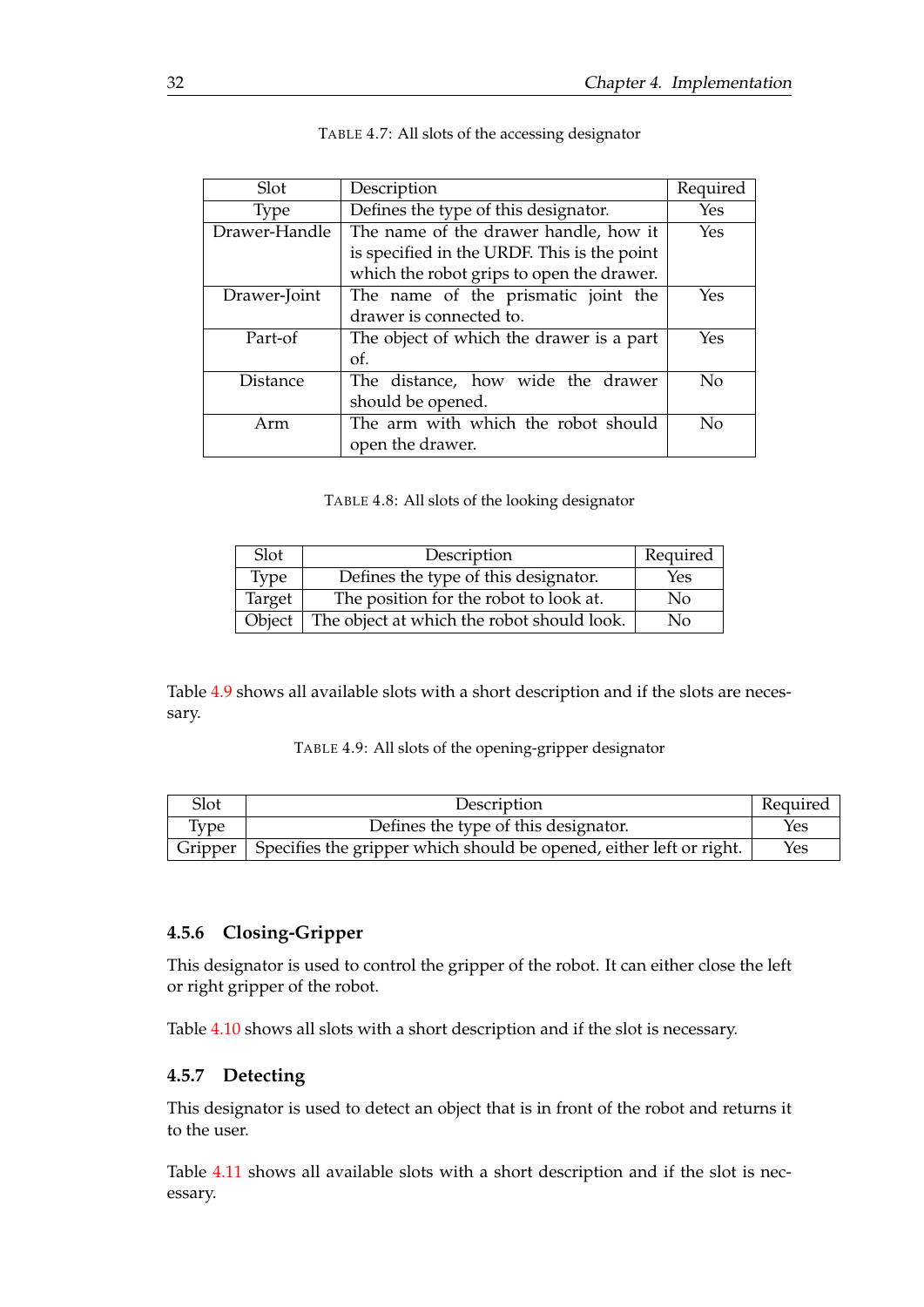<span id="page-46-2"></span>

| Slot | Description                                                                   | Required. |
|------|-------------------------------------------------------------------------------|-----------|
| Type | Defines the type of this designator.                                          | Yes       |
|      | Gripper   Specifies the gripper which should be closed, either left or right. | Yes       |

#### TABLE 4.10: All slots of the closing-gripper designator

#### TABLE 4.11: All slots of the detecting designator

<span id="page-46-3"></span>

| Slot | Description                                                   | Required |
|------|---------------------------------------------------------------|----------|
| Type | Defines the type of this designator.                          | Yes      |
|      | Object-Type   The type of the object that should be detected. | Yes      |

#### <span id="page-46-0"></span>**4.5.8 Move-TCP**

This designator is used to move the Tool Center Point of one of the arms of the robot. The arm does not have to be given. If no arm is given, the left is used.

<span id="page-46-4"></span>Table [4.12](#page-46-4) shows all slots with a short description and if the slot is mandatory.

TABLE 4.12: All slots of the move-TCP designator

| Slot.  | Description                                  | Required |
|--------|----------------------------------------------|----------|
| Type   | Defines the type of this designator.         | Yes      |
| Target | The target to which the tcp should be moved. | Yes      |
| Arm    | The arm of which the tcp should be moved.    | Nο       |

#### <span id="page-46-1"></span>**4.5.9 Move-Arm-Joints**

This designator is used to manipulate the joints of the robot arms. The user can either do this by giving a list of joint values, that will then be applied to the joints or to use the pre-defined joint states. This can be used by giving, instead of a list, the string "park".

<span id="page-46-5"></span>Table [4.13](#page-46-5) shows all available slots with a short description and if it is necessary. Even though neither the left, nor right arm is mandatory to be specified, one of them has to be provided.

|  |  |  | TABLE 4.13: All slots of the move-arm-joints designator |  |
|--|--|--|---------------------------------------------------------|--|
|--|--|--|---------------------------------------------------------|--|

| Slot        | Description                                  | Required |
|-------------|----------------------------------------------|----------|
| Type        | Defines the type of this designator.         | Yes      |
| Left-Arm    | Defines the configuration for the left arm.  | No       |
| $Right-Arm$ | Defines the configuration for the right arm. | No       |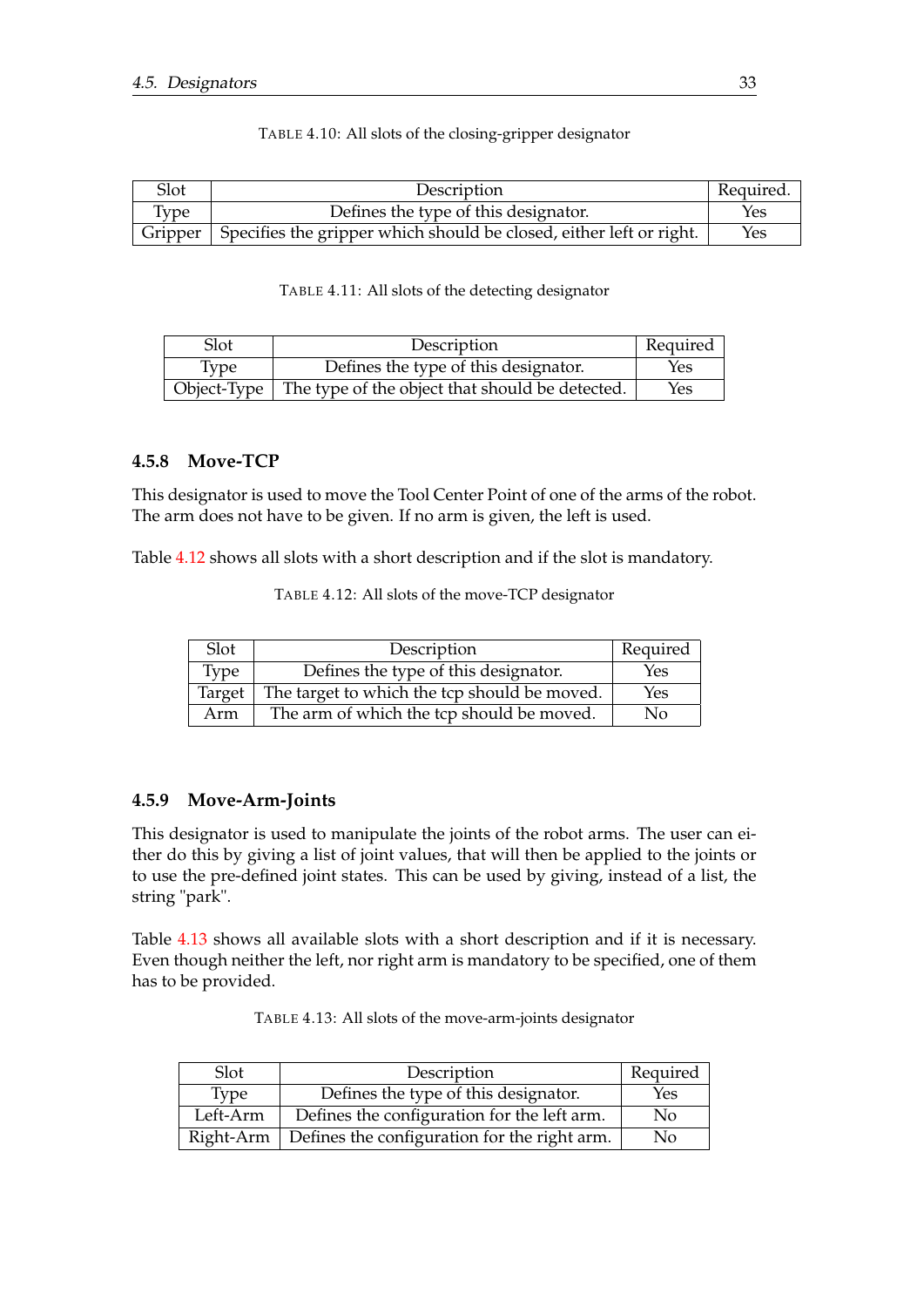#### <span id="page-47-0"></span>**4.5.10 World-State-Detecting**

This designator is used to detect an object within the state of the world. Thus, the robot does not need to see the object to detect it. This can be useful as, in some cases, the robot is not able to see an object but will still able to grasp it. For example, this is the case if the robot wants to grasp object from the lowest level of a shelf.

<span id="page-47-3"></span>Table [4.14](#page-47-3) shows all slots with a description and if the slot is required.

TABLE 4.14: All slots of the world-state-detecting designator

| <b>Slots</b> | Description                                                         | Required |
|--------------|---------------------------------------------------------------------|----------|
| <b>Type</b>  | Defines the type of this designator.                                | Yes      |
|              | Object-Type $\vert$ The type of the object that should be detected. | Yes      |

### <span id="page-47-1"></span>**4.6 Referencing**

To be used in the process modules, the motion designator needs to be referenced. In this process some parameters are being transformed or missing ones are inferred. The result of this is a dictionary which contains the needed key, value pairs to execute this process module.

The reference of a designator uses a cascade of if-statements that determine which parameters are given and which need to be inserted. Listing [4.1](#page-47-4) shows how this is done for the moving motion designator.

```
1 if desig.check_constraints ([('type', 'moving'), 'target']):
2 if desig.check_constraints (['orientation']):
3 solutions.append (desig.make_dictionary ([('cmd', 'navigate'
                      ), 'target', 'orientation']))
4 solutions .append ( desig . make_dictionary ([('cmd', 'navigate'), '
              target', ('orientation', BulletWorld.robot.get_orientation())])
              )
           LISTING 4.1: The code to reference the motion designator for moving
                                   the robot
```
### <span id="page-47-2"></span>**4.7 Process Modules**

To just have the designator is not enough for the robot to work with the simulation, because the designator is just the access point for the low-level code that moves the robot in the simulation.

This low-level code is implemented in the process modules, which are called through the designator. The process modules are as atomic as possible, each one is responsible for one movement and checking that the robot is in a valid position; in other words, that the robot is not colliding with anything and is in the right position.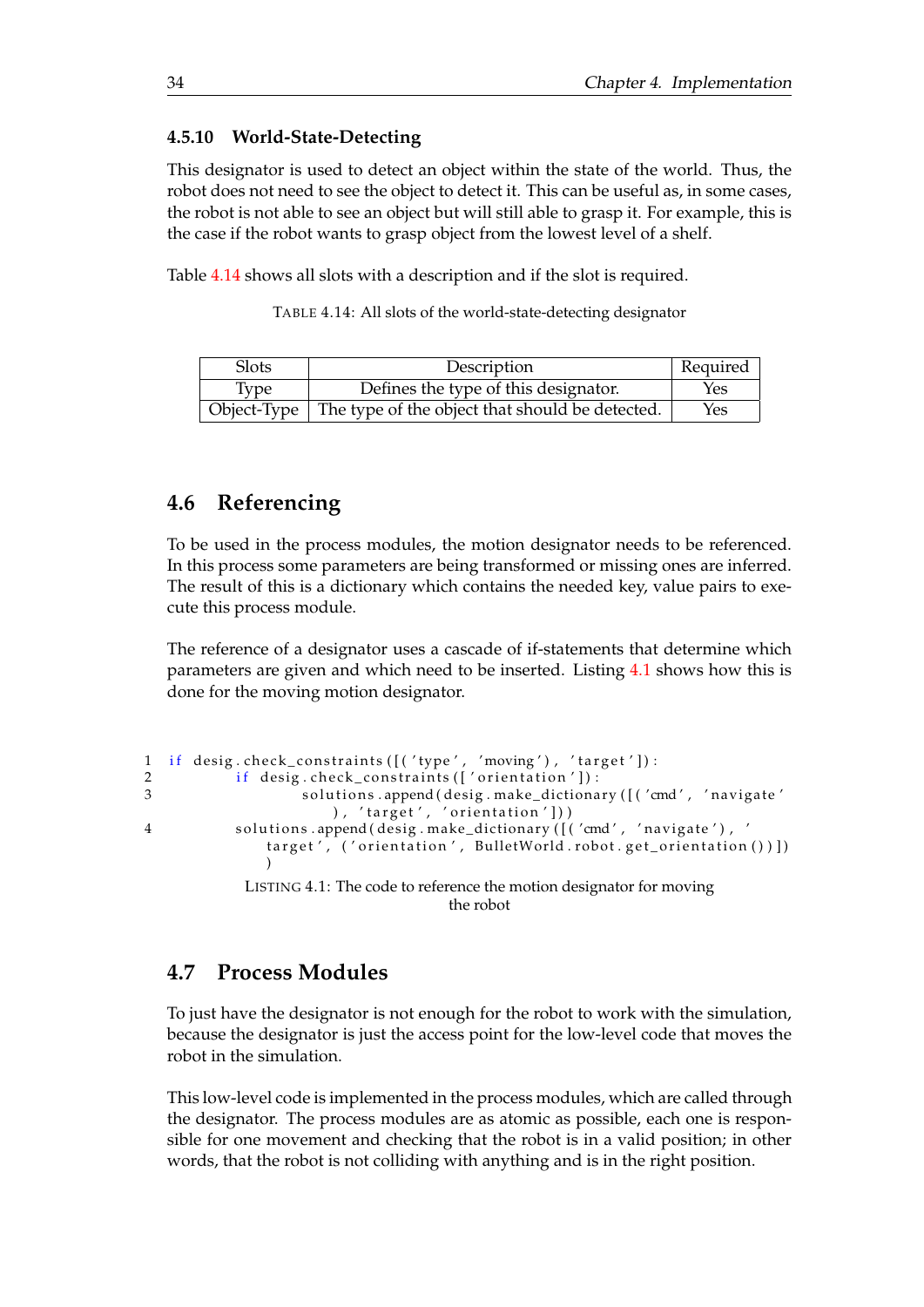Every process module is responsible for one physical resource; for example, there is a process module for moving the robot, for the gripper, moving the head, etc. Usually, the motion designator will be called from an action designator, but these are not yet implemented. So, motion designators were used for every action to be performed.

<span id="page-48-1"></span>Table [4.15](#page-48-1) shows all available process modules with a short description.

| Process Module         | Description                                          |
|------------------------|------------------------------------------------------|
| Pr2Navigation          | Moves the robot to a specific position and           |
|                        | checks if it is in collision with objects in the en- |
|                        | vironment.                                           |
| Pr2PickUp              | Moves the gripper to the given object and at-        |
|                        | taches it to the robot.                              |
| Pr <sub>2</sub> Place  | Moves the gripper to the given target location       |
|                        | and detaches the object from the robot.              |
| Pr2Accessing           | Moves the gripper to the given drawer and            |
|                        | opens it a given distance.                           |
| Pr2MoveHead            | Moves the head joints to look at a given posi-       |
|                        | tion in the world coordinate frame.                  |
| Pr2MoveGripper         | Opens or closes the gripper.                         |
| Pr2Detecting           | Tries to detect an object from a given type. The     |
|                        | object has to be visible for the robot.              |
| Pr2MoveTCP             | Moves the tool center point of a given arm.          |
| Pr2MoveJoints          | Sets the joints of one arm either to a given list    |
|                        | of poses or to the pre-defined parking position.     |
| Pr2WorldStateDetecting | Tries to detect an object of a given type from       |
|                        | the world state. The object does not need to be      |
|                        | visible for the robot.                               |

TABLE 4.15: All process modules

## <span id="page-48-0"></span>**4.8 Choosing a Process Module**

At the top-level are the motion designators which contain the desired motion and the parameters needed to perform this motion. This motion designator is then handed over to the process module which determines, by the type, which process module to choose. The code to choose the right process module for a motion designator can be seen in Listing [4.2.](#page-48-2)

```
1 def available_process_modules (desig):
2 if desig.check_constraints ([('type', 'moving')]):
3 return pr2_navigation
4
5 if desig.check_constraints ([('type', 'pick-up')]):
6 return pr2_pick_up
7
8 if desig.check_constraints ([('type', 'place')]):
9 return pr2_place
```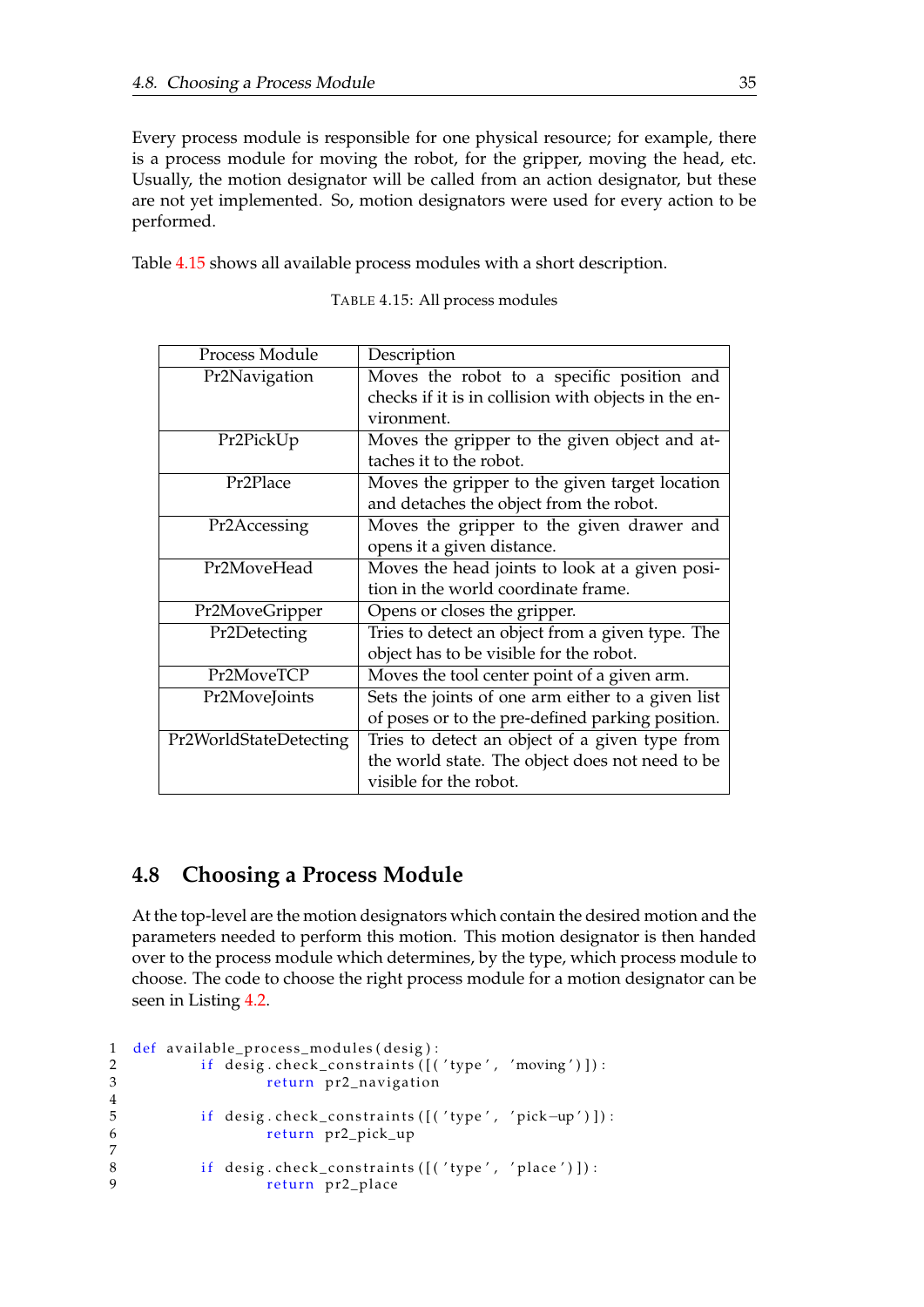| 1v             |                                                                     |
|----------------|---------------------------------------------------------------------|
| 11             | if desig.check_constraints([('type', 'accessing')]):                |
| 12             | return pr2_accessing                                                |
| 13<br>$\cdots$ |                                                                     |
|                | LISTING 4.2: An example of a code to determine a process module     |
|                | for a motion designator. The provided code is equal for every other |

process module.

After choosing the right process module it will be executed and move the robot. Listing [4.3](#page-49-1) shows the process module responsible for moving the robot.

```
1 class Pr2Navigation (ProcessModule):
2 \text{ def }_{\text{ex}} execute (self, desig):<br>3 solution = desig.r
                solution = design. reference()4 if solution \lceil \text{'}cmd' \rceil = 'navigate':5 robot = BulletWorld.robot
6 robot set_position_and_orientation(solution['
                          target'], solution ['orientation'])
7 for obj in BulletWorld . current_bullet_world .
                          objects:
8 if btr.contact(robot, obj):<br>9 if obj name - "flo
                                     if obj.name == "floor":
10 continue
```

```
LISTING 4.3: The process module for moving the robot from one
                      position to another.
```
The first statement references the designator. This can be seen in Listing [4.1.](#page-47-4) After that, it will again be checked that this process module and the referenced designator match. Next, the robot object will be retrieved from the BulletWorld and its position will be changed. Furthermore, it will be checked if the robot is in collision with anything, except the floor.

### <span id="page-49-0"></span>**4.9 Control Flow**

Now that all parts of the BulletWorld, BulletWorld Reasoning, motion deisgnator and process modules are explained, the control flow of all parts and how they interact with each other can be introduced.

The following bullet points explain step by step the control flow, while Figure [4.5](#page-50-0) shows this explanation in a visual way.

A typical control flow in this architecture would be like this:

- 1. The user executes a designator in the high-level plan.
- 2. The right process module for this designator will be chosen.
- 3. The process module references the motion designator.
- 4. The solution for the motion designator is returned.
- 5. The process module queries the BulletWorld for the required objects.
- 6. The BulletWorld returns the required objects.
- 7. The process module calls the BulletWorldReasoning.

 $1<sub>0</sub>$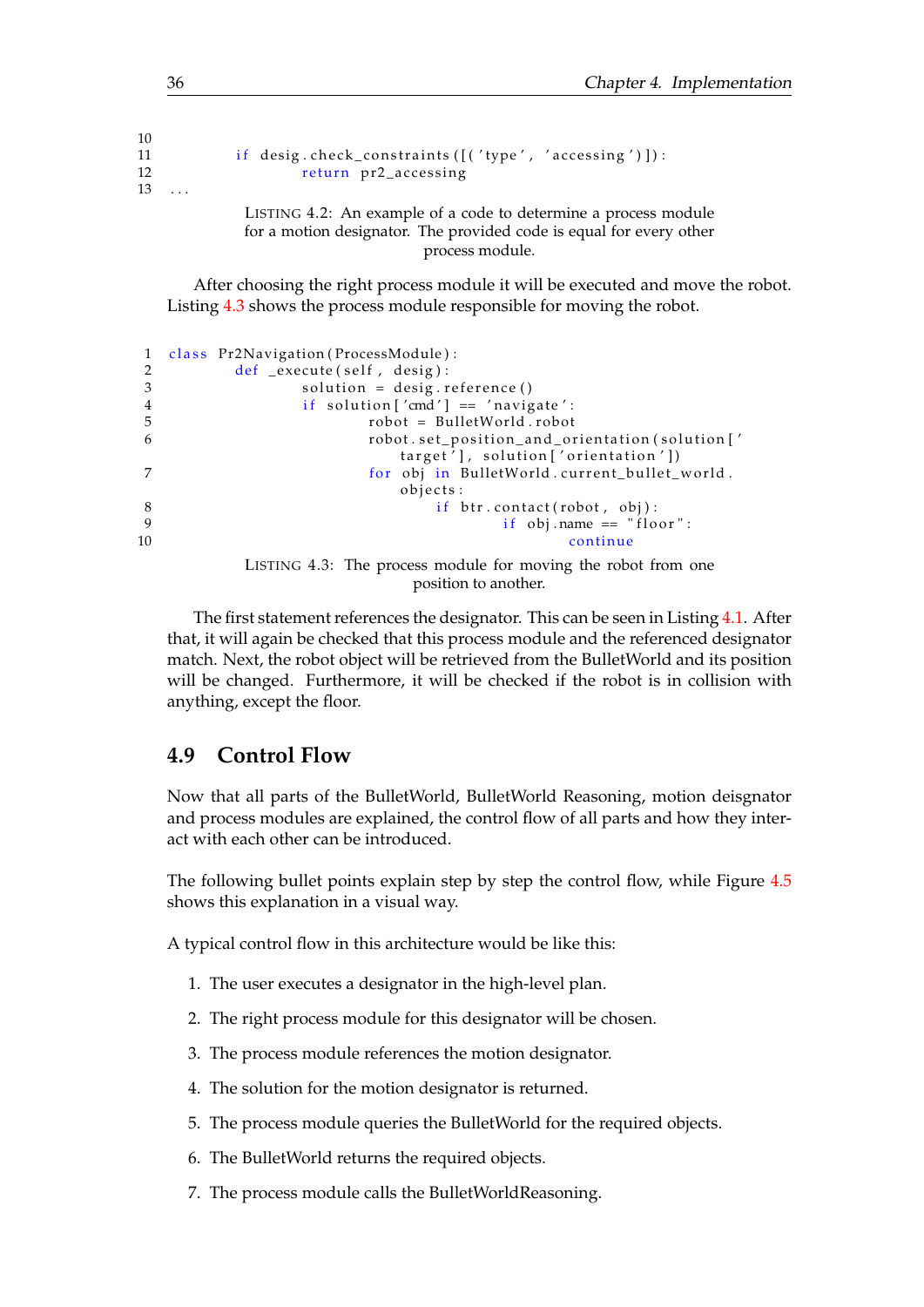- 8. The BulletWorldReasoning then queries the BulletWorld for the objects.
- 9. The BulletWorld returns the required objects.
- 10. The BulletWorldReasoning finishes the reasoning query and returns the result to the process module.
- 11. The process module then interacts with the objects in the simulation according to the results of the reasoning query.

<span id="page-50-0"></span>

FIGURE 4.5: A visual representation of the control flow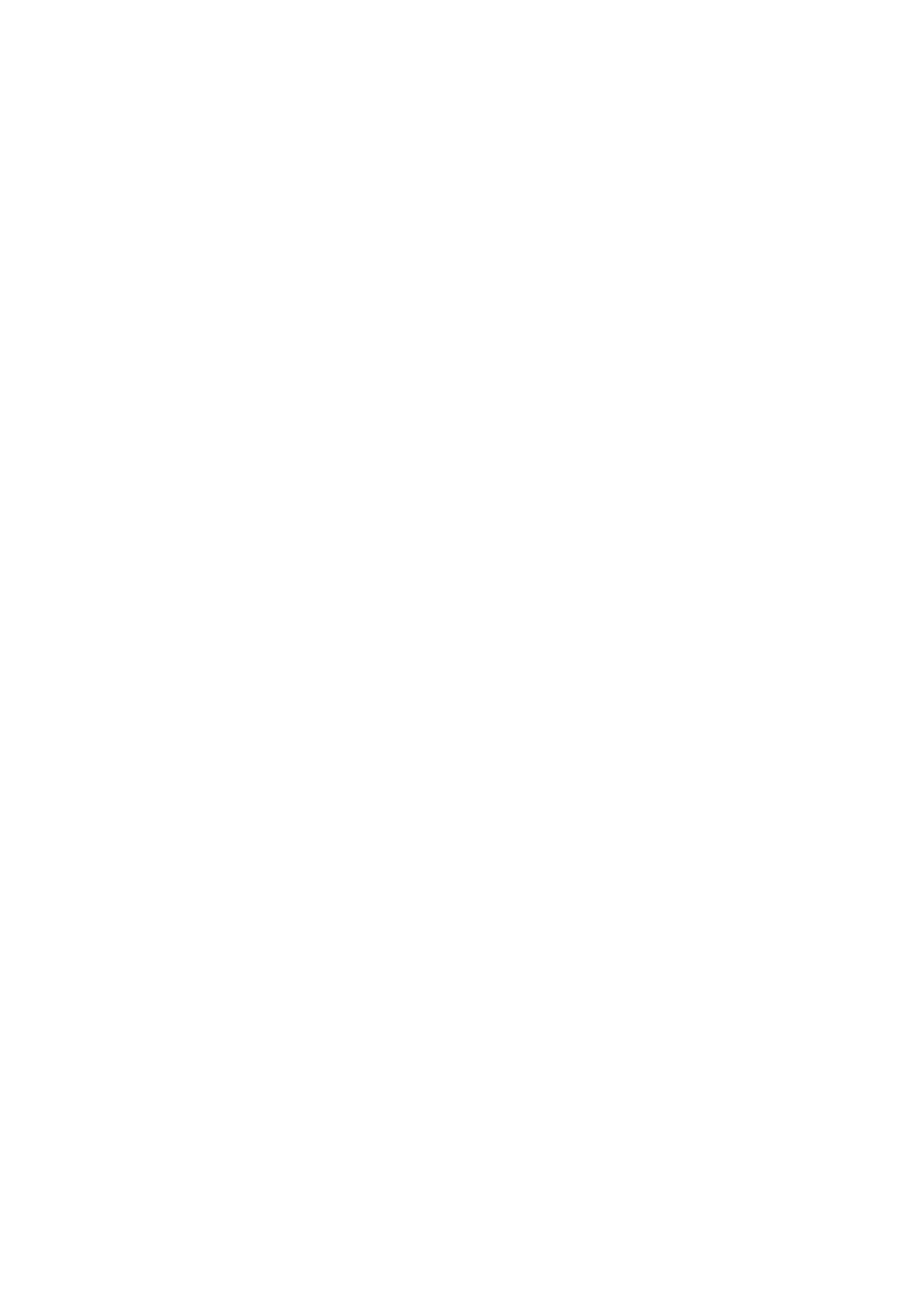# <span id="page-52-0"></span>**Chapter 5**

# **Evaluation**

#### <span id="page-52-1"></span>**5.1 Demo**

To test the implementation of the simulation and reasoning capabilities, a simple demo was implemented. This demo uses the simulation and various reasoning queries to realize a simple pick and place plan, which is then used to set the table in a kitchen.

For this scenario, the robot needs to pick up the objects from the counter and place them in the right position on the table. Both the object types and placing positions are hand-written, because inferring the types of objects that are being required or finding suitable placing poses are not part of the current thesis project.

<span id="page-52-2"></span>

FIGURE 5.1: An UML activity diagram of the demo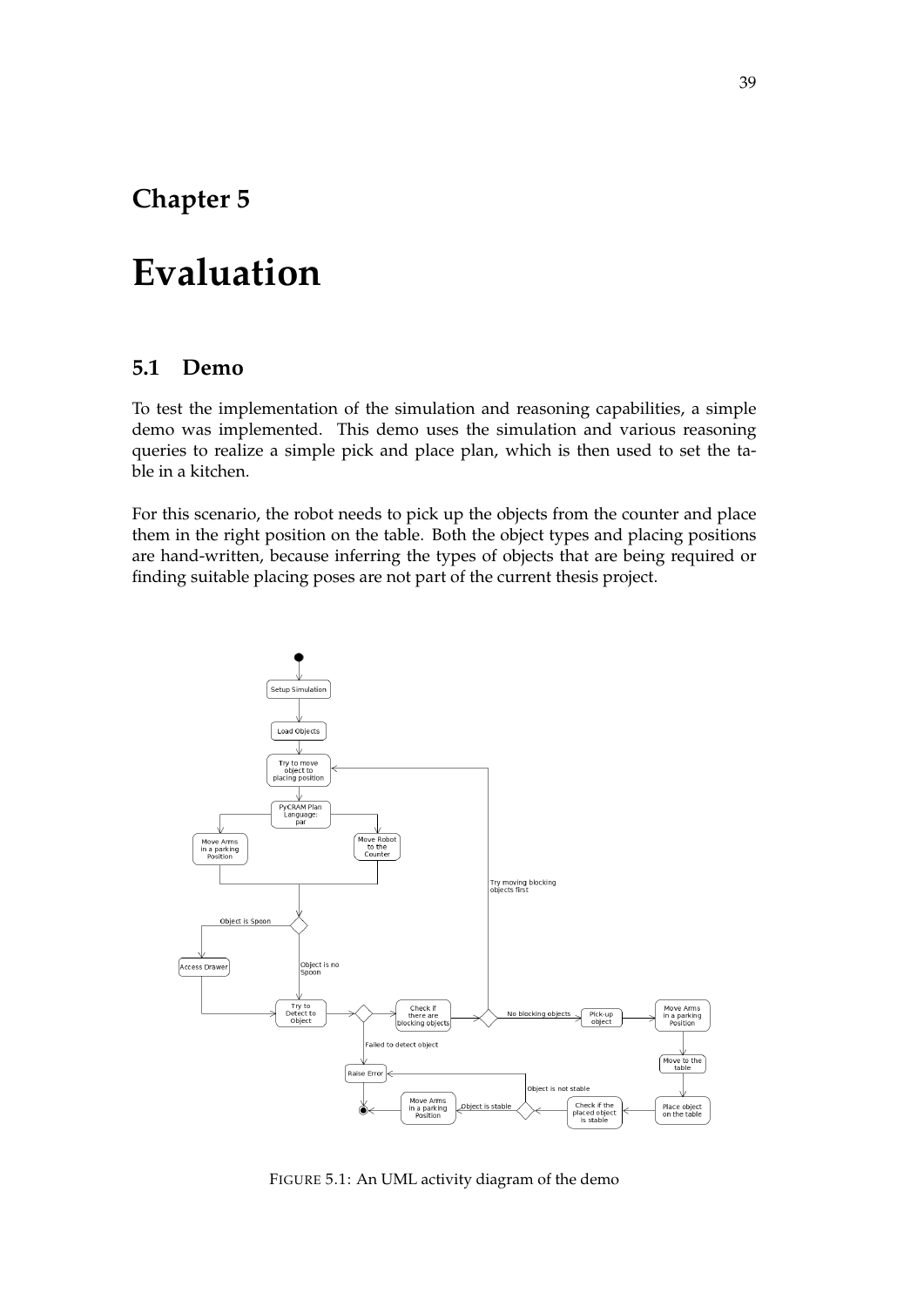Figure [5.1](#page-52-2) shows the sequence of events in the demo.

Firstly, the simulation is initialized, which includes instantiating the BulletWorld and setting the gravity, and the objects are loaded. After all preparations are complete, the execution of the pick and place plan can begin. This is shown in Figure [5.2.](#page-53-0) The code that initializes the demo scenario is provided in Listing [5.1.](#page-53-1)

<span id="page-53-0"></span>

FIGURE 5.2: The simulation after initializing and loading all objects

```
1 world = Bulle tWorld ( )
 2 world . set_gravity([0, 0, −9.8])
 3 plane = Object("floor", "environment", "../plane.urdf", world=world)
 4   robot = Object("pr2", "robot", "../pr2.urdf")
 5 kitchen = Object("kitchen", "environment", "../kitchen.urdf")
 6 milk = Object("milk", "milk", "../resources/milk.stl", [1.3, 1, 1])
 7 spoon = Object("spoon" , "spoon" , "../resources/spoon.stl" , [1.4 , 0.8 , 1])
 8 cereal = Object("cereal", "cereal", "../resources/breakfast_cereal.stl",
       [1.3, 0.6, 1]9 bowl = Object ("bowl", "bowl", "../ resources/bowl.stl", [1.3, 0.8, 1])
10 BulletWorld.robot = robot
```
LISTING 5.1: The code to initialize the demo scenario

To begin, the robot moves to the counter and, in parallel, moves its arms in a parking position. After arriving at the counter, it will be checked if the object to be picked up is the spoon. If so, the robot will open the drawer to access the spoon within. This can be seen in Figure [5.3.](#page-54-0) The motion designator for this movement can be seen in Listing [5.2.](#page-53-2)

<span id="page-53-2"></span>1 ProcessModule . perform (MotionDesignator ([('type', 'accessing'), ('drawer− joint', 'sink\_area\_left\_upper\_drawer\_main\_joint'), ('drawer-handle', ' sink\_area\_left\_upper\_drawer\_handle'), ('arm', 'left'), ('distance', 0.3), ('part-of', kitchen)]))

LISTING 5.2: The motion designator to open a drawer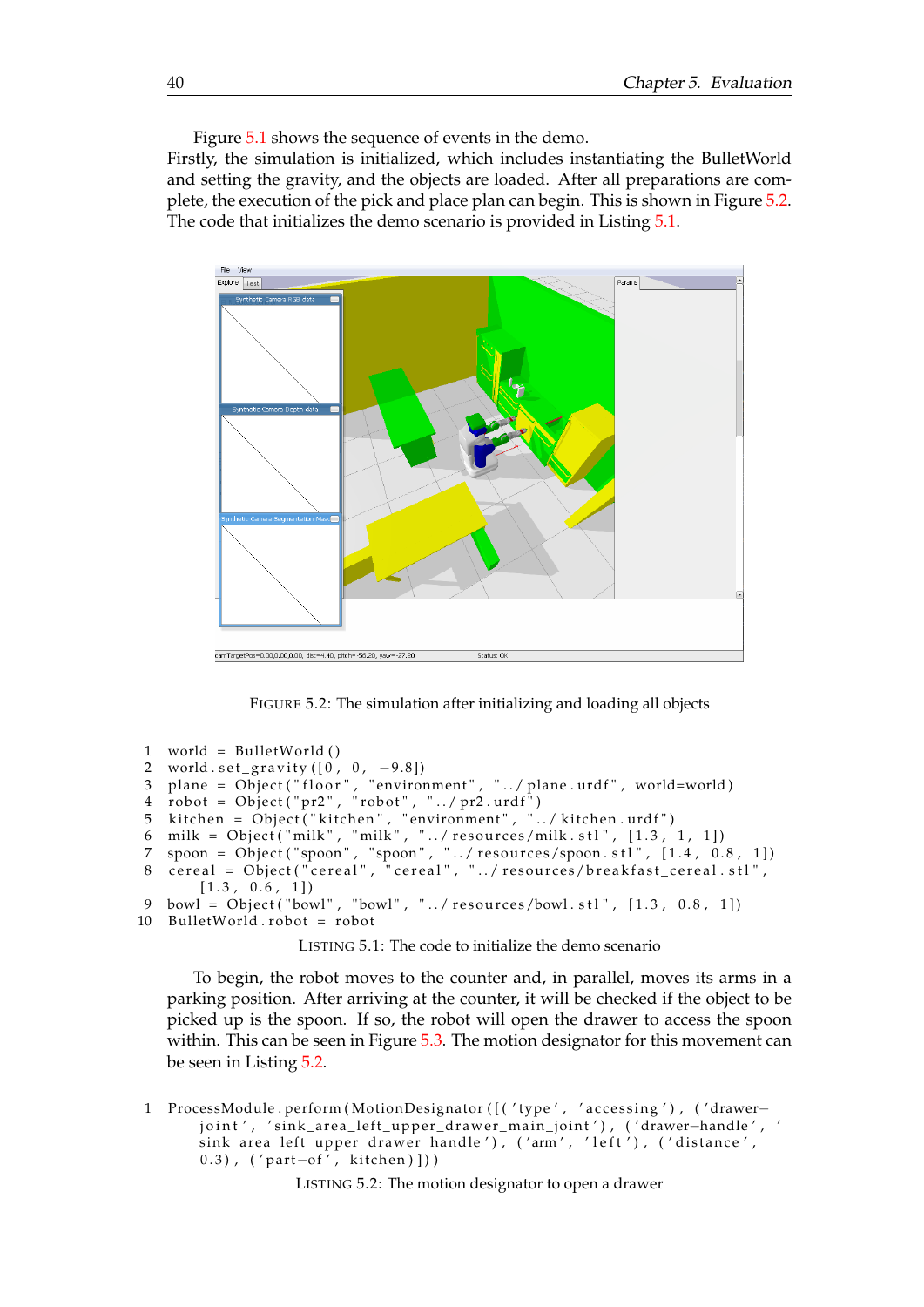<span id="page-54-0"></span>

FIGURE 5.3: The PR2 opening a drawer

Next, the robot will try to detect an object in front of it with the given type. If this action fails, the plan raises a PerceptionError and terminates. Figure [5.4](#page-55-0) shows the robot after the detecting. The code to move the robot is shown in Listing [5.3.](#page-54-1)

```
1 with par as s:
2 ProcessModule . perform ( MotionDesignator ([('type', 'move-arm-joints'
               ), ('left-arm', 'park'), ('right-arm', 'park')]))
3 ProcessModule . perform (MotionDesignator ([('type', 'moving'), ('
               target', [0.65, 0.7, 0]), ('orientation', [0, 0, 0, 1]))
4 ProcessModule.perform (MotionDesignator ([('type', 'looking'), ('target',
       [1.3, 0.6, 1]])
5 det_obj = ProcessModule . perform (MotionDesignator ([( ' type', ' determine '') , (' object', object_type) ]))
            LISTING 5.3: The motion designators to move the robot to the counter
                                  and park its arms
```
After successfully detecting the object it will be checked if there are blocking objects. For this purpose, all environmental object are filtered out. If after this no blocking objects are found, the object will be picked up and the plan continues. If there are blocking objects, the plan will be recursively called with the blocking object. The robot, after having picked up the object, is shown in Figure [5.5.](#page-55-1) The code for determining blocking objects and picking up objects is shown in Listing [5.4.](#page-54-2)

```
1 block = btr.blocking (det_obj, BulletWorld.robot, gripper)
2 block_new = list (filter (lambda obj: obj.type != "environment", block))
3
4 if block_new:
5 move_object (block_new [0]. type, targets [block_new [0]. type ][0],
              targets [block_new[0].type][1])
```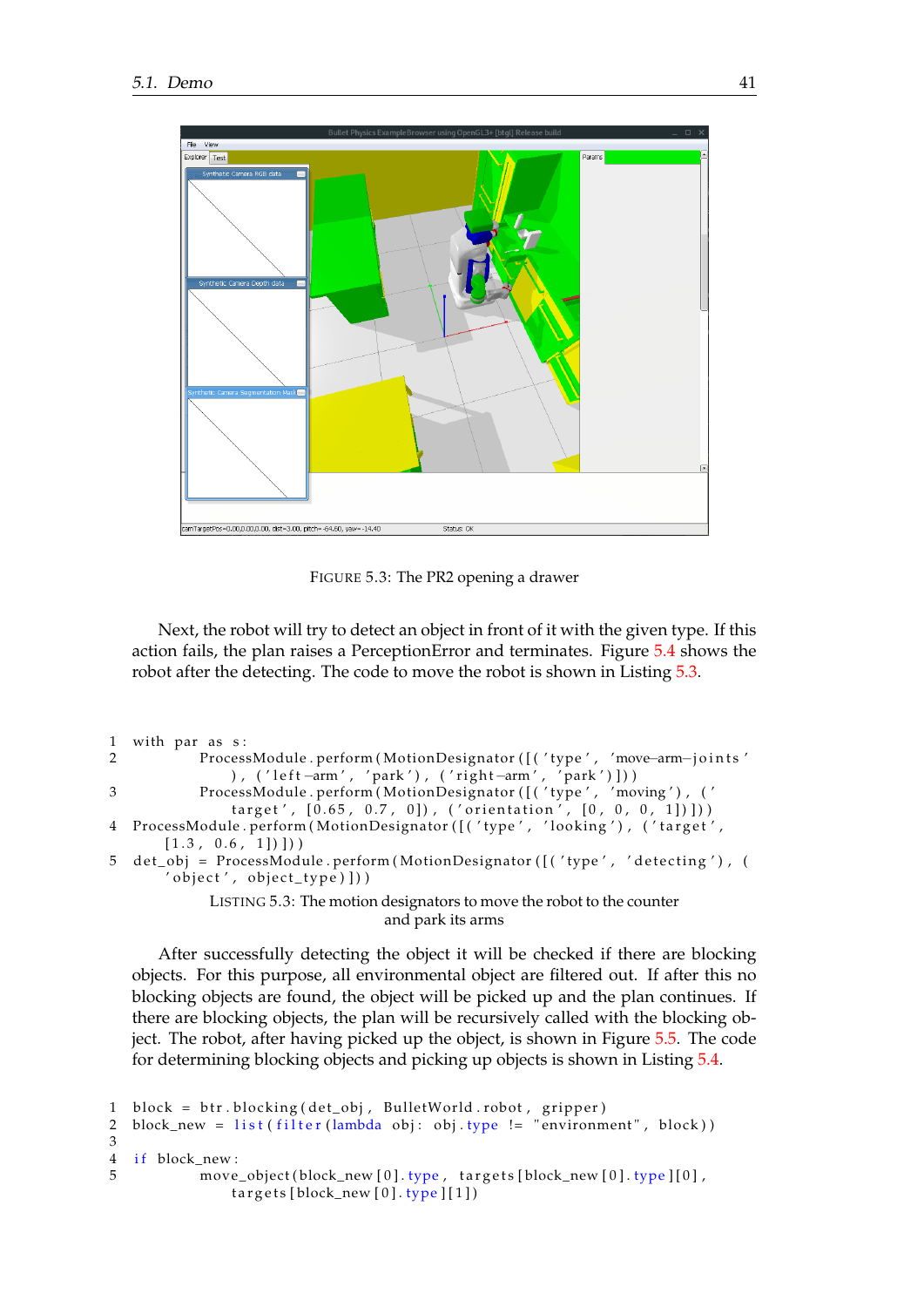<span id="page-55-0"></span>

FIGURE 5.4: The robot after trying to detect the object

<span id="page-55-1"></span>

FIGURE 5.5: The robot after picking up the given object

| 6 | ProcessModule.perform(MotionDesignator([('type', 'moving'), (' |
|---|----------------------------------------------------------------|
|   | target', $[0.65, 0.7, 0]$ , ('orientation', $[0, 0, 0, 1]$ ))  |
|   |                                                                |

8 ProcessModule . perform ( MotionDesignator ([( ' type ' , ' pick−up ' ) , ( ' object ' ,  $det\_obj)$ ,  $('arm', arm)]$ )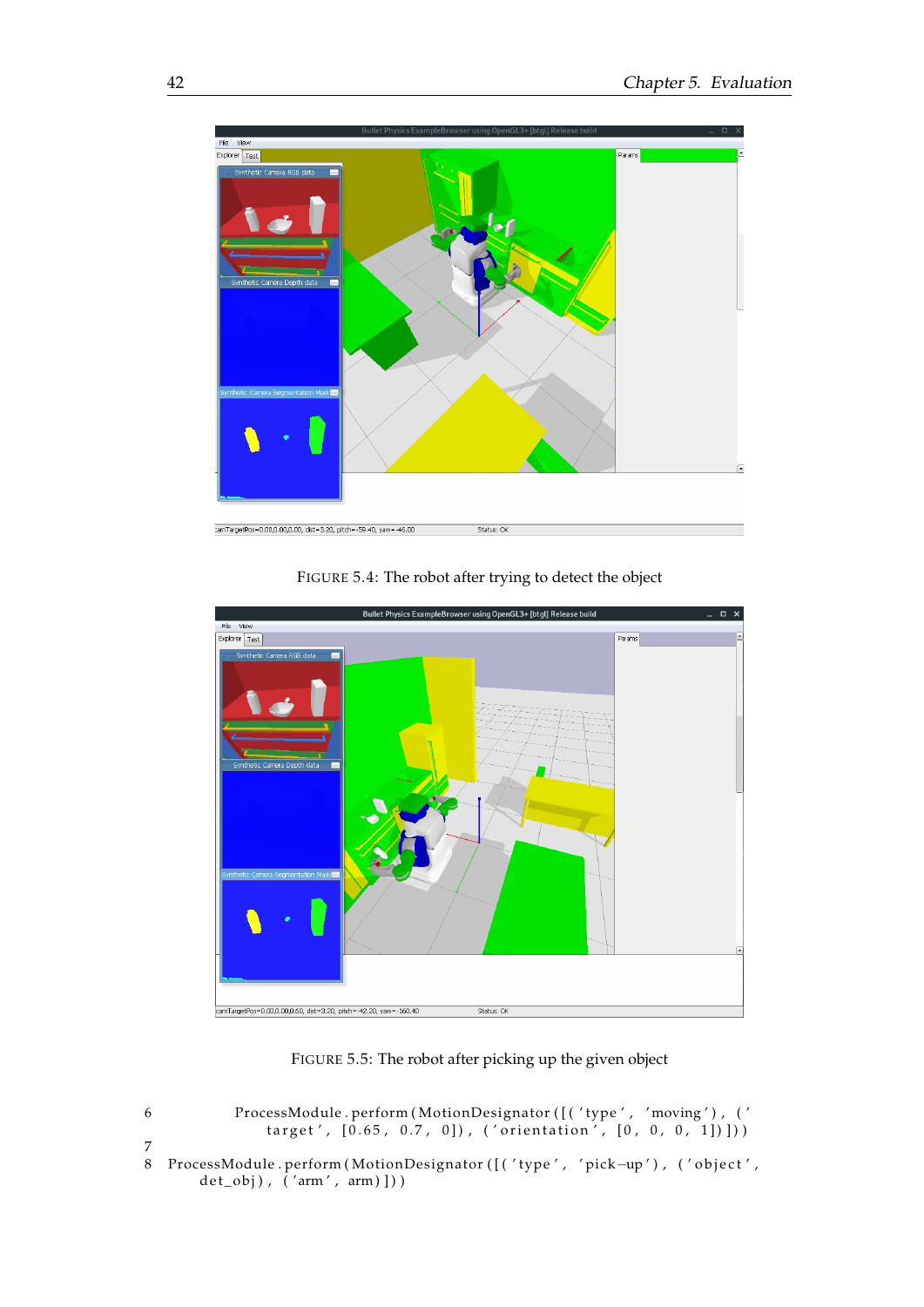```
\Omega
```

```
10 ProcessModule . perform ( Mo tionDesigna tor ( [ ( ' type ' , 'move−arm−j o i n t s ' ) , ( '
         right-arm', 'park')]))
               LISTING 5.4: The code for determine blocking objects and picking up
                                               object.
```
After transporting the blocking object out of the way, the robot will move the original object to the table and place it on the given placing position. When being placed, it will be checked whether the object is stable. If it is, the plan terminates. If not, a ReasoningError will be raised.

The robot, after having placed the object and checked object stability, is shown in Figure [5.6.](#page-56-0) The code needed to perform this action is shown in Listing [5.5.](#page-56-1)

<span id="page-56-0"></span>

FIGURE 5.6: The robot after placing the object on the table

```
1 ProcessModule . perform (MotionDesignator ([('type', 'moving'), ('target',
        [-0.3, 1, 0]), ('orientation', [0, 0, 1, 0]))
\mathcal{P}3 if btr. reachable_pose():
4 ProcessModule . perform (MotionDesignator ([('type', 'place'), ('
                 object', det_obj), ('target', target), ('arm', arm)]))
5
6 ProcessModule . perform ( Mo tionDesigna tor ( [ ( ' type ' , 'move−arm−j o i n t s ' ) , ( '
        l e f t −arm ′, ′park ′), (′right −arm ′, ′park ′)]))
 7   print("placed:_", object_type)
8
9 if not ptr.stable (det_obj):
10 raise btr. ReasoningError
              LISTING 5.5: The code to determine if the target position is reachable
                      and checking if the objects is stable after placing it.
```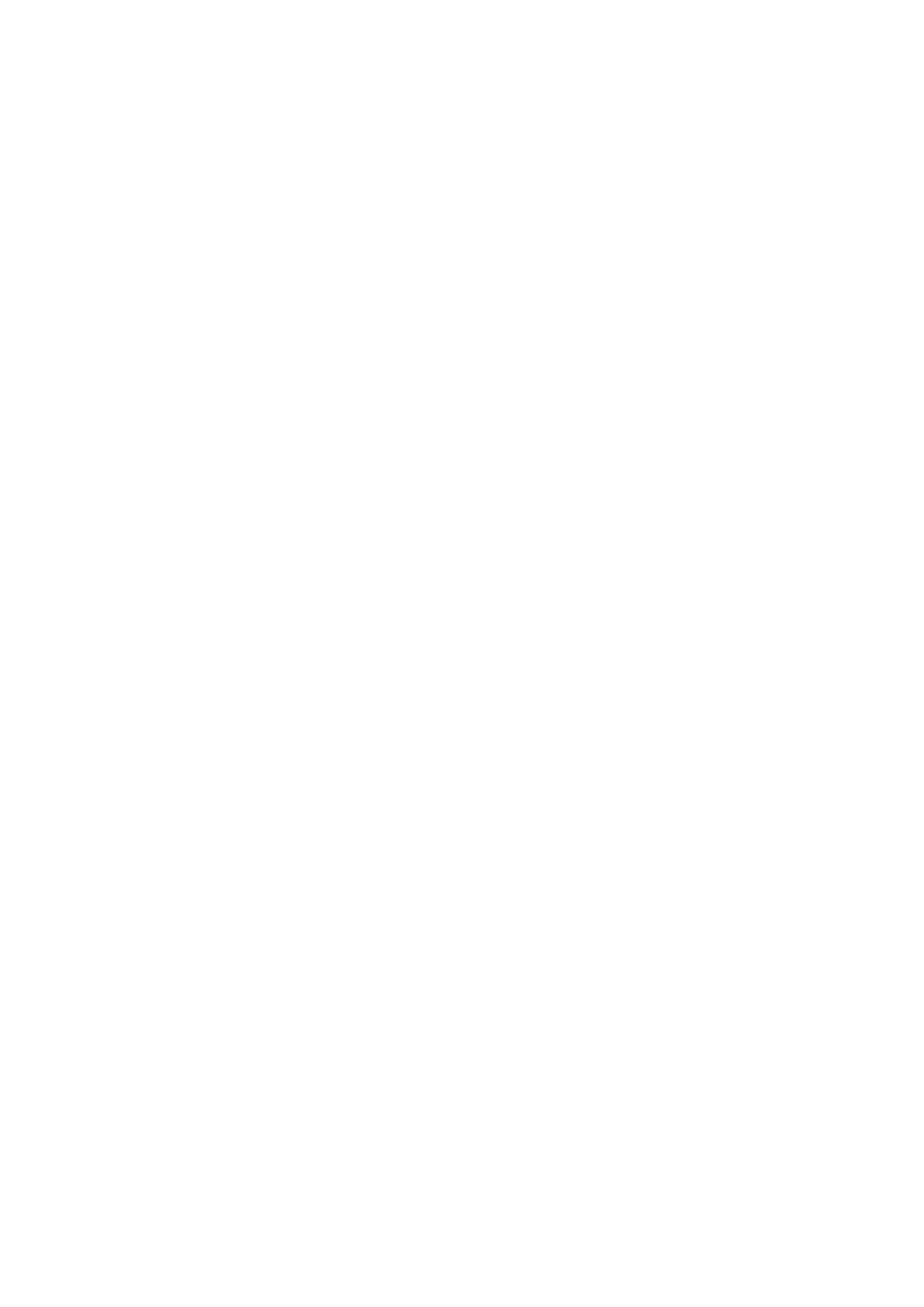# <span id="page-58-0"></span>**Chapter 6**

# **Conclusion**

## <span id="page-58-1"></span>**6.1 Summary**

With this thesis, PyCRAM was extended with simulation and reasoning capabilities as well as the required code to include the PR2 into the simulation and control him.

Because this library should be used by others, the greatest emphasis while developing the BulletWorld and Object class was on the user experience. The goal was to make both the use of the BulletWorld, and the process of loading objects into it, as undemanding as possible.

With this in mind, no wrapper class for positions in the world were created; instead, lists were used. The same goes for the orientation of the robot.

The reasoning methods are also implemented with the user experience in mind. Every method is static, so only the required arguments are needed to fulfill the task. There is a wide variety of different reasoning methods, including the contact between two objects, visibility of an object for the robot or blocking objects when the robot tries to grip an object.

All these methods work by the same principle: save the world state, alter the simulation in a way to fulfill the given task, check if the state of the simulation satisfies the task, reset the world state to the saved one and, lastly, return the result.

The motion designators allow the user to easily parameterize a motion that should be performed. In some cases it is not even necessary to provide all parameters because the designator can either infer them by itself or use standard values. In addition to this, the process modules allow for a platform independent implementation by wrapping the low-level code and allow the user to decide which platform the plan should be executed on. Thus, the demo presented in Section [5.1](#page-52-1) can also be executed on the real PR2 with the right process modules.

## <span id="page-58-2"></span>**6.2 Discussion**

In the BulletWorld everything inside the simulation is an instance of the Object class. Thus, the user can interact with the entirety via the same methods. This prevents multiple cases when handling objects. But because it is useful in some cases to difference between different types of objects, the Object class has a type attribute which allows the clustering of objects.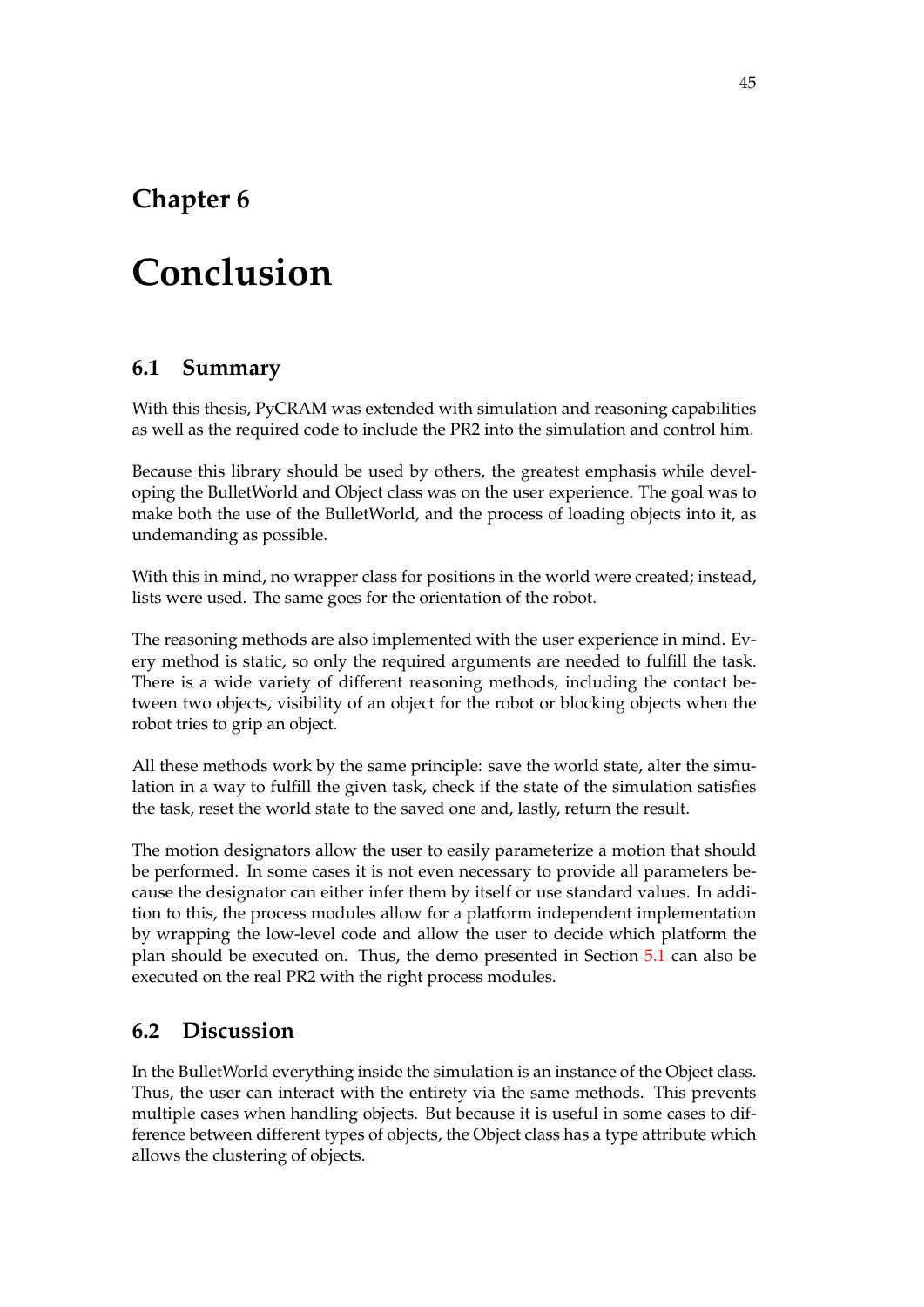Although more a conceptional than an implementation limitation of the approach to simulate motions before executing them is that one needs an accurate representation of both the robot and the environment. Because, if the results cannot be used in the real world, it does not make sense to simulate them in the first place. However, most manufacturer do provide an exact model of their robots, enabling its simulation.

A prominent disadvantage of representing everything inside the BulletWorld as an instance of the Object class is that it can be difficult to distinguish between objects of interest and ones that can be ignored. One example for this is the reasoning query blocking, because it returns every object with which the robot is in contact with when it reaches for the target object; this includes, e.g., the floor. This can be evaded by using the type attribute of the objects and filtering for objects, like the floor. If the user wants to exclude one particular object, the object name can also be used.

Another limitation of the Object class is that the methods provided are very limited and only provide basic management and information capabilities. Any further mechanics have to be implemented by the user, because the later use cannot be foreseen yet.

Because PyCRAM should work with any robot but some of the reasoning queries need the robot object, the user needs to set the robot variable in BulletWorld class. This can be done when initially setting up the simulation, making it accessible from every point of the program.

Theoretically, is it possible to initialize multiple BulletWorld instances and run them in parallel. But because this was not a priority during the development, it might currently be unstable and not all methods may work. However, this can be fixed in a future version and will also be discussed in Section [6.3.](#page-59-0)

A limitation of the attachments included is that they only work while the simulation is active: This is the case because the virtual joint that is created for the attachment is only resolve in a simulation step. For the attachment to work properly, the simulation needs to be run every time the robot moves, either itself or its arms.

### <span id="page-59-0"></span>**6.3 Future Work**

While the BulletWorld and its reasoning work satisfactorily and can easily be used, there are a few problems that either need to be fixed or were more work needs to be invested, in order for the simulation work properly.

Firstly, though working as intended, the attachments' virtual joints currently need a few simulation steps to be resolved. This is problematic because the simulation should only run when determining physics-related questions and not while the robot moves from one position to another.

This can be fixed by saving the id of the links that the attachments use and moving the object to the corresponding link when the robot or its arms move. While implementing this, one needs to be aware that attachments are bilateral, and the id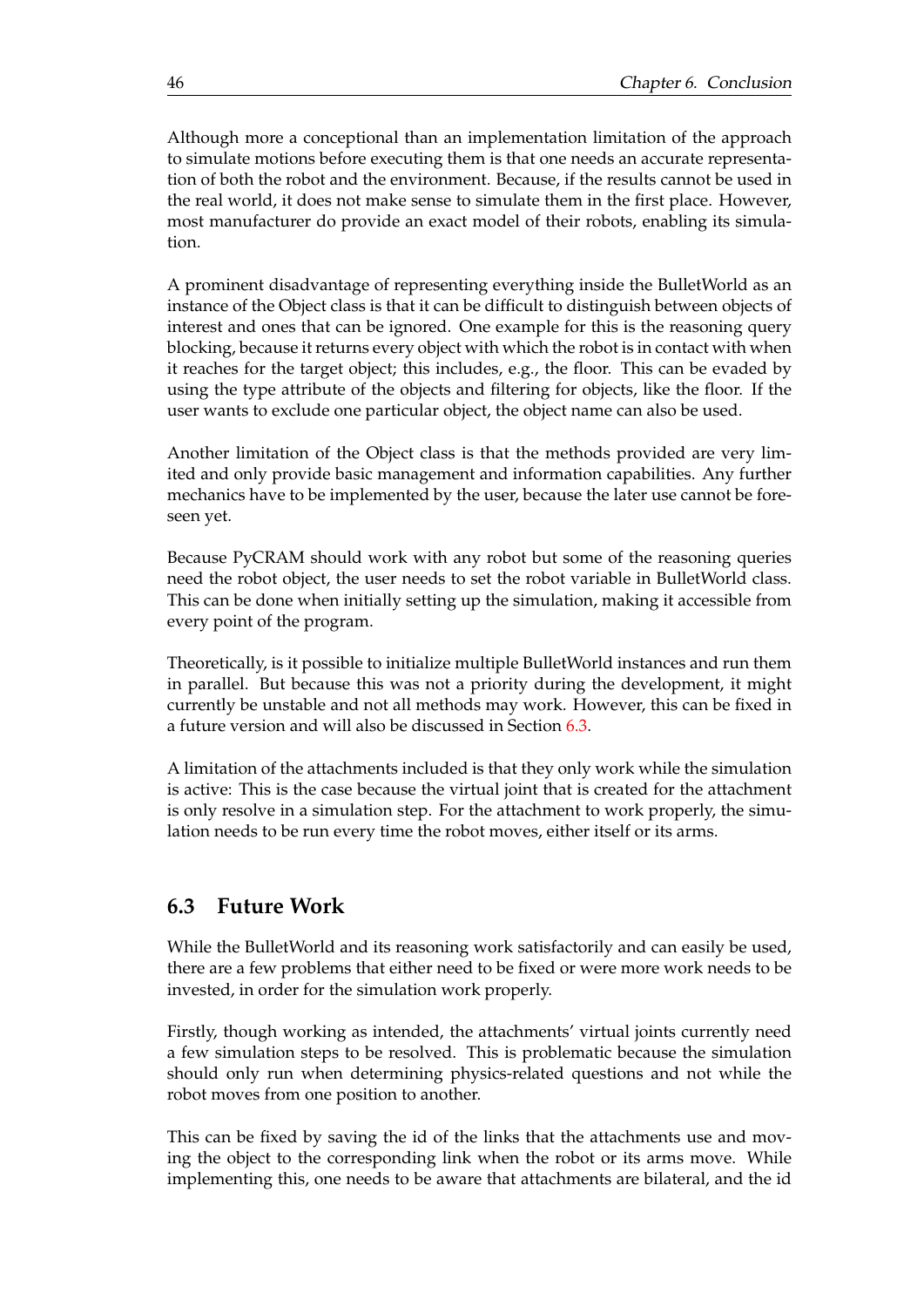must be saved in both objects.

Moreover, the capability to use multiple BulletWorlds at the same time needs to be improved. While this is rudimentarily implemented, it was no priority in the presented development process. Thus, it may be the case that not all methods work properly with multiple BulletWorlds. Furthermore, the management of the current\_bullet\_world is not very stable and may break if one BulletWorld is not ended properly. While currently the described steps (Section [4.2\)](#page-31-0) need to be undertaken, future work may improve the safe termination of the simulation.

To implement this, one needs to ensure that every call to the PyBullet library contains the parameter to specify the targeted BulletWorld. In addition to this, the management of the current\_bullet\_world needs to be improved to ensure it always contains a valid BulletWorld.

Regarding the reachable and blocking reasoning query, no orientation of the end effector is taken into account. Thus, it is currently not possible to grasp from a specific side. The inverse kinematic solver offers the possibility to specify a target orientation. The only addition to be made is the creation of a dictionary which translates the grasp side to the orientation.

To make PyCRAM more attractive for others to use, it would be a good idea to integrate other robot platforms with PyCRAM. This includes implementing the process modules and motion designator for the respective robot platform.

This thesis is only a small step to a complete reimplementation of CRAM in Python as there are still a range of features and functions that need to be implemented. Examples include the addition of more types of designators, location distribution to distribute regions in space or the sampling of possible positions.

The next logical implementation aspect would be the projection, meaning the simulation of actions before performing them in the real world, as projection without a simulation is impossible. With the projection it would be also helpful to implement task trees which are used for introspection, to determine what action failed during the execution and to find another way around the problem. The aforementioned additions may assist in the development of a user-friendly re-implementation of CRAM in Python, to successfully simulate robots in dynamic environments.